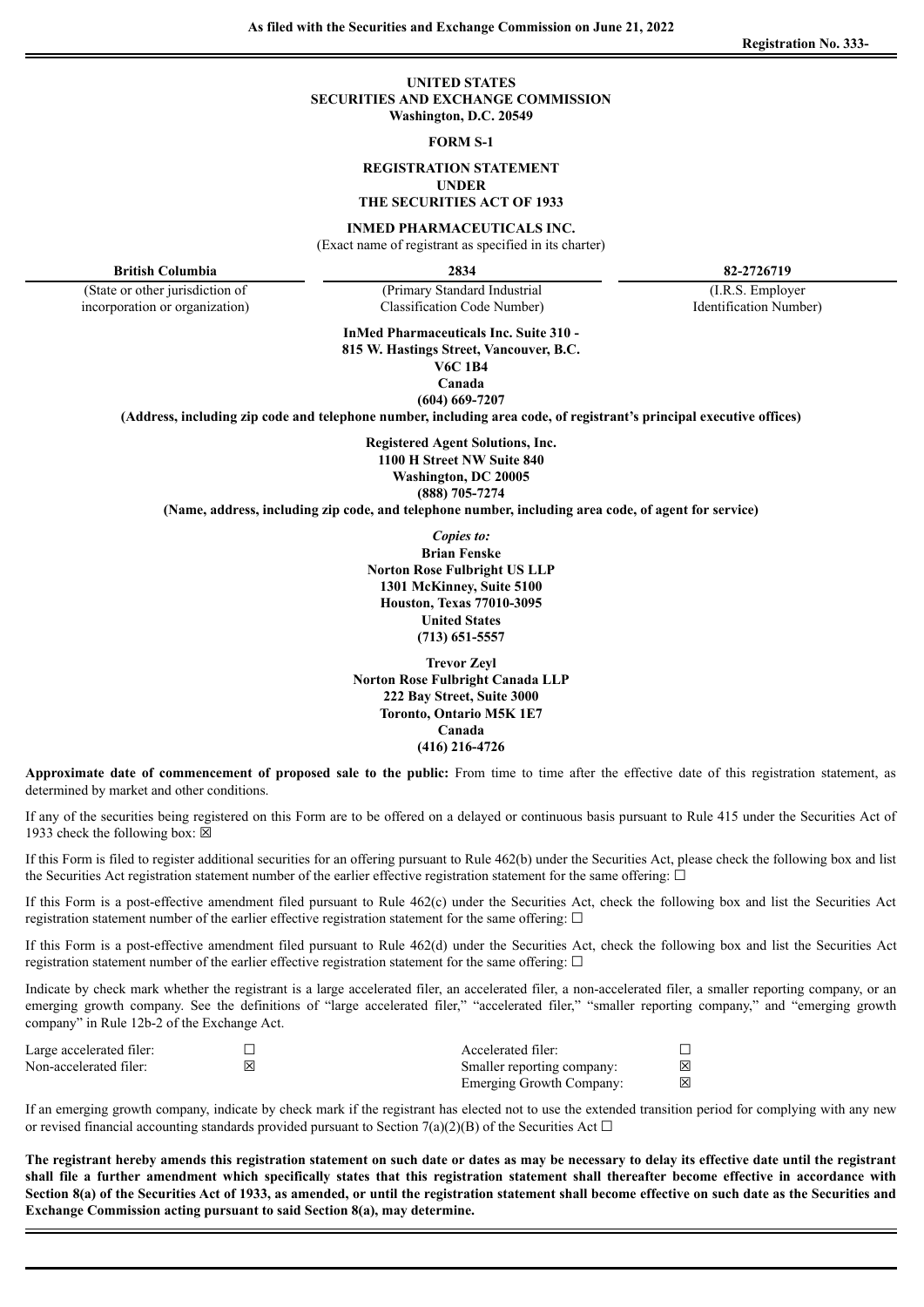The information in this preliminary prospectus is not complete and may be changed. A registration statement relating to the securities has been filed with the Securities and Exchange Commission. The selling shareholder may not sell these securities until the registration statement filed with the Securities and Exchange Commission is effective. This preliminary prospectus is not an offer to sell these securities and it is not soliciting offers to buy *these securities in any state or other jurisdiction where the of er or sale is not permitted.*

# **SUBJECT TO COMPLETION, DATED JUNE 21, 2022**

# **PRELIMINARY PROSPECTUS**

# **7,575,756 Common Shares**



# **InMed Pharmaceuticals Inc.**

This prospectus relates to the offering and resale by the selling shareholder identified herein of up to 7,575,756 of our common shares. The common shares being offered by the selling shareholder consist of the following common shares issued to the selling shareholder in our June 2022 private placement (the "**Private Placement**"): (i) 1,748,250 common shares issuable upon the exercise of pre-funded warrants at an exercise price of \$0.0001 per share and (ii) 5,827,506 common shares issuable upon the exercise of preferred investment options at an exercise price of \$0.74 per share. Please see "*Private Placement of Warrants*" beginning on page 26 of this prospectus.

We will not receive any proceeds from the sale of common shares by the selling shareholder. However, upon (i) the cash exercise of the pre-funded warrants, we will receive the exercise price of such warrants, for an aggregate of approximately \$175, and (ii) the cash exercise of the preferred investment options, we will receive the exercise price of such warrants, for an aggregate of approximately \$4.3 million.

The selling shareholder may sell all or a portion of the common shares beneficially owned by it and the common shares are offered hereby from time to time directly or through one or more underwriters, broker-dealers or agents. Please see "*Plan Of Distribution*" on page 28 of this prospectus for more information. For more information regarding the selling shareholder, see "*Selling Shareholder*" on page 27 of this prospectus.

Our common shares are currently quoted under the symbol "INM" on the Nasdaq Capital Market. We are an "emerging growth company" as defined by the Jumpstart Our Business Startups Act of 2012 and, as such, we have elected to comply with certain reduced public company reporting requirements for this prospectus and future filings.

Investing in our common shares involves a high degree of risk. Please read "Risk Factors" beginning on page 12 of this prospectus.

We may amend or supplement this prospectus from time to time by filing amendments or supplements as required. You should read the entire **prospectus and any amendments or supplements carefully before you make your investment decision.**

Neither the Securities and Exchange Commission nor any state securities commission has approved or disapproved of these securities or determined if this prospectus is truthful or complete. Any representation to the contrary is a criminal offense.

**Prospectus dated June 21, 2022**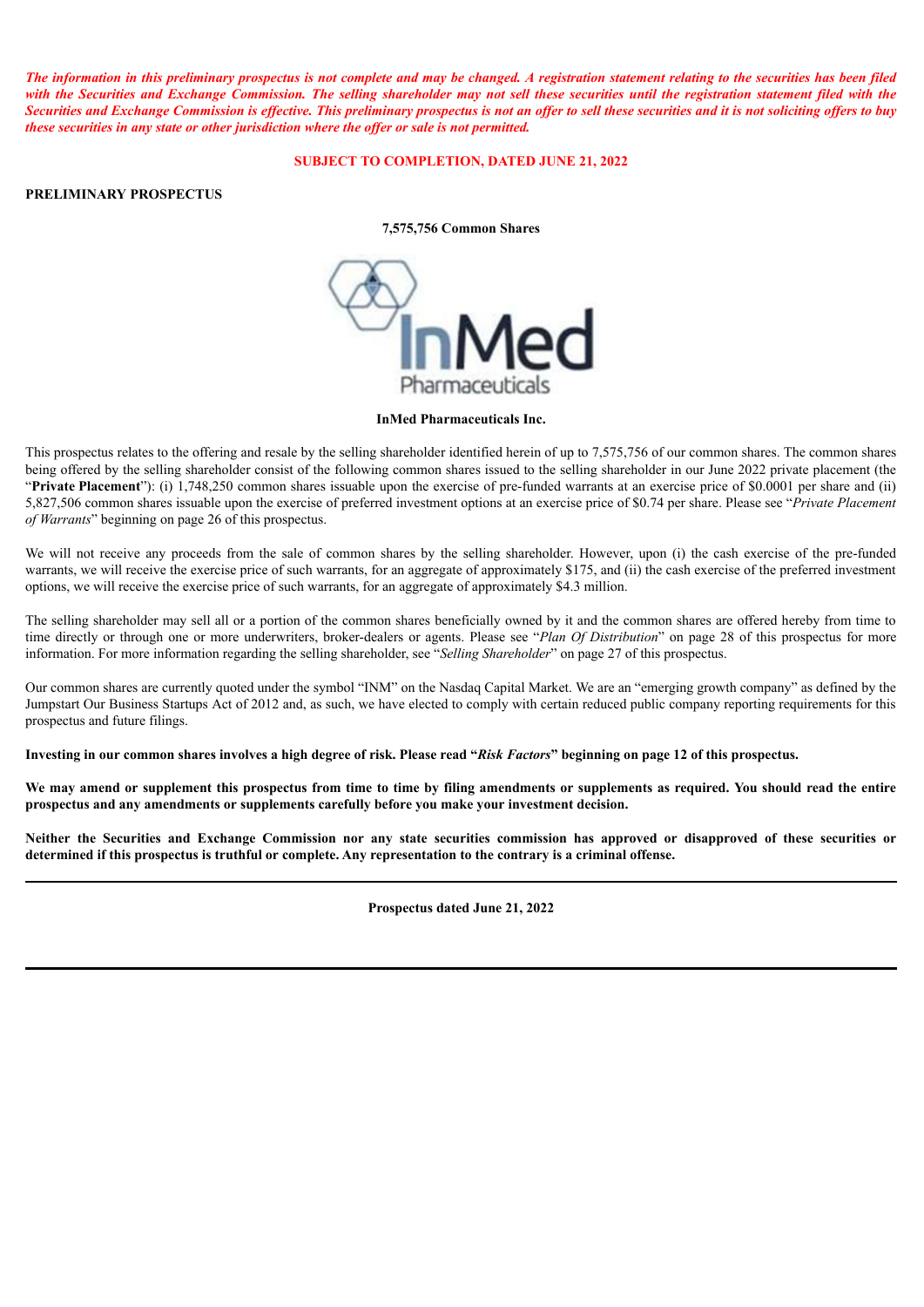# **TABLE OF CONTENTS**

| ABOUT THIS PROSPECTUS AND EXCHANGE RATES                 | $\cdots$<br>$\overline{11}$ |
|----------------------------------------------------------|-----------------------------|
| <b>BUSINESS</b>                                          |                             |
| <b>RISK FACTORS</b>                                      | 12                          |
| <b>SPECIAL NOTE REGARDING FORWARD-LOOKING STATEMENTS</b> | 18                          |
| <b>USE OF PROCEEDS</b>                                   | 21                          |
| <b>DIVIDEND POLICY</b>                                   | 21                          |
| PRINCIPAL SHAREHOLDERS                                   | 22                          |
| <b>DESCRIPTION OF COMMON SHARES</b>                      | 24                          |
| PRIVATE PLACEMENT OF WARRANTS                            | 26                          |
| <b>PLAN OF DISTRIBUTION</b>                              | 28                          |
| <b>LEGAL MATTERS</b>                                     | 31                          |
| <b>EXPERTS</b>                                           | 31                          |
| <b>ADDITIONAL INFORMATION</b>                            | 31                          |
| <b>INCORPORATION BY REFERENCE</b>                        | 30                          |
|                                                          |                             |

i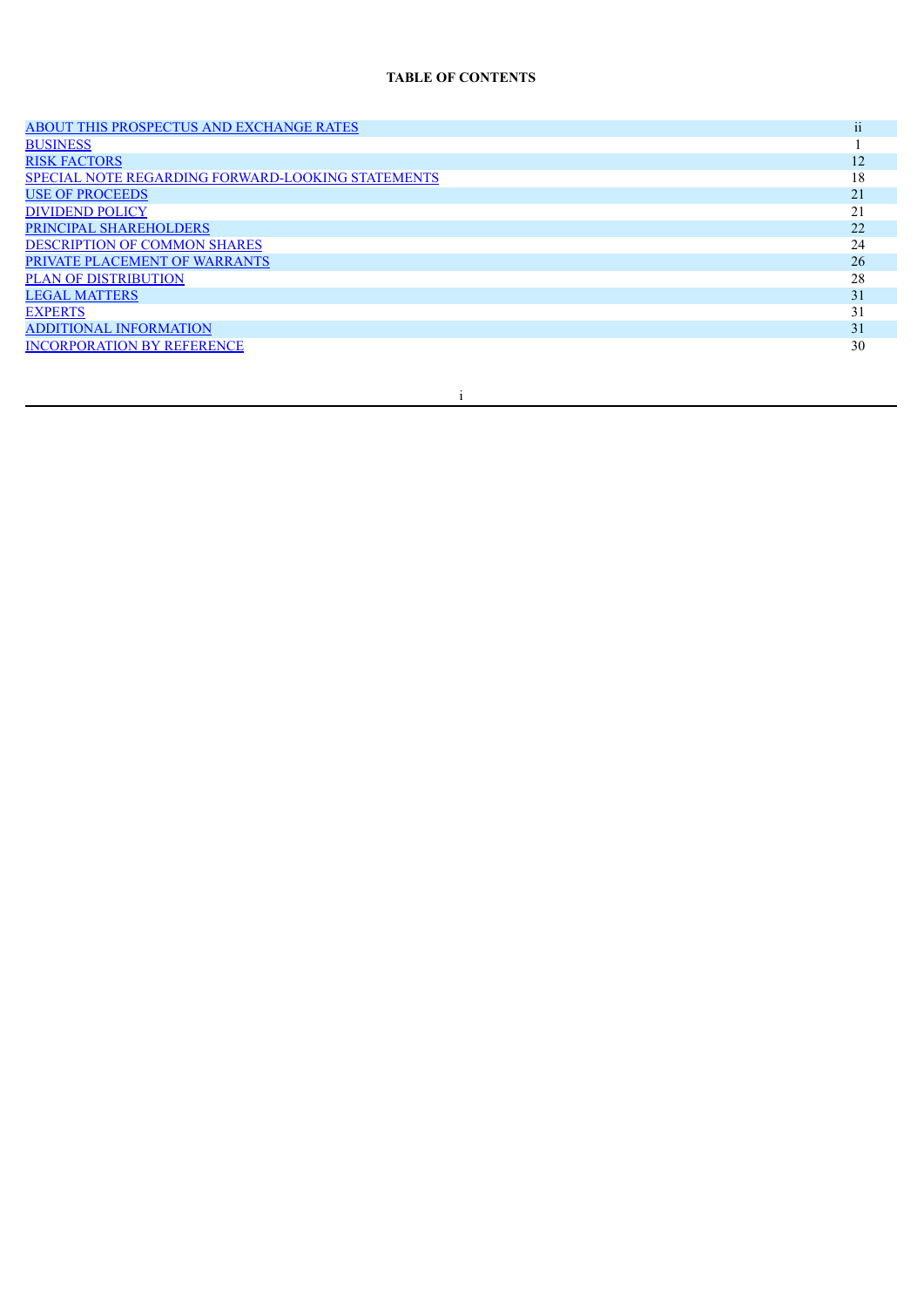# **ABOUT THIS PROSPECTUS AND EXCHANGE RATES**

<span id="page-3-0"></span>You should rely only on the information contained in this prospectus or contained in any prospectus supplement or free writing prospectus filed with the Securities and Exchange Commission (the "SEC"). Neither we nor the selling shareholder has authorized anyone to provide you with additional information or information different from that contained in this prospectus filed with the SEC. The selling shareholder is offering to sell, and seeking offers to buy, shares of our common shares only in jurisdictions where offers and sales are permitted. The information contained in this prospectus is accurate only as of the date of this prospectus, regardless of the time of delivery of this prospectus or of any sale of our common shares. Our business, financial condition, results of operations and prospects may have changed since that date.

We obtained the industry, market and competitive position data in this prospectus from our own internal estimates and research as well as from industry and general publications and research surveys and studies conducted by third parties. This information involves many assumptions and limitations, and you are cautioned not to give undue weight to these estimates. We have not independently verified the accuracy or completeness of the data contained in these industry publications and reports. The industry in which we operate is subject to a high degree of uncertainty and risk due to a variety of factors, including those described in "Risk Factors," that could cause results to differ materially from those expressed in these publications and reports.

For investors outside the United States: Neither we nor the selling shareholder has done anything that would permit this offering or possession or distribution of this prospectus in any jurisdiction where action for that purpose is required, other than in the United States. Persons outside the United States who come into possession of this prospectus must inform themselves about, and observe any restrictions relating to, the offering of the common shares and the distribution of this prospectus outside the United States.

This prospectus contains references to our trademark and to trademarks belonging to other entities. Solely for convenience, trademarks and trade names referred to in this prospectus, including logos, artwork and other visual displays, may appear without the  $\mathbb{R}$  or  $TM$  symbols, but such references are not intended to indicate, in any way, that we will not assert, to the fullest extent under applicable law, our rights or the rights of the applicable licensor to these trademarks and trade names. We do not intend our use or display of other companies' trade names or trademarks to imply a relationship with, or endorsement or sponsorship of us by, any other companies.

Unless otherwise indicated, references in this prospectus to "\$", "dollars", "USD", "US\$" or "United States dollars" are to United States dollars. Canadian dollars are referred as "Canadian dollars" or "C\$".

The high, low and closing rates for Canadian dollars in terms of the United States dollar for each of the periods indicated, as quoted by the Bank of Canada, were as follows:

|                       |                | <b>Year Ended</b><br>June 30 |                         |       | <b>Nine Months Ended</b><br>March 31 |       |                         |        |
|-----------------------|----------------|------------------------------|-------------------------|-------|--------------------------------------|-------|-------------------------|--------|
|                       |                | 2021                         |                         | 2020  |                                      | 2022  |                         | 2021   |
| High for period       | $C\$           | .3616                        | $\mathbb{C} \mathbb{S}$ | .4496 | C\$                                  | .2942 | $\mathbb{C} \mathbb{S}$ | 1.3616 |
| Low for period        | C <sub>S</sub> | .2040                        | C\$                     | .2970 | C\$                                  | .2329 | C\$                     | 1.2455 |
| Rate at end of period | $C\$           | .2394                        | $\mathbb{C} \mathbb{S}$ | .3628 | $\mathbb{C} \mathbb{S}$              | .2496 | $\mathbb{C} \mathbb{S}$ | 1.2575 |

On March 31, 2022, the Bank of Canada daily rate of exchange was US\$1.00 =  $C$1.2575$  or  $C$1.00 = US$0.7959$ .

On June 17, 2022, the Bank of Canada daily rate of exchange was US\$1.00 = C\$1.3035 or C\$1.00 = US\$0.7672.

ii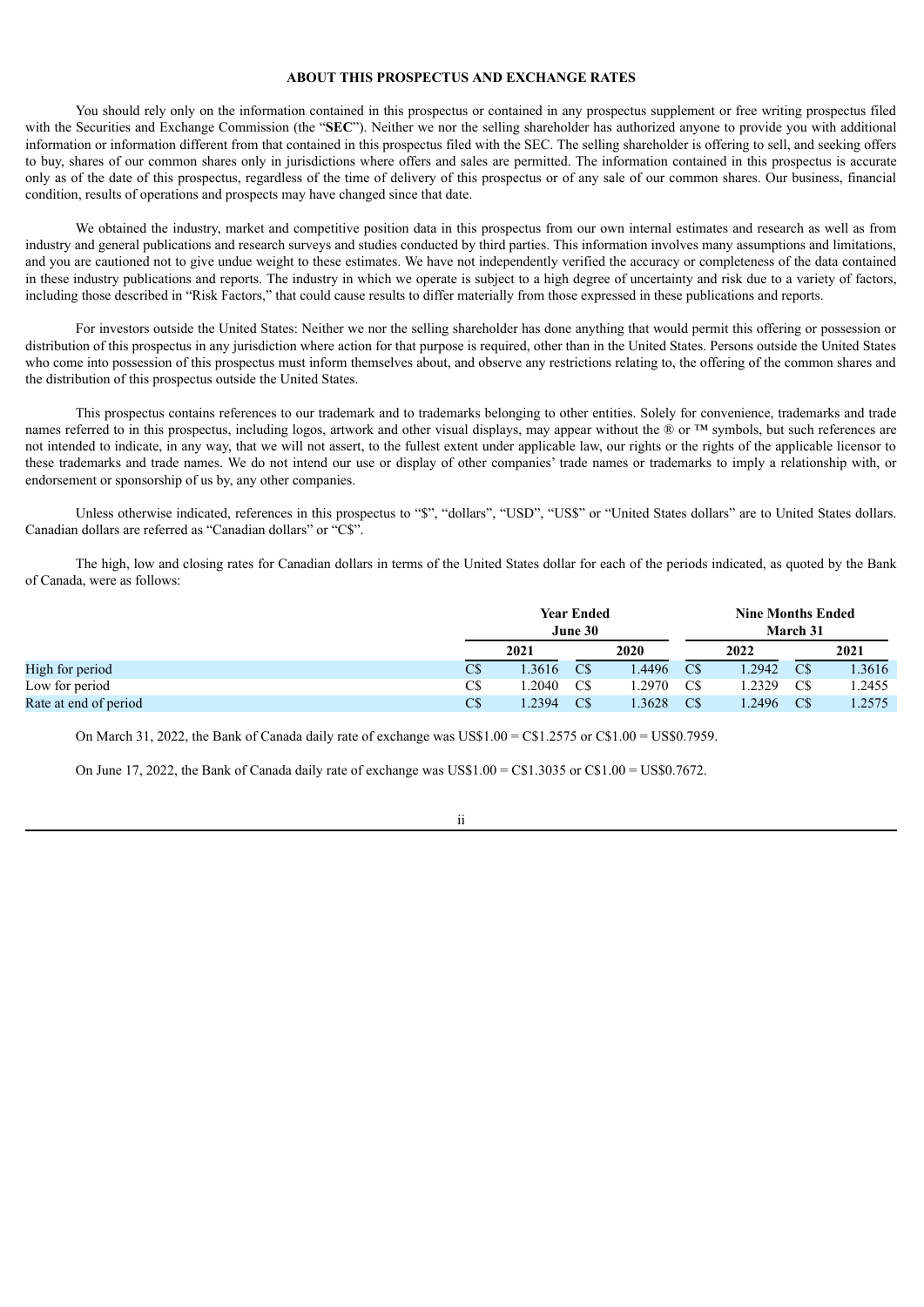#### **PROSPECTUS SUMMARY**

This summary highlights information contained in other parts of this prospectus. Because it is only a summary, it does not contain all of the information that you should consider before investing in our securities and it is qualified in its entirety by, and should be read in conjunction with, this prospectus and the information incorporated herein by reference to our other filings with the SEC. Investing in our securities involves a high degree of risk. You should carefully consider the risks and uncertainties described below, together with all of the other information in this prospectus, including our financial statements and related notes, before investing in our securities. If any of the following risks materialize, our business, financial condition, operating results and prospects could be materially and adversely affected. In that event, the price of our securities could decline, and you could lose *part or all of your investment.*

Unless the context indicates otherwise, as used in this prospectus, the terms "InMed," "InMed Pharmaceuticals," "we," "us," "our," "our company" and "our business" refer to InMed Pharmaceuticals Inc.

# **BUSINESS**

# <span id="page-4-0"></span>**Overview**

We are a clinical stage pharmaceutical company developing a pipeline of prescription-based products, including rare cannabinoids and novel cannabinoid analogs, targeting the treatment of diseases with high unmet medical needs ("Product Candidates") as well as developing proprietary manufacturing technologies to produce rare cannabinoids for sale in the health and wellness industry ("Products").

We are developing multiple manufacturing approaches for synthesizing rare cannabinoids for potential use in pharmaceutical Product Candidates as well as serving as a business to business (B2B) supplier to wholesalers and end-product manufacturers / marketers in the health and wellness sector. This includes traditional approaches such as chemical synthesis and biosynthesis, as well as a proprietary, integrated manufacturing approach called IntegraSyn<sup>TM</sup>. We are dedicated to delivering new therapeutic alternatives to patients and consumers who may benefit from cannabinoid-based products. Our approach leverages on the several thousand years' history of health benefits attributed to the Cannabis plant and brings this anecdotal information into the 21st century by applying tried, tested and true scientific approaches to establish non-plant-derived (synthetically manufactured), individual cannabinoid compounds as Product Candidates in important market segments including clinically proven, FDA-approved medicines and non-prescription, over-the-counter consumer products via B2B supply relationships with wholesalers and end-product manufacturers. While our activities do not involve direct use of Cannabis nor extracts from the plant, we note that the U.S. Food and Drug Administration ("FDA") has, to date, not approved any marketing application for Cannabis for the treatment of any disease or condition and has approved only one Cannabis-derived and three Cannabis-related drug products. Our ingredients are synthetically made and, therefore, we have no interaction with the Cannabis plant. We do not grow nor utilize Cannabis nor its extracts in any of our Products or Product Candidates; our current pharmaceutical drug Product Candidates are applied topically (not inhaled nor ingested); and, we do not utilize THC or CBD, the most common cannabinoid compounds that are typically extracted from the Cannabis plant, in any of our Products or Product Candidates. The active pharmaceutical ingredient ("API") under development for our initial two drug candidates, INM-755 for Epidermolysis bullosa ("EB") and INM-088 for glaucoma, is cannabinol ("CBN"). Additional uses of both INM-755 and INM-088 are being explored, as well as the application of additional rare cannabinoids to treat diseases including but not limited to neurodegenerative diseases such as Alzheimer's, Parkinson's, and Huntington's.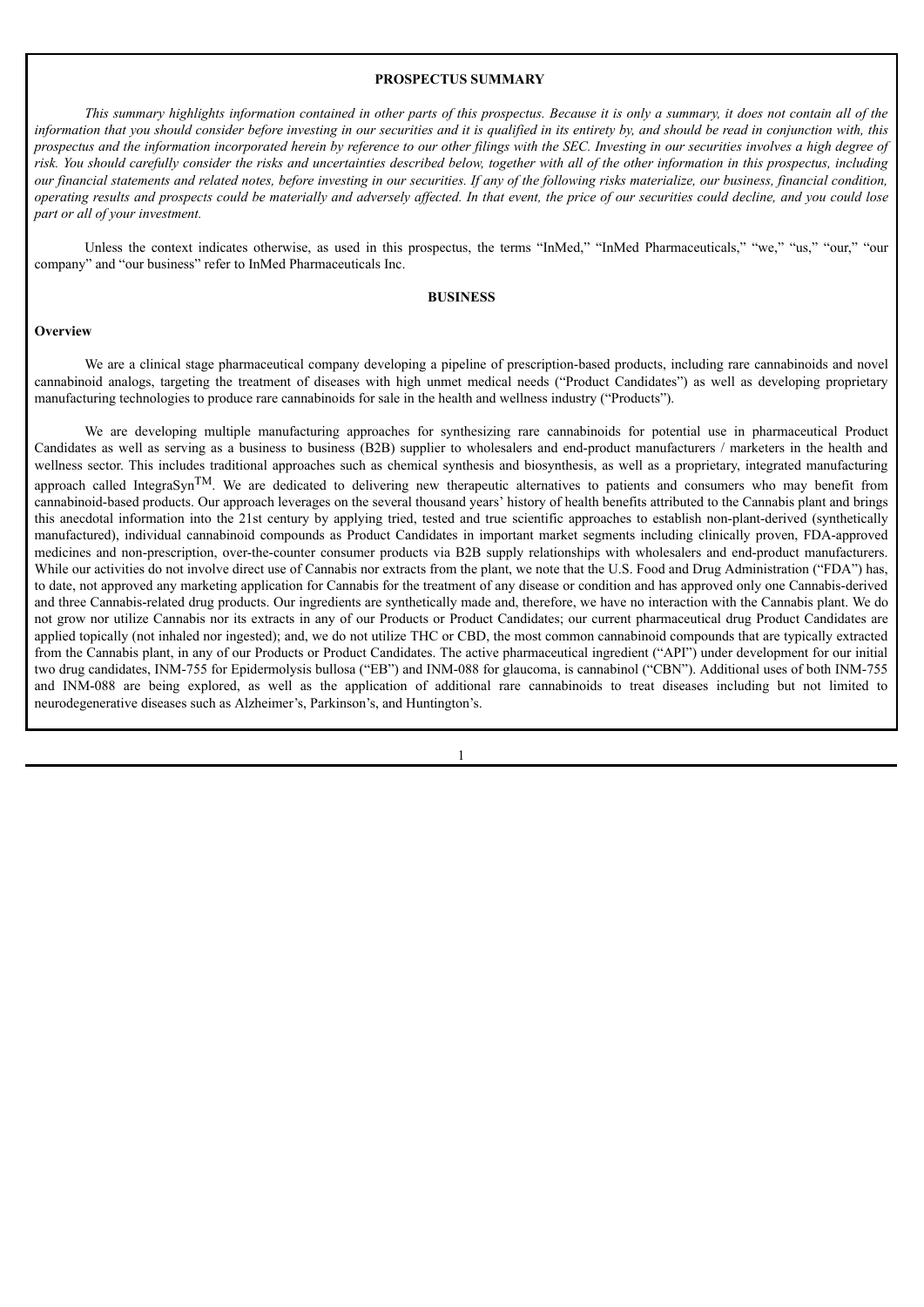This table summarizes the status of our therapeutic drug development programs:

|                                      | <b>Preclinical</b><br><b>Studies</b> | <b>IND-Enabling</b><br><b>Toxicology</b> | Phase 1<br>Safety | Phase 2<br>Safety/Efficacy | <b>Advanced</b><br><b>Clinical Trials</b> |
|--------------------------------------|--------------------------------------|------------------------------------------|-------------------|----------------------------|-------------------------------------------|
| <b>INM-755</b>                       |                                      | Epidermolysis Bullosa (EB)               |                   | 2022                       | <b>TBD</b>                                |
| <b>INM-088</b>                       | Glaucoma                             | 2023                                     | 2024              | <b>TBD</b>                 | <b>TBD</b>                                |
| Neurodegenerative<br><b>Diseases</b> | 2022-23                              | <b>TBD</b>                               | <b>TBD</b>        | <b>TBD</b>                 | <b>TBD</b>                                |

We believe we are positioned to develop multiple pharmaceutical Product Candidates in diseases which may benefit from medicines based on rare cannabinoid compounds. Most currently approved cannabinoid therapies are based specifically on CBD and/or THC and are often delivered orally, which has limitations and drawbacks, such as side effects (including the intoxicating effects of THC). Currently, we intend to deliver our rare cannabinoid pharmaceutical drug candidates through various topical formulations (cream for dermatology, eye drops for ocular diseases) as a way of enabling treatment of the specific disease at the site of disease while seeking to minimize systemic exposure and any related unwanted systemic side effects, including any drug-drug interactions and any metabolism of the active pharmaceutical ingredient by the liver. The cannabinoids sold through our B2B raw material supply business are integrated into various product formats by the companies who then further commercializes such products. We plan to access rare cannabinoids via all non-extraction approaches, including chemical synthesis, biosynthesis and our proprietary integrated IntegraSyn<sup>TM</sup> approach, thus negating any interaction with or exposure to the Cannabis plant.





Researching the therapeutic drug potential of rare cannabinoids beginning with cannabinol (CBN) and expanding into other rare cannabinoids / analogs

Leveraging extensive manufacturing know-how to select the best approach based on type of cannabinoids, target quantity and requisite quality for each market segment. Industry-leading experience in biosynthesis, chemical synthesis and their combination (IntegraSyn™) to efficiently produce bio-identical rare cannabinoids



Providing rare cannabinoids to the health and wellness sector as raw ingredients for further manufacturing and commercialization by 3rd parties

On October 13, 2021, we acquired BayMedica Inc., now named BayMedica LLC ("BayMedica"). Upon closing of the transaction, BayMedica became a wholly-owned subsidiary of InMed.

 $\mathcal{L}$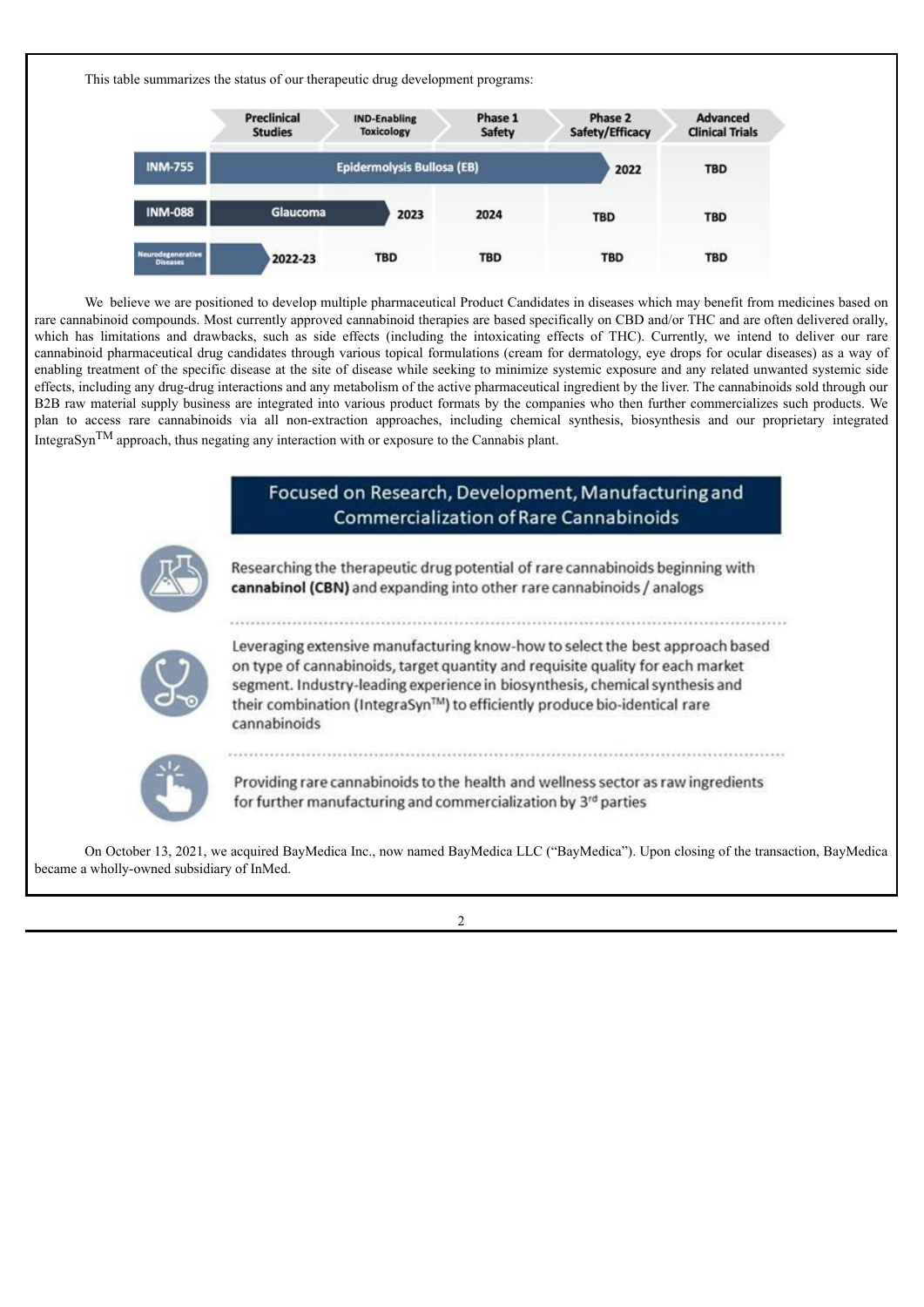# **Our Drug Development Programs**

# *Rationale for Use of CBN in Pharmaceutical Drug Development*

CBN is one of several rare cannabinoids naturally produced in the *Cannabis* plant, albeit at significantly lower levels relative to the more commonly known THC and CBD. Despite their common origin, different cannabinoids have been observed to have distinct physiological properties. We are specifically exploring these unique effects of CBN, as well as other rare cannabinoids, and their therapeutic potential to treat disease.



Our extensive preclinical testing has identified several unique properties of CBN that outperformed both THC and CBD in various diseaserelated assays and models. CBN can act with higher potency when interacting with some receptor systems in the body, while acting with lower potency for others.

# *Physical and Chemical Properties of Active Pharmaceutical Ingredient CBN*

CBN is a stable, highly lipophilic cannabinoid compound. It is insoluble in water, but soluble in organic solvents.

International Non-proprietary Name: Cannabinol (abbreviated CBN) International Union of Pure and Applied Chemistry Name: 6,6,9-trimethyl-3-pentyl-benzo[c]chromen-1-ol Chemical Abstracts Service Registration Number: 521-35-7 United States Adopted Name: Cannabinol

The molecular formula is C21H26O2 and the molecular weight is 310.43 g/mol. CBN has no chiral centers.

# **Figure 1 Structural Formula of CBN**



CBN occurs naturally as a trace component of *Cannabis*, or as a degradation product of D9-THC. However, our Product Candidates utilizing CBN contain highly purified synthetic CBN, rather than a biological extract.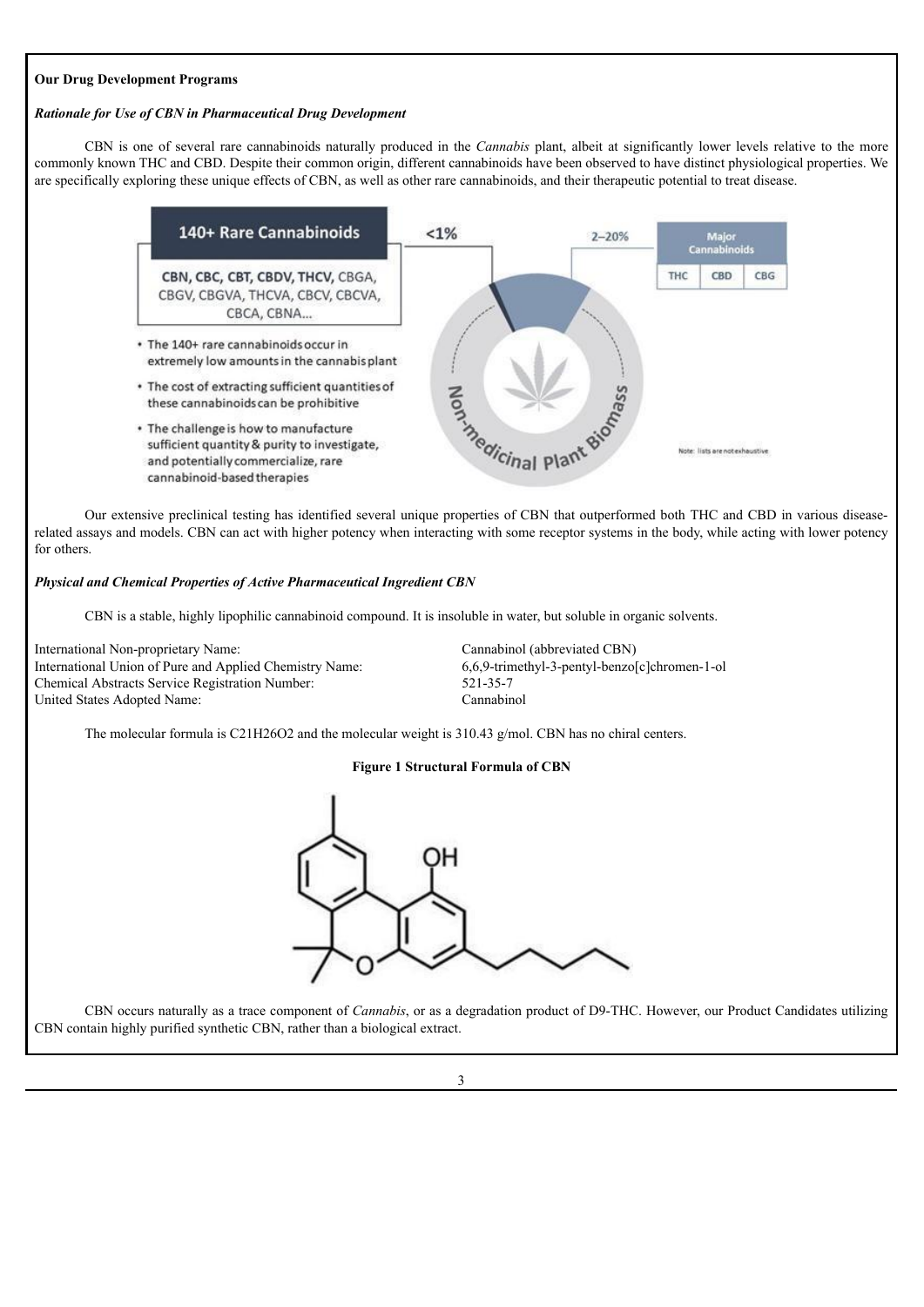# **CBN as our Lead API**

As the API in our lead therapeutic programs in dermatology (INM-755) and ocular disease (INM-088), CBN has several compelling features, including:

- A rare cannabinoid with unique physiological properties;
- A natural compound, but designated as a new chemical entity, or "NCE" for pharmaceutical development;
- Found in trace amounts in the plant and impractical to extract; and
- Our preclinical studies show therapeutic potential for dermatology and ocular diseases.

We believe that we offer a differentiated approach to selecting and delivering rare cannabinoids vis-à-vis other current competitors, many of whom are exclusively focused on THC and/or CBD as their therapeutic agents. We believe that rare cannabinoids in general, and CBN in particular, represent significant opportunities to treat a wide spectrum of diseases with high unmet medical need. In our preclinical testing, CBN has demonstrated therapeutic potential beyond CBD for several symptoms and disease-modifying effects for dermatological conditions and has demonstrated benefits beyond CBD and THC for ocular diseases. We believe that a topical application of CBN may maximize the clinical benefit at the disease site (skin, eye) while minimizing the systemic exposure and any corresponding adverse effects.

INM-755, our lead product candidate, is being developed as a topical skin cream formulation containing CBN for the treatment of symptoms related to EB, a rare genetic skin disease characterized by fragile skin that blisters easily from minimal friction that causes shearing of the skin layers. The blisters become open wounds that do not heal well.

In addition to relief of symptoms, inflammation, pain, and others, we believe INM-755 may impact the underlying disease by enhancing skin integrity in a subset of EB patients. We have completed more than 30 preclinical pharmacology and toxicology studies to investigate the effects of CBN. Several of these nonclinical studies explored the effect on important symptoms such as pain and inflammation. In in vitro pharmacology studies, CBN demonstrated activity in reducing markers of prolonged inflammation. CBN upregulated expression of a type of keratin called keratin 15, or "K15", which might lead to skin strengthening and reduced blister formation in EB simplex, or "EBS", patients with mutations in another keratin called keratin 14, or "K14". The anti-inflammatory activity of CBN may be beneficial in healing chronic wounds caused by prolonged inflammation. Following a review of our toxicology studies, a regulatory application to support our first Phase I clinical study in healthy volunteers with INM-755 (755-101-HV) was submitted November 4, 2019 and approved December 6, 2019 in the Netherlands. The initial Phase I clinical study evaluated the safety, tolerability, and pharmacokinetics of INM-755 cream in healthy volunteers with normal, intact skin; the volunteers had cream applied once daily for a period of 14 days. All subjects in this first clinical trial completed treatment and evaluations by March 27, 2020. A regulatory application was approved April 17, 2020, for a second Phase I clinical study of healthy volunteers to test the local safety and tolerability of applying sterile INM-755 cream to small wounds once daily for 14 days. As with the initial Phase I trial, the second trial (755-102-HV) was conducted with two different drug concentrations and a vehicle control. Enrollment began in early July 2020 and the clinical trial completed treatment and evaluations at the end of September 2020. The safety of INM-755 will continue to be assessed throughout its clinical development.

INM-755 cream was well tolerated in the two Phase I clinical studies in healthy volunteers and, based upon this outcome, we advanced the product candidate into a Phase II clinical trial in patients with EB (Study 755-201-EB). The 755-201-EB study is designed to enroll up to 20 patients using a within-patient design in which matched index areas are randomized to INM-755 cream or vehicle (no drug) cream in a blinded manner. InMed will evaluate the safety of INM-755 (cannabinol) cream and its preliminary efficacy in treating symptoms and wound healing over a 28-day treatment period, the longest period supported by nonclinical toxicology. All four subtypes of inherited EB; EB Simplex, Dystrophic EB, Junctional EB, and Kindler Syndrome are eligible for this study.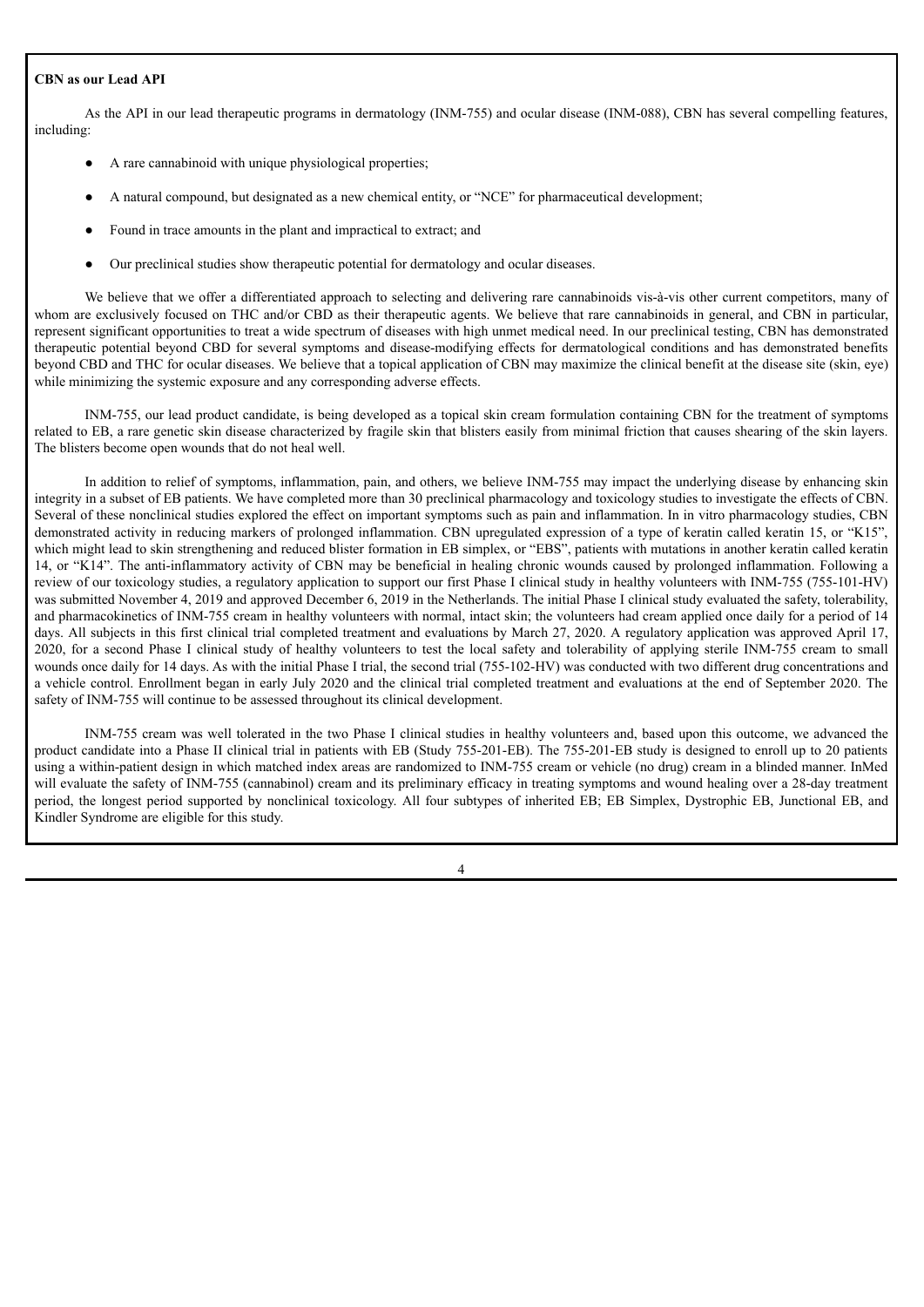Regulatory applications to support this global trial were filed for review by the National Competent Authorities and Ethics Committees in 8 countries for 13 clinical sites. Approvals were obtained in all countries (Austria, France, Germany, Greece, Israel, Italy, Serbia, and Spain) as of March 2022. Enrollment and patient treatment began in December 2021 and are expected to complete during the calendar year 2022.

# **INM-088 for Ocular Diseases**

CBN is also the active pharmaceutical ingredient in our second pharmaceutical drug candidate, INM-088, which is in preclinical studies as a potential treatment for glaucoma. Current treatments for glaucoma primarily focus on decreasing fluid build-up in the eye. We are conducting preclinical studies to test INM-088's ability to provide both neuroprotection and reduce intraocular pressure in the eye. We compared several cannabinoids, including CBD and THC, to determine which cannabinoid was the best drug candidate for the treatment of glaucoma. Of all the cannabinoids examined in preclinical studies, CBN demonstrated the most optimal neuroprotective effect. Notably, exposure of retinal neurons, called retinal ganglion cells ("RGCs") to increasing concentrations of several cannabinoids, including THC and CBD, resulted in dose dependent cytotoxicity, or cell death, over time. Importantly, CBN-exposed RGCs demonstrated the lowest level of toxicity among the cannabinoids used in these experiments. We also verified that CBN has an anti-apoptotic effect on differentiated RGCs when subjected to elevated hydrostatic pressure.

Furthermore, CBN also exhibited intraocular pressure reduction capability. We selected a final delivery technology (MiDrops®, EyeCRO LLC) based on the extensive data collected from assessments including solubility, drug delivery localization and sustained effect. We are in the planning and preparation phase for conducting IND-enabling toxicology studies for INM-088 in ocular disease.

For all current and future pharmaceutical Product Candidates we intend to submit new drug applications (NDAs) (or their international equivalents) in most major jurisdictions, including the U.S. either alone or with development/commercial partners.

We are actively establishing a broad patent portfolio to protect our commercial interests in utilizing CBN and other rare cannabinoids across these and other diseases. We have also filed multiple patent applications for our integrated, biosynthesis-based manufacturing approach. If granted, these patents may confer meaningful protection to the commercial potential for these technologies.

# **Our Strengths**

We are the only clinical-stage company with both multiple cannabinoid drug candidates, in multiple therapeutic categories, that also is currently supplying rare cannabinoids to manufacturers in the health and wellness sector and that has internal expertise in multiple manufacturing approaches including chemical synthesis, biosynthesis and a proprietary, integrated biosynthesis-based manufacturing approach, called IntegraSyn<sup>TM</sup>, to meet the needs of the rapidly evolving markets for rare cannabinoids. Key strengths include:

# *Experienced executive team and board of directors with proven track records.*

One key critical success factor in the field of pharmaceutical drug development is the experience and skill set of the individuals leading the company. We have been successful in attracting and retaining executive and directors with extensive (20+ years) experience in all facets of the pharmaceutical industry, including fundamental research and development, multiple manufacturing techniques, drug formulation, clinical trial execution, regulatory approvals, pharmaceutical commercialization, company and capital formation, business development, legal, and corporate governance. Our leadership team is well-poised to lead us through all facets of drug development and product commercialization, either internally or externally via partnerships. It is this group of individuals that will help optimize our chances for success.

# *Multiple manufacturing approaches.*

The combined manufacturing technologies from InMed and BayMedica provide us with a competitive advantage to utilize the most costefficient methodology (i.e. chemical synthesis, biosynthesis, IntegraSyn<sup>TM</sup>) for the development and commercialization of new Products and Product Candidates and provision of rare bio-identical cannabinoids or their analogs to a wide spectrum of markets.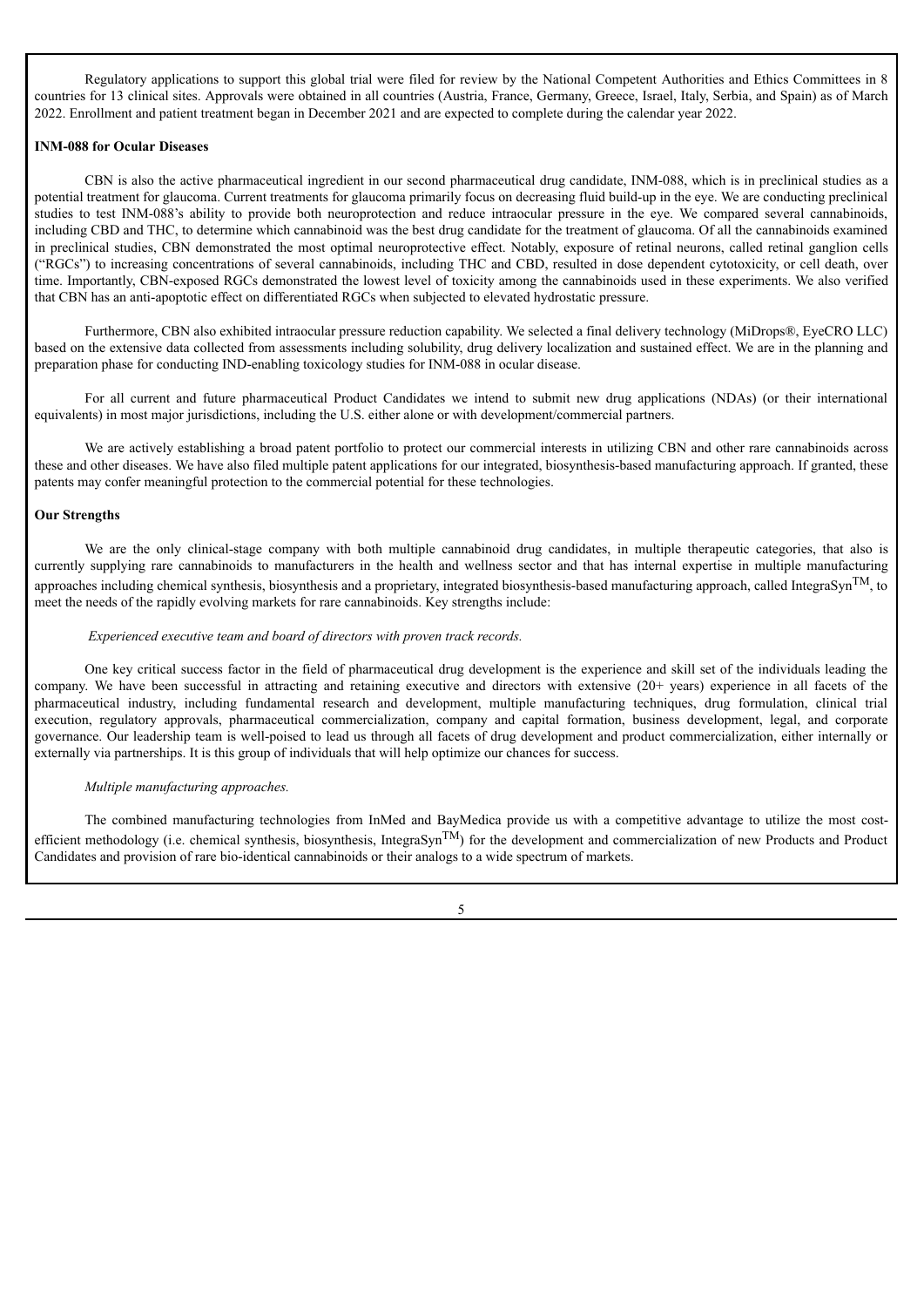*Early mover status as a B2B supplier of rare cannabinoids to the consumer health and wellness sector.*

As demonstrated by the launch of CBC into the health and wellness sector over two years ago, and with the subsequent launches of additional non-intoxicating rare cannabinoids including CBDV, THCV, and CBT, the team at BayMedica has substantial expertise in the commercial manufacturing scale-up to produce rare cannabinoids at large scale. This know-how is important to establishing an early-mover status and to maintain cost leadership with regards to specific rare cannabinoids.

#### *Leading experts in the therapeutic potential of the rare cannabinoid CBN.*

We have invested significant time and effort in understanding the characteristics and therapeutic potential of our first rare cannabinoid drug candidate, CBN. As such, we are positioning ourselves to be a world leader in the pharmaceutical development of this rare cannabinoid. We anticipate that CBN will be the first of several such drug candidates.

*Targeting medical applications of rare cannabinoids to treat diseases with high unmet medical needs.*

Significant investment in understanding the therapeutic potential of CBN has provided us with important insight as to how best to develop this class of compounds for treating various diseases. We intend to apply this know-how across several diseases that may benefit from cannabinoid-based medicines.

#### *Diverse portfolio of patent applications covering a spectrum of commercial opportunities.*

Success in pharmaceutical markets often rests with the strength of intellectual property, including patents, to protect our commercialization interests. We have filed several patents on our novel findings and expect to continue to do so. The acquisition of BayMedica brought several additional new patent families to enrichen our manufacturing as well as drug development opportunities.

#### **Rare Cannabinoid Products in the Health and Wellness Sector**

We are a world leader in the manufacturing and commercialization of rare cannabinoids including cannabichromene (CBC), cannabicitran (CBT), cannabidivarin (CBDV), and tetrahydrocannabivarin (THCV) as a B2B supplier to wholesalers and end-product manufacturers / marketers in the health and wellness sector. Since sales began at the end of 2019 for CBC, manufacturing has scaled to the several hundred kilograms level and the predecessor company, BayMedica Inc., had cumulative revenues of \$2.4 million for the 21-month period ending September 30, 2021. Since October 13, 2021, the date of acquisition, to March 31, 2022, BayMedica had revenues of approximately \$0.57 million. We continue to leverage our existing synthetic chemistry manufacturing capabilities to produce other non-intoxicating rare cannabinoids of high interest in the health and wellness segment, such as recently launched CBDV and THCV. Over time, we will continue to improve margins on these and other products by improving on manufacturing techniques, approaches and scale.

#### **Our Business Strategy**

Our goal is to develop a pipeline of prescription-based Product Candidates targeting treatments for diseases with high unmet medical needs as well as to develop proprietary manufacturing technologies to produce rare cannabinoid Products for sale in the health and wellness industry and to produce their novel analogs for our use in the pharmaceutical industry, by pursuing the following:

# ● **Advance INM-755 and INM-088 through preclinical and clinical development, thereby establishing important human proof-ofconcept in multiple therapeutic applications.**

These activities are well underway, at various stages, for both INM-755 for diseases of the skin and INM-088 for diseases of the eye. We have the internal capabilities to design and execute, together with multiple external vendors, the preclinical data sets and clinical studies required to advance pharmaceutical drugs towards regulatory submission.

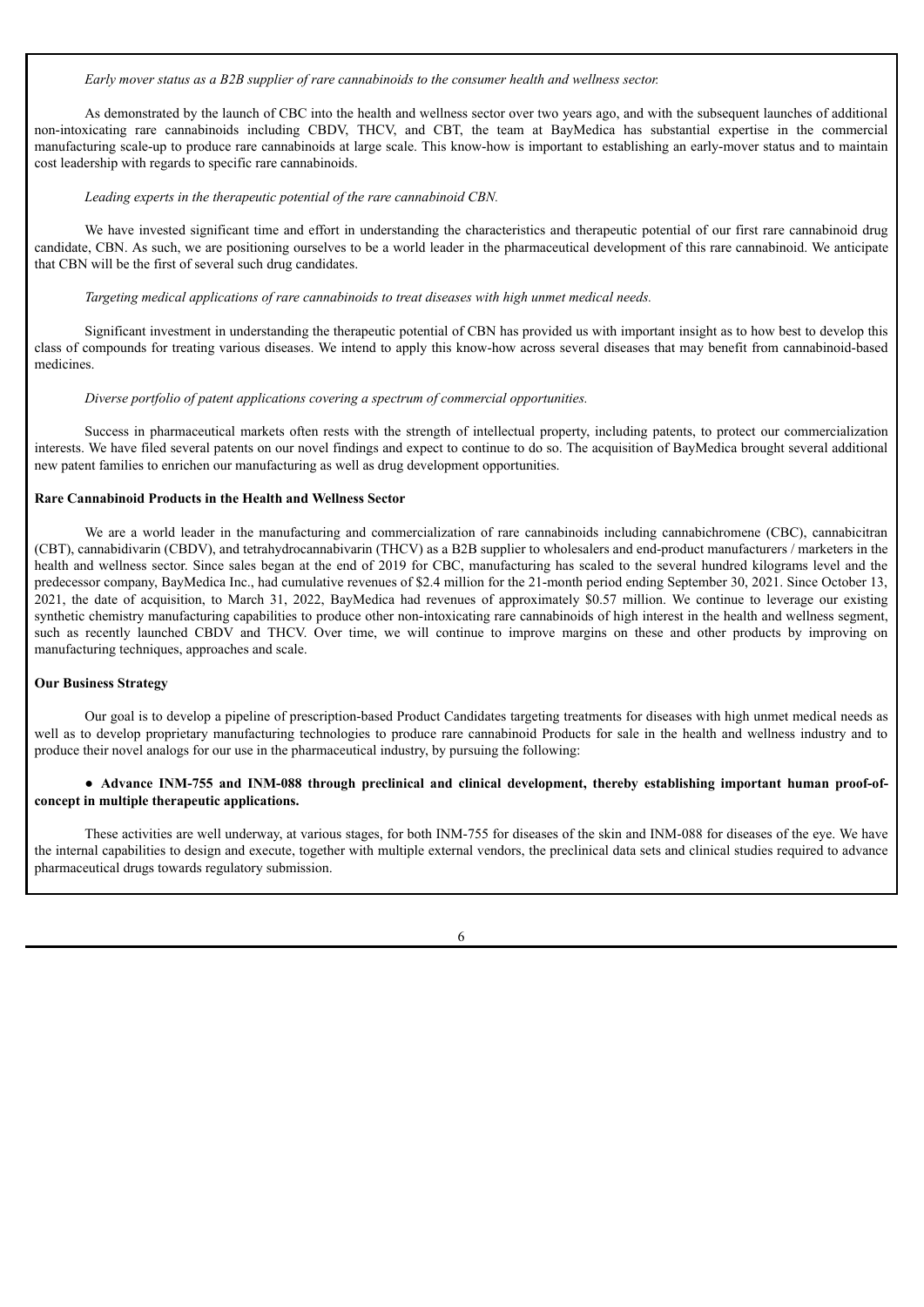• Expand portfolio and revenues of rare cannabinoids into existing distribution network and to end-product manufacturers of **specialty health and wellness products.**

# • Develop and produce novel cannabinoid analogs for use in our drug development program and/or licensing, partnering or sale to **external companies.**

These activities are well underway, at various stages, for both INM-755 for diseases of the skin and INM-088 for diseases of the eye. Building upon preclinical data sets, we have the internal capabilities to design and execute, together with multiple external vendors, the preclinical data sets and clinical studies required to advance pharmaceutical drug candidates towards commercialization. We will continue to build out and sell a catalog of rare cannabinoids to end-product manufacturers in the health and wellness sector as well as continue our internal development of novel cannabinoids and their analogs.

# • Establishing partnerships for our various technologies, at different stages of development, to expedite their path towards **commercialization in a resource-efficient manner.**

We do not currently have an organization for the sales, marketing and distribution of pharmaceutical products. With respect to the commercialization of each Product Candidate, we may rely on either i) a "go-it-alone" commercialization effort; ii) out-licensing to third parties; or, iii) co-promotion agreements with strategic collaborators for our Product Candidates. Any decision on a "go-it-alone" commercialization effort versus outlicensing to third parties will depend on various factors including, but not limited to, the complexity, the expertise required and related cost of building any such infrastructure for our Product Candidates. For INM-755 in EB, we could oversee the clinical trials, given the relatively small patient sizes expected for such trials, and build the requisite internal commercialization infrastructure to self-market the product to EB clinics, which are limited in number and provide direct access to the vast majority of EB patients. For INM-088 in glaucoma, because of the potentially large number of clinical trial participants (possibly several thousand) and the extensive sales effort required to reach a large number of prescribing physicians, we may consider exploring partnership opportunities early in the development process.

# · Develop multiple cost-efficient manufacturing processes for high quality rare cannabinoids as APIs for our core internal drug candidate pipeline, for licensing opportunities of non-core drug candidates, as well as a source for rare cannabinoids in the health and wellness **sector.**

We are developing an integrative cannabinoid synthesis approach designed to produce bio-identical, economical, pharmaceutical-grade cannabinoids in a cost-efficient manner, called IntegraSyn<sup>TM</sup>. IntegraSyn<sup>TM</sup> is designed to offer superior yield, control, consistency and quality of rare cannabinoids when compared to alternative methods. Additionally, we continue to develop cost-effective manufacturing techniques to supply rare cannabinoids to end-product manufacturers and wholesalers in the health and wellness sector via our wholly-owned subsidiary BayMedica.

# • Continue to invent, manufacture and research the potential of a wide array of rare cannabinoid analogs to treat diseases based on **our significant history in cannabinoid research and lead drug candidate identification.**

Individual cannabinoids affect a range of different receptors in the human body, including, but not limited to, known endocannabinoid receptors. As such, they are responsible for a wide variety of pharmacological effects. However, due to the limited research into these varying effects, a full understanding of the role of each cannabinoid compound remains elusive. As a company, we have been formally investigating the utility of cannabinoids in treating disease for over 6 years.

We have numerous options for commercializing our various technologies. At the core of our activities, we are a pharmaceutical drug development company and a developer and supplier of rare, naturally occurring cannabinoids and their analogs that is focused on commercializing important cannabinoid-based medicines to treat diseases with high unmet medical needs and, as a B2B supplier, selling rare cannabinoids to the health and wellness segments.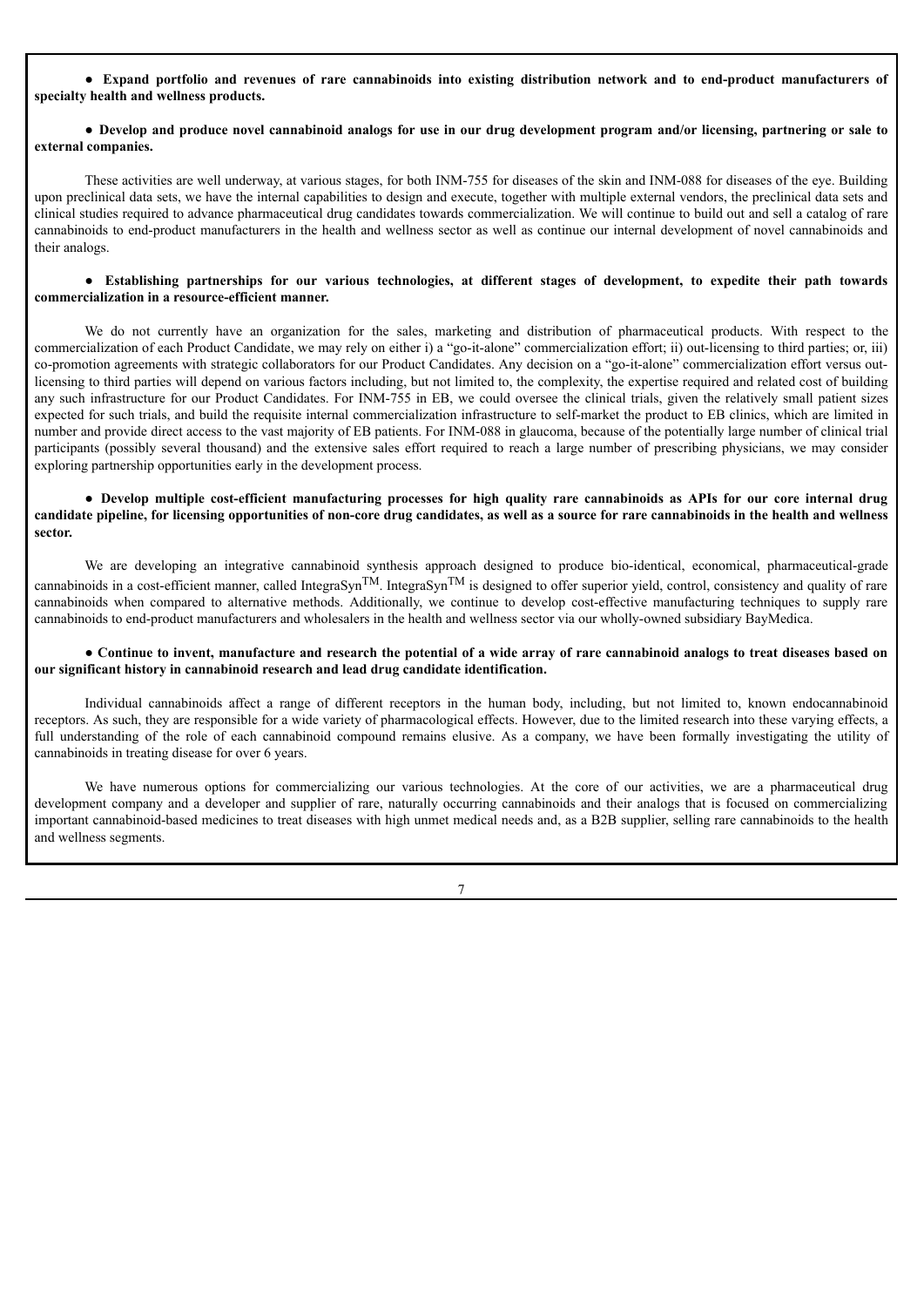# **Risks Related to Our Business**

Our ability to implement our business strategy is subject to numerous risks that you should be aware of before making an investment decision. These risks are described more fully in the section entitled "Risk Factors" in this prospectus. These risks include, among others:

- Our Products in the health and wellness sector may not meet our expectations in terms of launch timelines, sales, profit margins, or all these criteria.
- Our IntegraSyn<sup>TM</sup> or BayMedica yeast biosynthesis manufacturing approaches may prove unsuccessful in achieving yields and/or cost levels required to be economically competitive with alternative methods of manufacturing.
- Our prospects depend on the success of our Product Candidates which are at early-stages of development with a statistically high probability of failure and are subject to lengthy, time-consuming and inherently unpredictable regulatory processes.
- Our Products and Product Candidates contain compounds that may be classified as "controlled substances", the use of which may generate public controversy and restrict their development or commercialization.
- The FDA or particular states may ultimately prohibit the sale of some or all dietary supplements or conventional foods containing cannabinoid ingredients and our downstream B2B customers may be required to submit a New Dietary Ingredient notification to the FDA, which may not be accepted without objection.
- U.S. Regulatory Framework for (non-THC) Cannabinoid Related products is rapidly evolving and changes could delay or prevent commercialization and result in materially adverse effects on our business.
- The COVID-19 coronavirus pandemic could adversely impact our business, including several key activities that are critical to our success.
- The market prices for our common shares are volatile and will fluctuate.
- Raising additional capital may cause dilution to our existing shareholders, restrict our operations or require us to relinquish rights to our technologies or Product Candidates.
- If we fail to maintain an effective system of internal control over financial reporting in the future, we may not be able to accurately report our financial condition, results of operations or cash flows, which may adversely affect investor confidence in us and, as a result, the value of our common shares.
- In connection with the audit of our financial statements as of and for the years ended June 30, 2021 and 2020, material weaknesses in our internal control over financial reporting were identified and we may identify additional material weaknesses in the future.
- We have incurred, and will continue to incur, increased costs as a result of operating as a public company, and our management has been required, and will continue to be required, to devote substantial time to new compliance initiatives.
- We have incurred significant losses since our inception, we anticipate that we will continue to incur losses in the future, we have had limited commercial revenue and we may never become profitable.
- We may become subject to claims or become involved in lawsuits related to intellectual property.
- We rely heavily on contract manufacturers over whom we have limited control and our existing collaboration agreements and any that we may enter into in the future may not be successful.
- We are dependent upon our key personnel to achieve our business objectives.
- Our insurance may be insufficient to cover losses that may occur as a result of our operations.

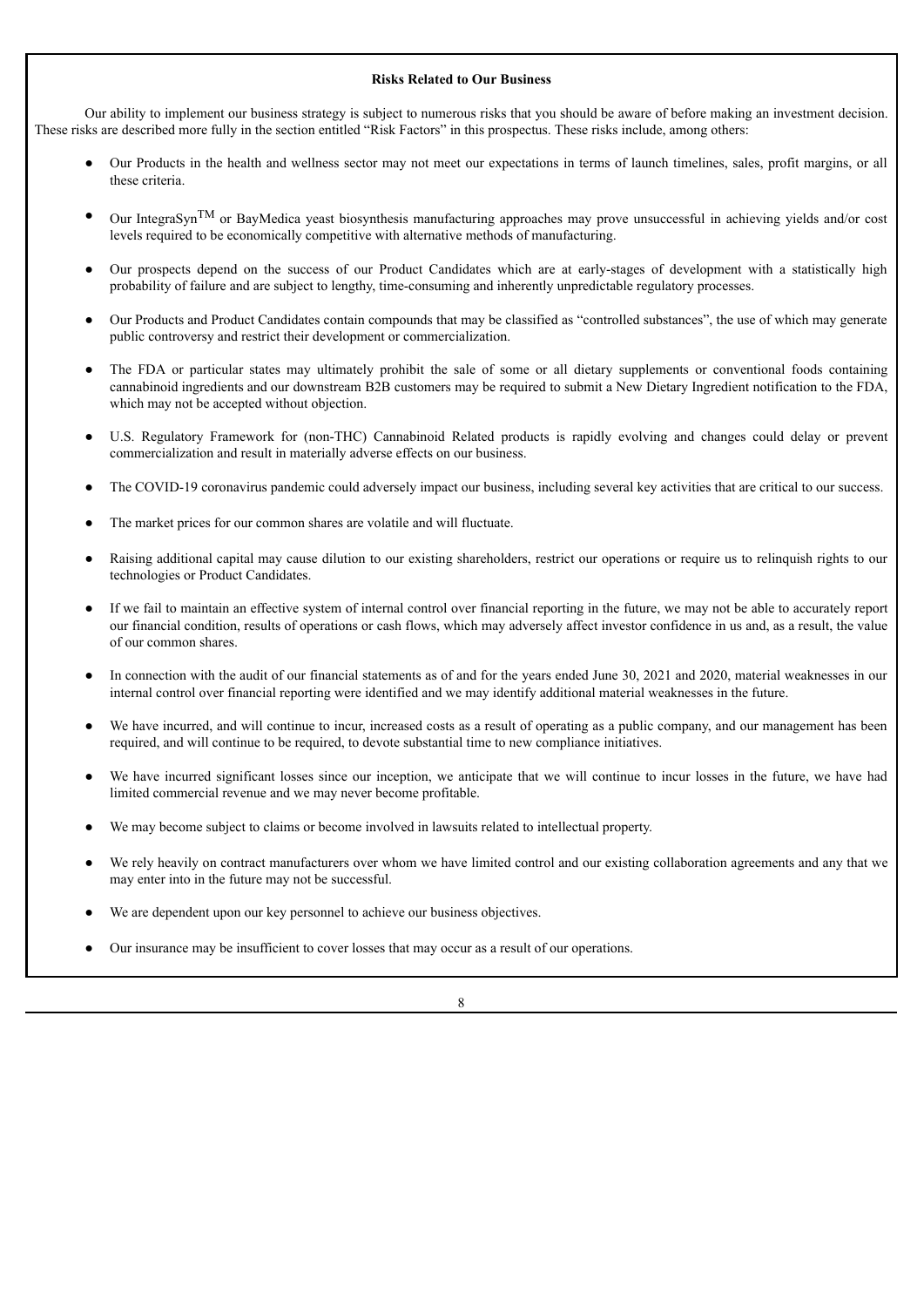#### **Corporate Information**

We were originally incorporated in the Province of British Columbia, under the BCBCA, on May 19, 1981 and we have undergone a number of corporate name and business sector changes since this incorporation, ultimately changing our name to "InMed Pharmaceuticals Inc." on October 6, 2014 to signify our intent to specialize in cannabinoid pharmaceutical product development. Our principal executive offices are located at Suite 310 – 815 W Hastings Street, Vancouver, BC, Canada, V6C 1B4 and our telephone number is +1-604-669-7207. Our internet address is https://www.inmedpharma.com. The information contained in or accessible from our website is not incorporated into this prospectus, and you should not consider it part of this prospectus. We have included our website address in this prospectus solely as an inactive textual reference.

# **Employees and Human Capital**

Our management team is comprised of highly experienced pharmaceutical and biotechnology executives with successful track records in researching, developing, gaining approval for and commercializing novel medicines to treat serious diseases. Each member of our management team has over 20 to 30 years of industry experience, including our CEO, CFO, General Manager, and (Sr.) Vice Presidents of Clinical and Regulatory Affairs, of Preclinical Research and Development, of Chemistry, Manufacturing and Controls, of Discovery Research, of Chemistry, of Synthetic Biology, of Sales & Marketing and of Commercial Operations. Together, this team has covered the spectrum of pharmaceutical drug discovery, preclinical research, formulation development, manufacturing, human clinical trials, regulatory submissions and approval, and global commercialization. Additionally, the team has significant experience in company formation, capital raises, mergers/acquisitions, business development, and sales and marketing in the pharmaceutical industry. Our Board is constituted by individuals with significant experience in the pharmaceutical and biotechnology industries. As of June 1, 2022, including our management team, we had 19 full time employees and we also utilize the services of several consultants. None of our employees are represented by a collective bargaining agreement, nor have we experienced any work stoppage. We believe that our relations with our employees are good.

We are committed to growing our business over the long-term. As a result of the competitive nature of the industry in which we operate, employees have significant career mobility and as a result, the competition for experienced employees is great. The existence of this competition, and the need for talented and experienced employees to realize our business objectives, underlies the design and implementation of our compensation programs. At the same time, we seek to keep our approach to compensation simple and streamlined to reflect the still relatively moderate size of our company. We have compensation, leave and benefits programs necessary to attract and retain the talented and experienced employees necessary to develop our business including competitive salaries, stock options awards to permanent employees, both upon initial hiring and annually thereafter, and pay annual bonuses to permanent employees based on the achievement of corporate and/or personal objectives. We have developed an Employee Handbook that contains all corporate policies and guidelines for professional behavior. Our policies and practices apply to all employees, regardless of title. These guidelines include our Code of Business Conduct as well as our corporate disclosure, insider trading and whistle blower policies.

In response to the COVID-19 pandemic, commencing in March 2020, we implemented a work-from-home mandate and ceased all nonessential business travel. In the recent months, some employees have recommenced limited business travel and some have transitioned back to working on-site. We continue to provide our employees with the option to work from home.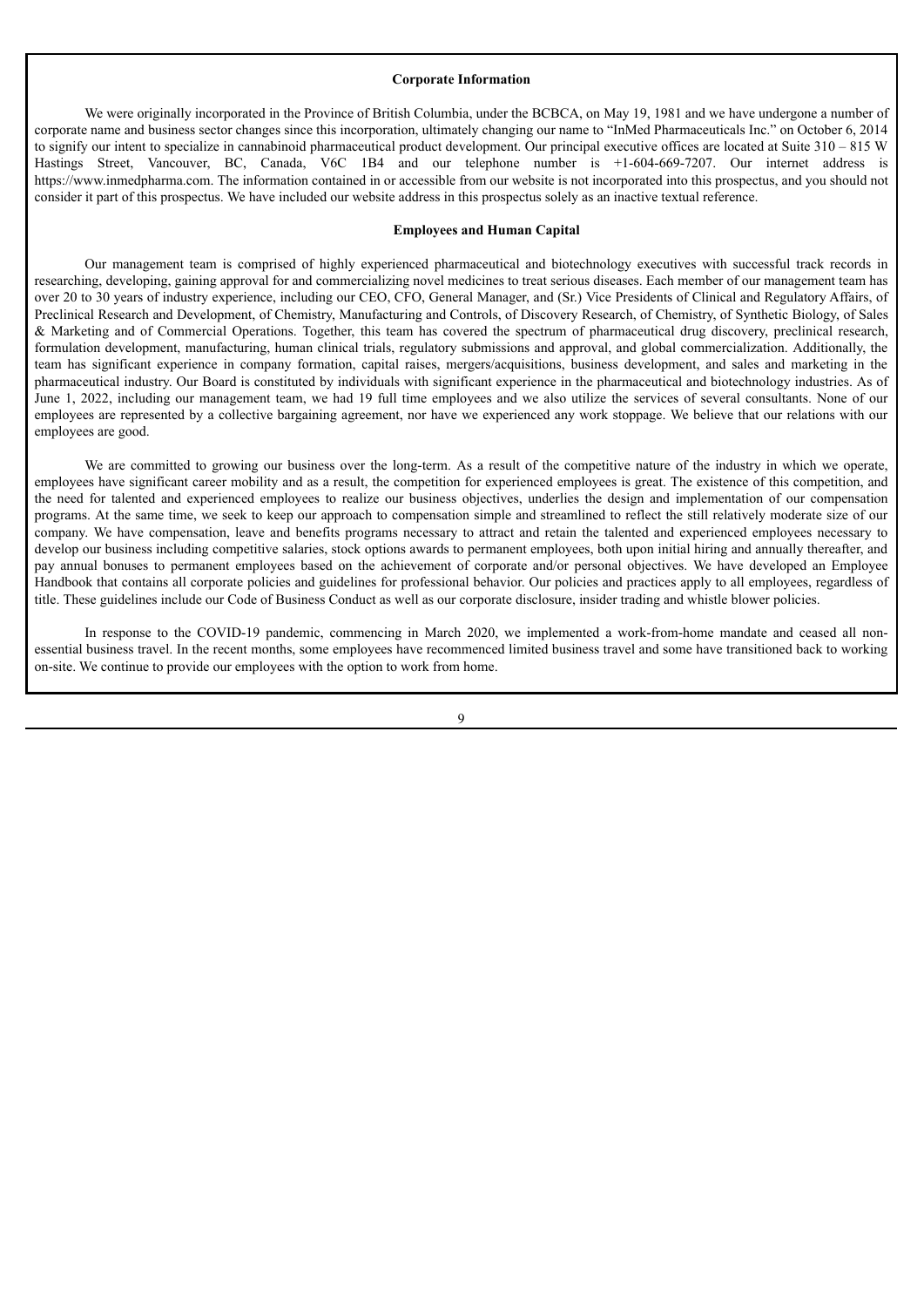# **Implications of Being an Emerging Growth Company**

We are an "emerging growth company," as defined by the Jumpstart Our Business Startups Act of 2012. As such, we are eligible to take advantage of exemptions from various disclosure and reporting requirements that are applicable to other public companies that are not "emerging growth companies" including, but not limited to:

- our exemption from the auditor attestation requirements of Section 404(b) of the Sarbanes-Oxley Act of 2002;
- being permitted to present only two years of audited financial statements and only two years of related Management's Discussion and Analysis of Financial Condition and Results of Operations, in each case, instead of three years;
- reduced disclosure obligations regarding executive compensation, including no Compensation Disclosure and Analysis;
- our exemption from any requirement that may be adopted by the Public Company Accounting Oversight Board regarding mandatory audit firm rotation or a supplement to the auditor's report providing additional information about the audit and the financial statements; and
- our exemption from the requirements of holding a nonbinding advisory vote on executive compensation and shareholder approval of any golden parachute payments not previously approved.

We may take advantage of these exemptions for up to five years or such earlier time that we are no longer an emerging growth company. We would cease to be an emerging growth company on the date that is the earliest of (i) the last day of the fiscal year in which we have total annual gross revenues of \$1.07 billion or more; (ii) the last day of our fiscal year following the fifth anniversary of the date of the completion of the initial public offering; the date on which we have issued more than \$1.0 billion in nonconvertible debt during the previous three years; or (iii) the date on which we are deemed to be a large accelerated filer under the rules of the SEC. We may choose to take advantage of some but not all of these exemptions. We have taken advantage of reduced reporting requirements in this prospectus. Accordingly, the information contained herein may be different from the information you receive from other public companies in which you hold stock.

We have elected not to "opt out" of the exemption for the delayed adoption of certain accounting standards and, therefore, we will adopt new or revised accounting standards at the time private companies adopt the new or revised accounting standard and will do so until such time that we either (i) irrevocably elect to "opt out" of such extended transition period or (ii) no longer qualify as an emerging growth company.

We are also a "smaller reporting company," meaning that the market value of our common shares held by non-affiliates plus the proposed aggregate amount of gross proceeds to us as a result of this offering is less than \$700 million and our annual revenue was less than \$100 million during the most recently completed fiscal year. We may continue to be a smaller reporting company after this offering if either (i) the market value of our common shares held by non-affiliates is less than \$250 million or (ii) our annual revenue was less than \$100 million during the most recently completed fiscal year and the market value of our common shares held by non-affiliates is less than \$700 million. If we are a smaller reporting company at the time we cease to be an emerging growth company, we may continue to rely on exemptions from certain disclosure requirements that are available to smaller reporting companies. Specifically, as a smaller reporting company we may choose to present only the two most recent fiscal years of audited financial statements in our Annual Report on Form 10-K and, similar to emerging growth companies, smaller reporting companies have reduced disclosure obligations regarding executive compensation.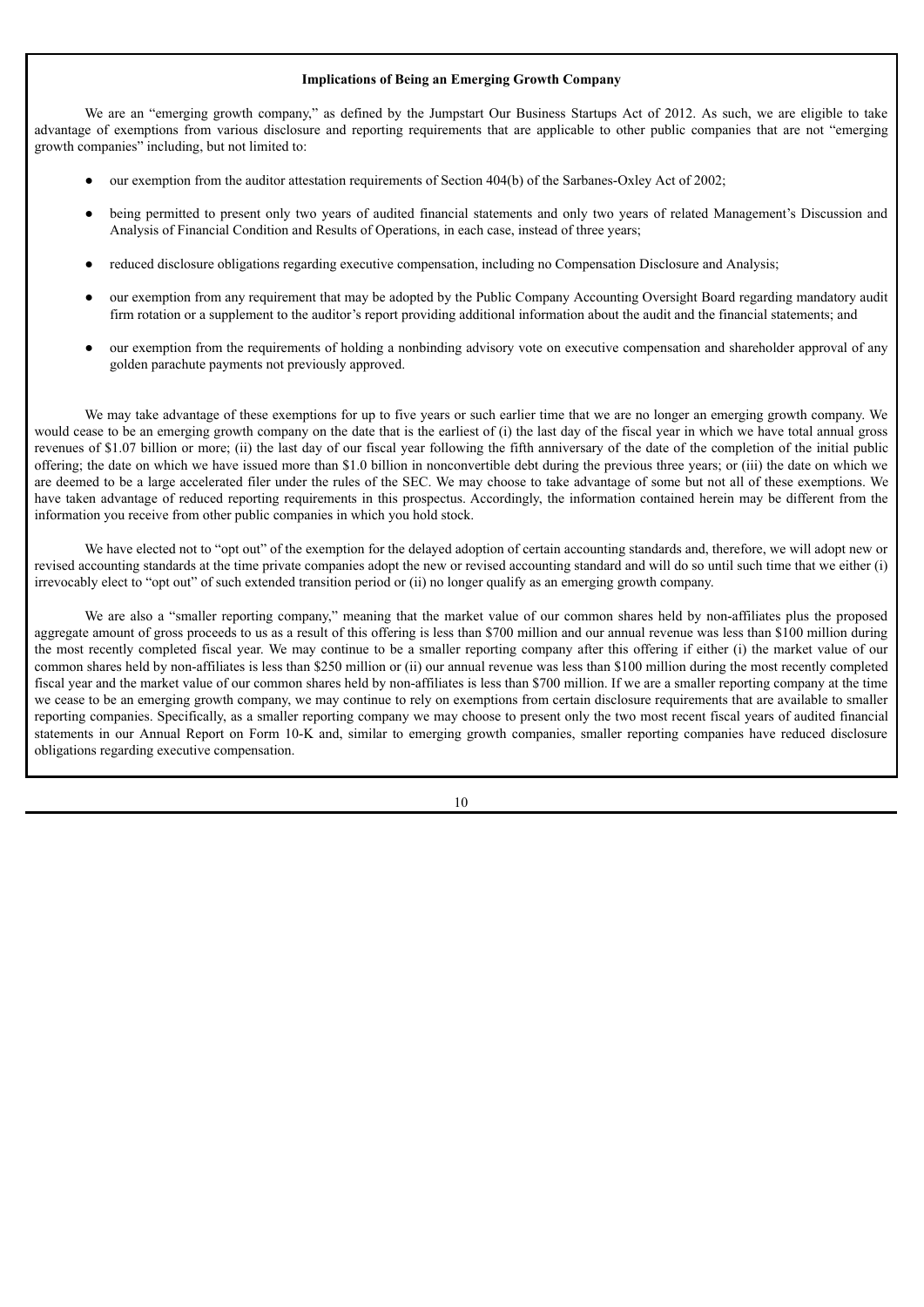| <b>The Offering</b>                                            |                                                                                                                                                                                                                                                                                                                                                                                                                                                                                      |  |  |  |  |
|----------------------------------------------------------------|--------------------------------------------------------------------------------------------------------------------------------------------------------------------------------------------------------------------------------------------------------------------------------------------------------------------------------------------------------------------------------------------------------------------------------------------------------------------------------------|--|--|--|--|
| <b>Securities Offered by the Selling</b><br><b>Shareholder</b> | 7,575,756 common shares, comprising of the following common shares underlying the securities obtained<br>in the Private Placement: (i) 1,748,250 common shares issuable upon the exercise of the pre-funded<br>warrants and (ii) 5,827,506 common shares issuable upon the exercise of preferred investment options.                                                                                                                                                                 |  |  |  |  |
| <b>Description of Warrants</b>                                 | Each pre-funded warrant has an exercise price of \$0.0001 per share, is immediately exercisable and may<br>be exercised at any time until exercised in full. Each pre- preferred investment option has an exercise price<br>of \$0.74 per share, is immediately exercisable and may be exercised at any time until exercised in full.<br>For additional information regarding the pre-funded warrants and the preferred investments options, see<br>"Private Placement of Warrants". |  |  |  |  |
| <b>Trading Market</b>                                          | Our common shares are currently quoted under the symbol "INM" on the Nasdaq Capital Market.                                                                                                                                                                                                                                                                                                                                                                                          |  |  |  |  |
| <b>Common Shares Outstanding Before this</b><br>Offering       | $16,266,687$ <sup>(1)</sup>                                                                                                                                                                                                                                                                                                                                                                                                                                                          |  |  |  |  |
| <b>Common Shares Outstanding After this</b><br>Offering        | $23,842,443$ <sup>(2)</sup>                                                                                                                                                                                                                                                                                                                                                                                                                                                          |  |  |  |  |
| <b>Use of Proceeds</b>                                         | We will not receive any of the proceeds from the sale of common shares being offered for sale by the<br>selling shareholder. However, upon the cash exercise of the warrants we will receive an aggregate amount<br>of approximately \$4.3 million. See "Use of Proceeds" for further information.                                                                                                                                                                                   |  |  |  |  |
| <b>Plan of Distribution</b>                                    | The selling shareholder may sell all or a portion of the common shares beneficially owned by it and the<br>common shares are offered hereby from time to time directly or through one or more underwriters, broker-<br>dealers or agents. Registration of the common stock covered by this prospectus does not mean, however,<br>that such shares necessarily will be offered or sold. See "Plan of Distribution."                                                                   |  |  |  |  |
| <b>Risk Factors</b>                                            | Please read "Risk Factors" and other information included in this prospectus and the other information<br>included or incorporated by reference for a discussion of factors you should carefully consider before<br>deciding to invest in the securities offered in this prospectus.                                                                                                                                                                                                 |  |  |  |  |
| does not include:                                              | (1) The number of common shares outstanding before this offering is based on an aggregate of 16,266,687 shares outstanding as of June 14, 2022 and                                                                                                                                                                                                                                                                                                                                   |  |  |  |  |

- 6,421,896 common shares issuable upon the exercise of other outstanding warrants with a weighted average exercise price of \$1.78 per share;
- 378,788 common shares issuable upon the exercise of the placement agent, H.C. Wainwright & Co., LLC, preferred investment options with a weighted average exercise price of \$1.0725 per share; and
- 435,256 common shares which are reserved for issuance under InMed Pharmaceuticals Inc. Amended 2017 Stock Option Plan, of which 1,408,887 common shares are issuable upon exercise of outstanding options at an average exercise price of \$4.15 per share.
- 2,454,214 common shares issuable upon exercise of outstanding pre-funded warrants issued in connection with the registered direct offering on June 6, 2022.
- (2) Assumes the exercise of (i) the pre-funded warrants held by the selling shareholder, and (ii) the preferred investment options held by the selling shareholder.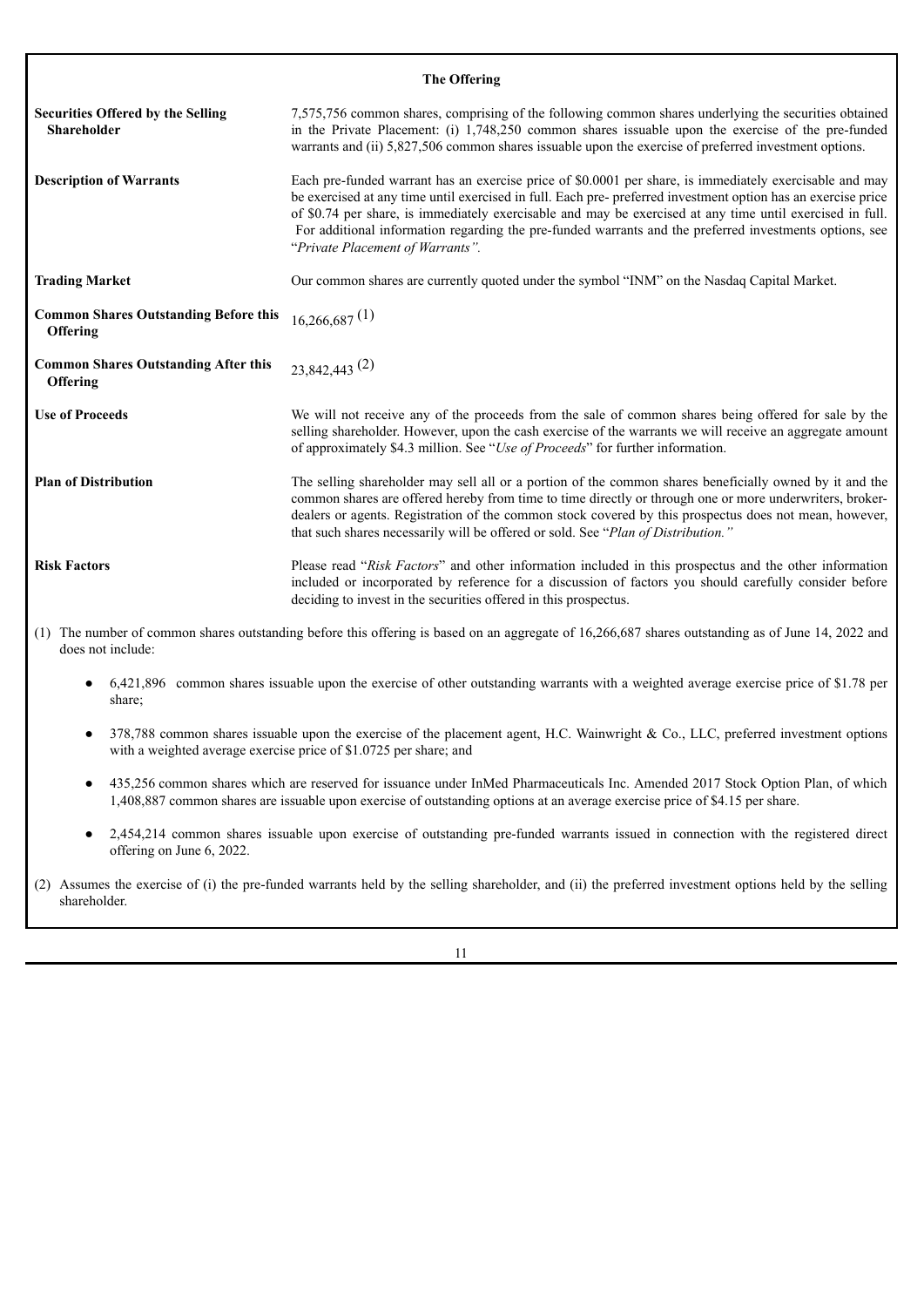#### **RISK FACTORS**

<span id="page-15-0"></span>Investing in our common shares involves a high degree of risk. You should carefully consider each of the following risks and uncertainties described below, together with the information under the heading "Risk Factors" on page 12 of this prospectus, in our most recent Annual Report on Form 10-K for the fiscal year ended June 30, 2021 and our most recent Quarterly Report on Form 10-Q for the quarterly period ended March 31, 2022, each of which are incorporated herein by reference, as updated or superseded by the risks and uncertainties described under similar headings in the other documents that are filed after the date hereof and incorporated by reference into this prospectus supplement and the accompanying prospectus, together with all of the other information contained or incorporated by reference in this prospectus supplement and the accompanying prospectus, and any free writing prospectus that we have authorized for use in connection with this offering before you make a decision to invest in our common shares. If any of the following risks actually occurs, our business could be harmed. In that case, the trading price of our common shares could decline, and you may lose all or *part of your investment.*

# **Risks Related to our Securities**

#### *The market prices for our common shares are volatile and will fluctuate.*

The market price for our common shares may be volatile and subject to wide fluctuations in response to numerous factors, many of which are beyond our control, including the following: (i) actual or anticipated fluctuations in our quarterly financial results; (ii) recommendations by securities research analysts; (iii) changes in the economic performance or market valuations of other issuers that investors deem comparable to ours; (iv) addition or departure of our executive officers or members of our Board and other key personnel; (v) release or expiration of lock-up or other transfer restrictions on outstanding common shares; (vi) sales or perceived sales of additional common shares; (vii) liquidity of the common shares; (viii) significant acquisitions or business combinations, strategic partnerships, joint ventures or capital commitments by or involving us or our competitors; and (ix) news reports relating to trends, concerns, technological or competitive developments, regulatory changes and other related issues in our industry or target markets. Financial markets often experience significant price and volume fluctuations that affect the market prices of equity securities of public entities and that are, in many cases, unrelated to the operating performance, underlying asset values or prospects of such entities. Accordingly, the market price of our common shares may decline even if our operating results, underlying asset values or prospects have not changed. Additionally, these factors, as well as other related factors, may cause decreases in asset values that are deemed to be other than temporary, which may result in impairment losses. As well, certain institutional investors may base their investment decisions on consideration of our environmental, governance and social practices and performance against such institutions' respective investment guidelines and criteria, and failure to meet such criteria may result in limited or no investment in our common shares by those institutions, which could materially adversely affect the trading price of our common shares. There can be no assurance that continuing fluctuations in price and volume will not occur. If such increased levels of volatility and market turmoil continue for a protracted period of time, our operations could be materially adversely impacted and the trading price of our common shares may be materially adversely affected.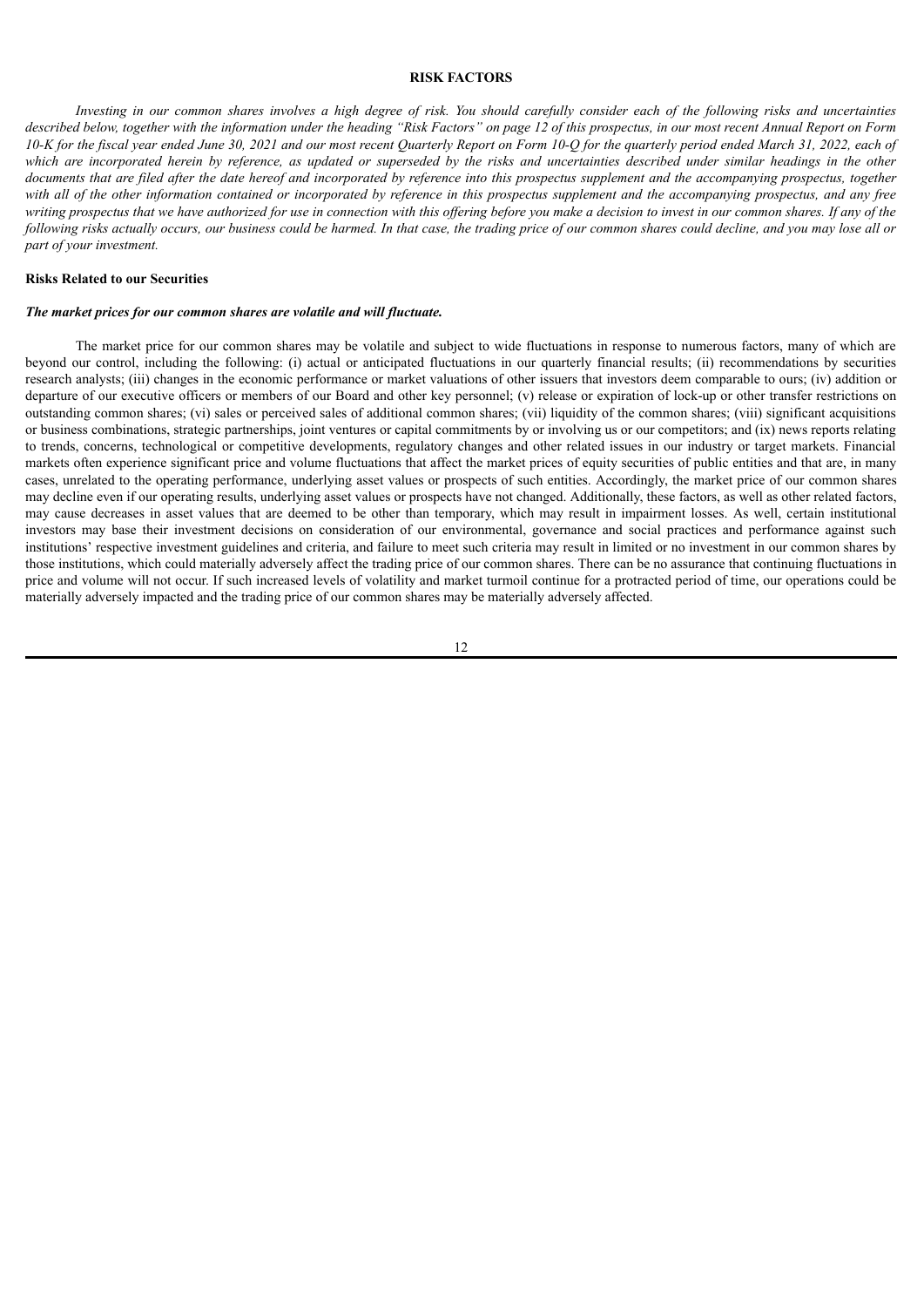# Raising additional capital may cause dilution to our existing shareholders, restrict our operations or require us to relinguish rights to our technologies *or Product Candidates.*

We may seek additional capital through a combination of private and public equity offerings, debt financings, strategic partnerships and alliances and licensing arrangements. To the extent that we raise additional capital through the sale of equity or convertible debt securities, existing ownership interests will be diluted and the terms of such financings may include liquidation or other preferences that adversely affect the rights of existing shareholders. Debt financings may be coupled with an equity component, such as warrants to purchase shares, which could also result in dilution of our existing shareholders' ownership. The incurrence of indebtedness would result in increased fixed payment obligations and could also result in certain restrictive covenants, such as limitations on our ability to incur additional debt, limitations on our ability to acquire or license intellectual property rights and other operating restrictions that could adversely impact our ability to conduct our business and may result in liens being placed on our assets and intellectual property. If we were to default on such indebtedness, we could lose such assets and intellectual property. If we raise additional funds through strategic partnerships and alliances and licensing arrangements with third parties, we may have to relinquish valuable rights to our Product Candidates or grant licenses on terms that are not favorable to us.

# *Future of erings of debt or equity securities may rank senior to common shares.*

If we decide to issue debt or equity securities in the future ranking senior to our common shares or otherwise incur additional indebtedness, it is possible that these securities or indebtedness will be governed by an indenture or other instrument containing covenants restricting our operating flexibility and limiting our ability to pay dividends to shareholders. Additionally, any convertible or exchangeable securities that we issue in the future may have rights, preferences and privileges, including with respect to dividends, more favorable than those of common shares and may result in dilution to shareholders. Because our decision to issue debt or equity securities in any future offering or otherwise incur indebtedness will depend on market conditions and other factors beyond our control, we cannot predict or estimate the amount, timing or nature of our future offerings or financings, any of which could reduce the market price of our common shares and dilute their value.

# Future sales of common shares by officers and directors may negatively impact the market price for our common shares.

Subject to compliance with applicable securities laws, our directors and officers and their affiliates may sell some or all of their common shares in the future. No prediction can be made as to the effect, if any, such future sales of common shares may have on the market price of the common shares prevailing from time to time. However, the future sale of a substantial number of common shares by our directors and officers and their affiliates, or the perception that such sales could occur, could adversely affect prevailing market prices for our common shares.

# We do not currently pay dividends on our common shares and have no intention to pay dividends on our common shares for the foreseeable future.

No dividends on our common shares have been paid by us to date. We do not intend to declare or pay any cash dividends in the foreseeable future. Payment of any future dividends will be at the discretion of our Board, after taking into account a multitude of factors appropriate in the circumstances, including our operating results, financial condition and current and anticipated cash needs. In addition, the terms of any future debt or credit facility may preclude us from paying any dividends unless certain consents are obtained and certain conditions are met.

#### *We are exposed to risks related to currency exchange rates.*

We currently hold the majority of our cash, cash equivalents and short-term investments in U.S. dollars which is our functional currency. A portion of our current operations is conducted in Canadian dollars. Exchange rate fluctuations between other currencies and the U.S. dollar create risk in several ways, including the following:

weakening of the U.S. dollar may decrease the value of our U.S. dollar cash, cash equivalents and short-term investments;

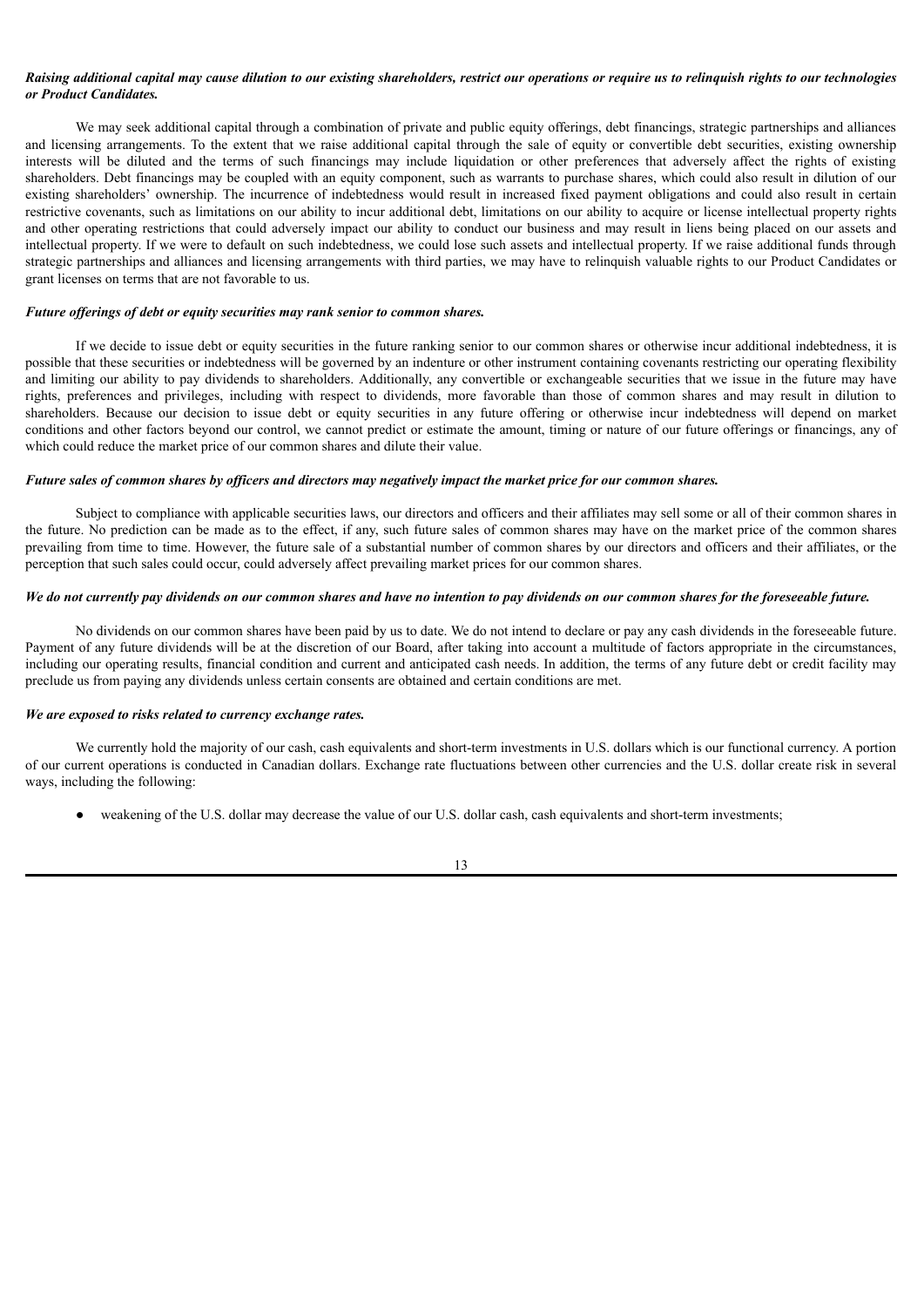- weakening of the U.S. dollar may increase the cost of operations and products/services sourced in Canada;
- the exchange rates on non-U.S. dollar transactions and cash deposits can distort our financial results; and
- commercial product pricing and profit margins are affected by currency fluctuations.

# For as long as we are an "emerging growth company" we intend to take advantage of reduced disclosure and governance requirements applicable to emerging growth companies, which could result in our common shares being less attractive to investors and could make it more difficult for us to raise *capital as and when we need it.*

We are an "emerging growth company," as defined in the JOBS Act, and we have taken advantage, and intend to continue to take advantage, of certain exemptions from various reporting requirements that are applicable to other public companies that are not emerging growth companies including, but not limited to, not being required to comply with the auditor attestation requirements of Section 404 of the Sarbanes-Oxley Act, reduced disclosure obligations regarding executive compensation in our periodic reports and proxy statements, and exemptions from the requirements of holding a nonbinding advisory vote on executive compensation and shareholder approval of any golden parachute payments not previously approved.

Investors may find our common shares less attractive because we rely on these exemptions, which could contribute to a less active trading market for our common shares or volatility in our share price. In addition, we may be less attractive to investors and it may be difficult for us to raise additional capital as and when we need it. Investors may be unable to compare our business with other companies in our industry if they believe that our financial accounting is not as transparent as other companies in our industry. If we are unable to raise additional capital as and when we need it, our financial condition and results of operations may be materially and adversely affected.

We may take advantage of these reporting exemptions until we are no longer an emerging growth company.

# If we fail to maintain an effective system of internal control over financial reporting in the future, we may not be able to accurately report our financial condition, results of operations or cash flows, which may adversely affect investor confidence in us and, as a result, the value of our common shares.

We will be required, under Section 404 of the Sarbanes-Oxley Act, to furnish a report by management on, among other things, the effectiveness of our internal control over financial reporting. This assessment includes disclosure of any material weaknesses identified by our management in our internal control over financial reporting. A material weakness is a deficiency, or combination of deficiencies, in internal control over financial reporting that results in more than a reasonable possibility that a material misstatement of annual or interim financial statements will not be prevented or detected on a timely basis. Section 404 of the Sarbanes-Oxley Act also generally requires an attestation from our independent registered public accounting firm on the effectiveness of our internal control over financial reporting. However, for as long as we remain an emerging growth company as defined in the JOBS Act, we intend to take advantage of the exemption permitting us not to comply with the independent registered public accounting firm attestation requirement.

Our compliance with Section 404 will require that we incur substantial accounting expense and expend significant management efforts. We may not be able to complete our evaluation, testing and any required remediation in a timely fashion. During the evaluation and testing process, if we identify one or more material weaknesses in our internal control over financial reporting, we will be unable to assert that our internal control over financial reporting is effective. We cannot assure you that there will not be material weaknesses or significant deficiencies in our internal control over financial reporting in the future. Any failure to maintain internal control over financial reporting could severely inhibit our ability to accurately report our financial condition, results of operations or cash flows. This may expose us, including individual executives, to potential liability which could significantly affect our business. If we are unable to conclude that our internal control over financial reporting is effective, or if our independent registered public accounting firm determines we have a material weakness or significant deficiency in our internal control over financial reporting once that firm begins its audits of internal control over financial reporting, we could lose investor confidence in the accuracy and completeness of our financial reports, the market price of our common shares could decline, and we could be subject to sanctions or investigations by Nasdaq, the SEC, or other regulatory authorities. Failure to remedy any material weakness in our internal control over financial reporting, or to implement or maintain other effective control systems required of public companies, could also restrict our future access to the capital markets.

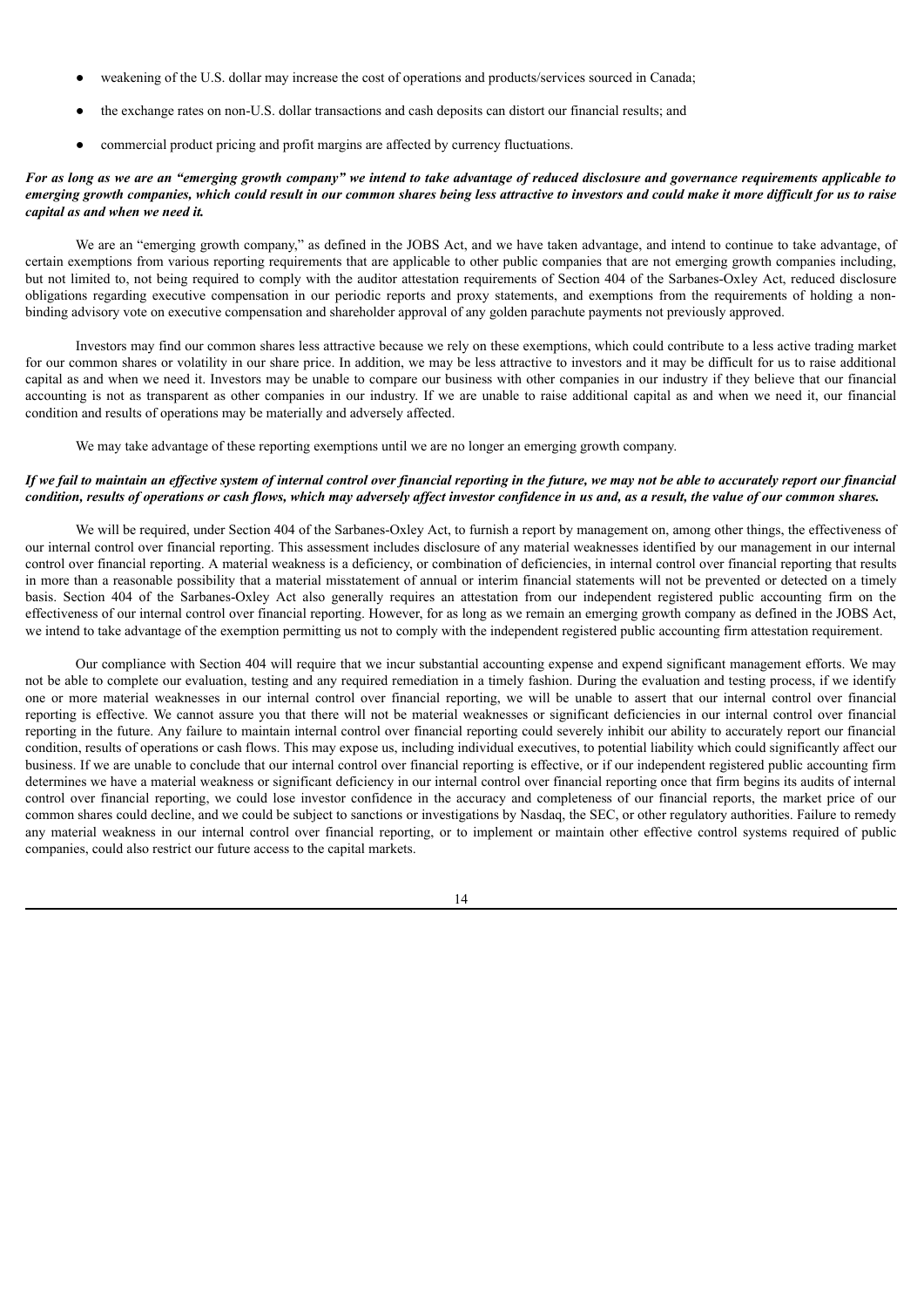# *Our disclosure controls and procedures may not prevent or detect all errors or acts of fraud.*

Our disclosure controls and procedures are designed to reasonably assure that information required to be disclosed by us in reports we file or submit under the Securities Exchange Act of 1934 is accumulated and communicated to management, recorded, processed, summarized and reported within the time periods specified in the rules and forms of the SEC. We believe that any disclosure controls and procedures or internal controls and procedures, no matter how well conceived and operated, can provide only reasonable, not absolute, assurance that the objectives of the control system are met.

These inherent limitations include the realities that judgments in decision-making can be faulty, and that breakdowns can occur because of simple error or mistake. Additionally, controls can be circumvented by the individual acts of some persons, by collusion of two or more people or by an unauthorized override of the controls. Accordingly, because of the inherent limitations in our control system, misstatements or insufficient disclosures due to error or fraud may occur and not be detected.

# Deficiencies in disclosure controls and procedures and internal control over financial reporting could result in a material misstatement in our financial *statements.*

We could be adversely affected if there are deficiencies in our disclosure controls and procedures or in our internal controls over financial reporting. The design and effectiveness of our disclosure controls and procedures and our internal controls over financial reporting may not prevent all errors, misstatements or misrepresentations. Consistent with other entities in similar stages of development, we have a limited number of employees currently in the accounting group, limiting our ability to provide for segregation of duties and secondary review. A lack of resources in the accounting group could lead to material misstatements resulting from undetected errors occurring from an individual performing primarily all areas of accounting with limited secondary review. Deficiencies in internal controls over financial reporting which may occur could result in material misstatements of our results of operations, restatements of financial statements, other required remediations, a decline in the price of our common shares, or otherwise materially adversely affect our business, reputation, results of operations, financial condition or liquidity.

# In connection with the audit of our financial statements as of and for the years ended June 30, 2021 and 2020, material weaknesses in our internal control over financial reporting were identified and we may identify additional material weaknesses in the future.

In connection with the preparation and audits of our financial statements as of and for the years ended June 30, 2021 and 2020 , material weaknesses (as defined under the Exchange Act and by the auditing standards of the U.S. Public Company Accounting Oversight Board, or "PCAOB"), were identified in our internal control over financial reporting. A material weakness is a deficiency, or a combination of deficiencies, in internal control over financial reporting, such that there is a reasonable possibility that a material misstatement of our annual financial statements will not be prevented or detected on a timely basis. The identified material weaknesses arose from a lack of resources in our finance function that resulted in an overstatement of the valuation of warrants issued as part of a financing.

In light of the identified material weaknesses, it is possible that, had we performed a formal assessment of our internal control over financial reporting or had our independent registered public accounting firm performed an audit of our internal control over financial reporting in accordance with PCAOB standards, additional control deficiencies may have been identified.

We have begun taking measures, and plan to continue to take measures, to remediate these material weaknesses. However, the implementation of these measures may not fully address these material weaknesses in our internal control over financial reporting, and, if so, we would not be able to conclude that they have been fully remedied. Our failure to correct these material weaknesses or our failure to discover and address any other control deficiencies could result in inaccuracies in our financial statements and could also impair our ability to comply with applicable financial reporting requirements and make related regulatory filings on a timely basis. As a result, our business, financial condition, results of operations and prospects, as well as the trading price of our common shares, may be materially and adversely affected.

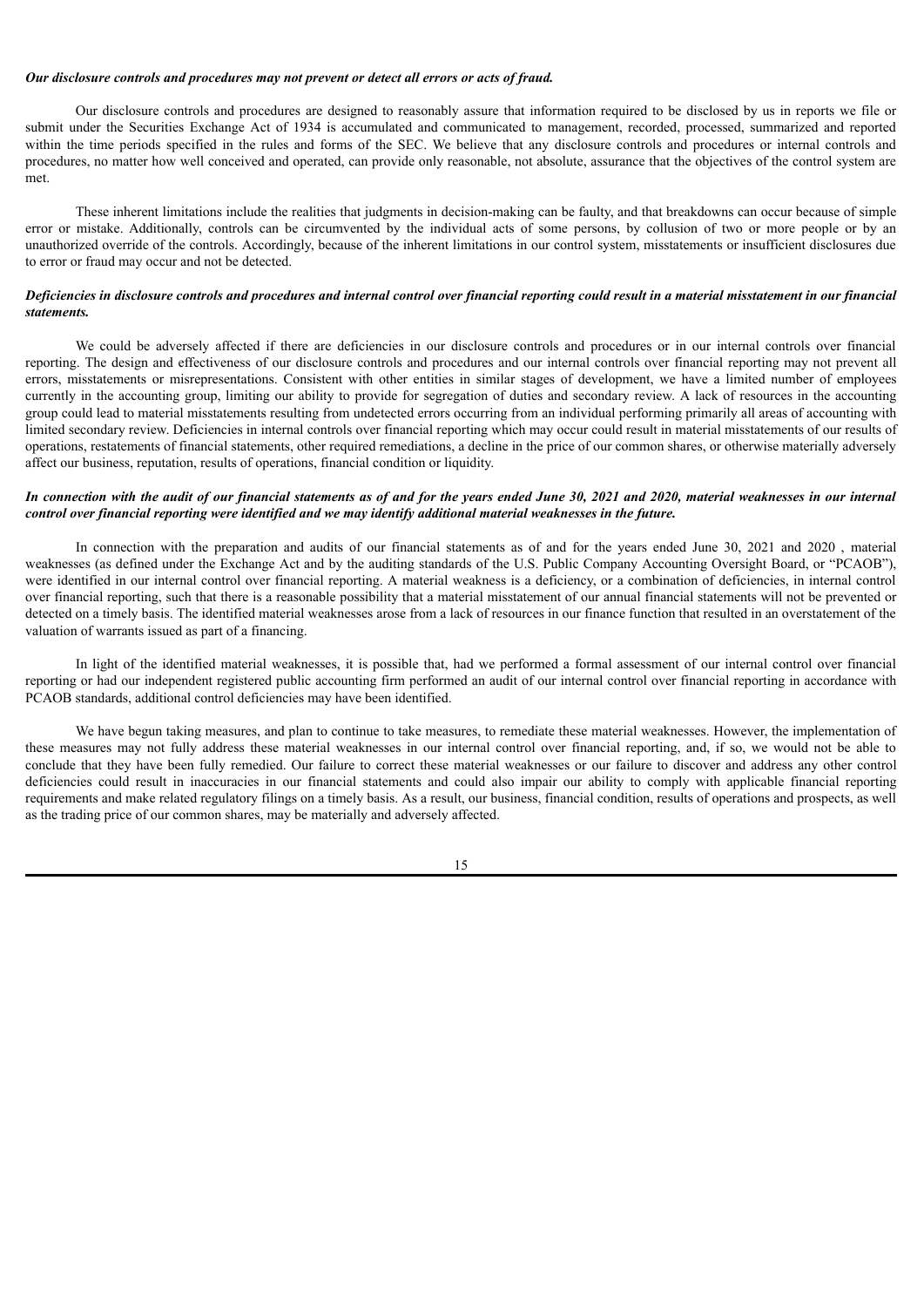# We have incurred, and will continue to incur, increased costs as a result of operating as a public company, and our management has been required, *and will continue to be required, to devote substantial time to new compliance initiatives.*

As a public company, we have incurred and are continuing to incur significant legal, accounting and other expenses and these expenses may increase even more after we are no longer an "emerging growth company." We are subject to the reporting requirements of the Exchange Act and the rules adopted, and to be adopted, by the SEC. Our management and other personnel devote a substantial amount of time to these compliance initiatives.

Moreover, these rules and regulations have substantially increased our legal and financial compliance costs and made some activities more timeconsuming and costly. The increased costs have increased our net loss. These rules and regulations may make it more difficult and more expensive for us to maintain sufficient director's and officer's liability insurance coverage. We cannot predict or estimate the amount or timing of additional costs we may continue to incur to respond to these requirements. The ongoing impact of these requirements could also make it more difficult for us to attract and retain qualified persons to serve on our Board, our Board committees or as executive officers.

# Future sales and issuances of our common shares or rights to purchase common shares pursuant to our equity incentive plan could result in additional *dilution of the percentage ownership of our shareholders and may cause our share price to fall.*

We expect that significant additional capital will be needed in the future to continue our planned operations. To raise capital, we may sell substantial amounts of common shares or securities convertible into or exchangeable for common shares. These future issuances of common shares or common share-related securities, together with the exercise of outstanding options and any additional shares issued in connection with acquisitions, if any, may result in material dilution to our investors. Such sales may also result in material dilution to our existing shareholders, and new investors could gain rights, preferences and privileges senior to those of holders of our common shares.

Pursuant to our 2017 Amended and Restated Stock Option Plan, and as amended at our Annual General Meeting in November 2020, our compensation committee is authorized to grant equity-based incentive awards in the form of options to purchase common shares to our directors, executive officers and other employees and service providers. As of June 1, 2022, there were 435,256 options to purchase common shares available for future grant under our stock option plan. Future equity incentive grants under our stock option plan may result in material dilution to our shareholders and may have an adverse effect on the market price of our common shares.

#### Provisions in our corporate charter documents and certain Canadian laws could delay or deter a change of control.

Provisions in our articles and our by-laws, as well as certain provisions under the BCBCA and applicable Canadian securities laws, may discourage, delay or prevent a merger, acquisition, tender offer or other change in control of us that some shareholders may consider favorable. In addition, because our Board is responsible for appointing the members of our management team, these provisions may frustrate or prevent any attempts by our shareholders to replace or remove our current management by making it more difficult for shareholders to replace members of our Board. As well, our preferred shares are available for issuance from time to time at the discretion of our Board, without shareholder approval. Our articles allow our Board, without shareholder approval, to determine the special rights to be attached to our preferred shares, and such rights may be superior to those of our common shares.

In addition, limitations on the ability to acquire and hold our common shares may be imposed by the Competition Act in Canada. This legislation permits the Commissioner of Competition of Canada, or "Commissioner", to review any acquisition of a significant interest in us. This legislation grants the Commissioner jurisdiction to challenge such an acquisition before the Canadian Competition Tribunal if the Commissioner believes that it would, or would be likely to, result in a substantial lessening or prevention of competition in any market in Canada. The Investment Canada Act subjects an acquisition of control of a company by a non-Canadian to government review if the value of our assets, as calculated pursuant to the legislation, exceeds a threshold amount. A reviewable acquisition may not proceed unless the relevant minister is satisfied that the investment is likely to result in a net benefit to Canada. Any of the foregoing could prevent or delay a change of control and may deprive or limit strategic opportunities for our shareholders to sell their shares.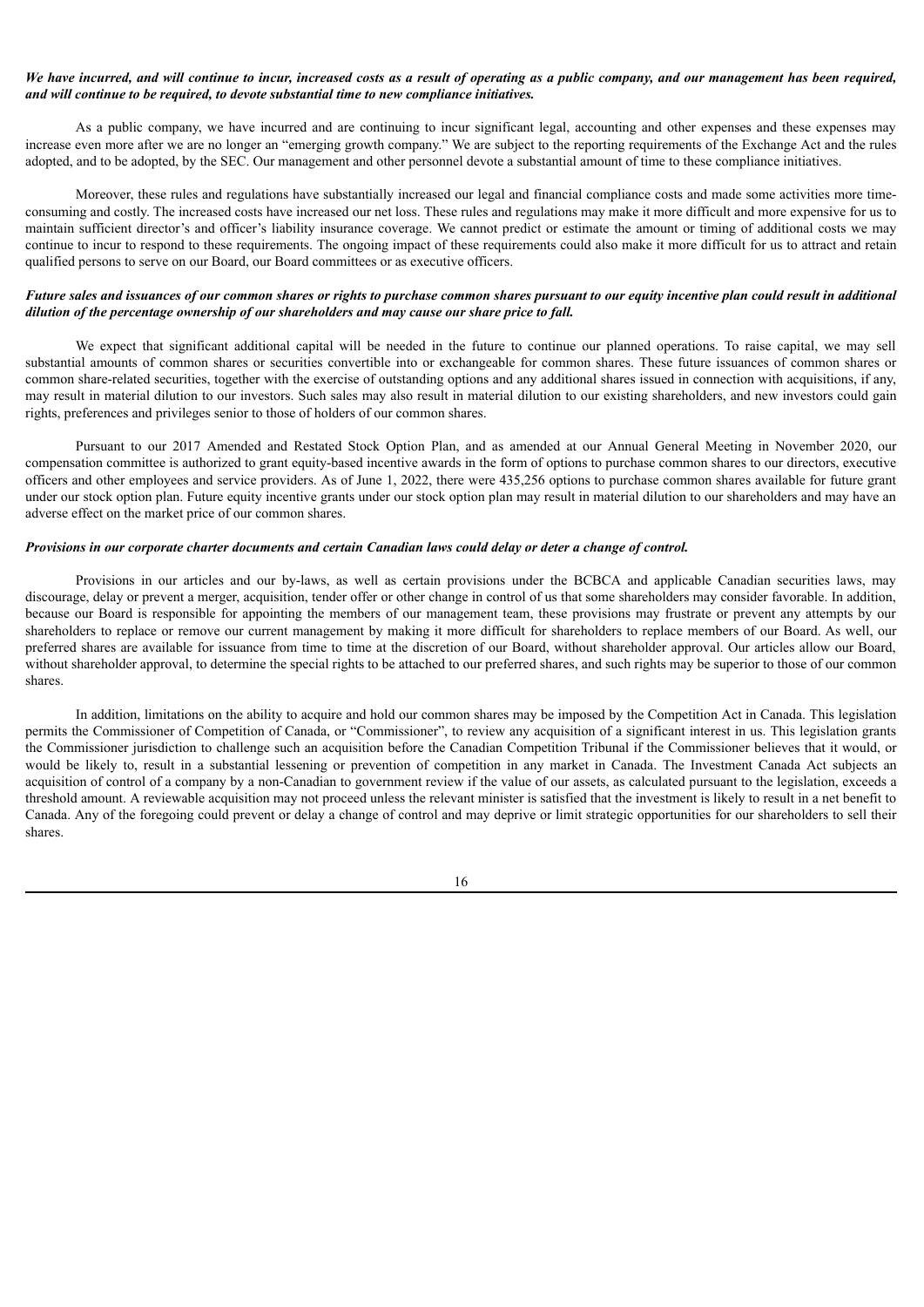# If securities or industry analysts publish inaccurate or unfavorable research about our business, our share price and trading volume may decline.

The trading market for our common shares depends in part on the research and reports that securities or industry analysts publish about us or our business. If one or more of the analysts who cover us downgrade our shares or publish inaccurate or unfavorable research about our business, our shares price may decline. If one or more of these analysts cease coverage of our company or fail to publish reports on us regularly, demand for our shares may decrease, which may cause our shares price and trading volume to decline.

# We are incorporated in Canada, with our assets and officers primarily located in Canada, with the result that it may be difficult for investors to enforce *judgments obtained against us or some of our of icers.*

We are a company organized and existing under the laws of British Columbia, Canada. Many of our directors and officers and the experts named in this registration statement are residents of Canada or otherwise reside outside the United States, and all or a substantial portion of their assets, and a substantial portion of our assets, are located outside the United States. It may be difficult for holders of common shares who reside in the United States to effect service within the United States upon those directors, officers and experts who are not residents of the United States. It may also be difficult for holders of securities who reside in the United States to realize in the United States upon judgments of courts of the United States predicated upon our civil liability and the civil liability of our directors, officers and experts under the U.S. federal securities laws. Our Canadian counsel has advised us that there is doubt as to the enforceability in Canada against us or against our directors, officers and experts who are not residents of the United States, in original actions or in actions for enforcement of judgments of courts of the United States, of liabilities predicated solely upon U.S. federal or state securities laws.

Conversely, some of our directors and officers reside outside Canada and some of our assets are also located outside Canada. Therefore, it may not be possible for you to enforce in Canada against our assets or those directors and officers residing outside Canada, judgments obtained in Canadian courts based upon the civil liability provisions of the Canadian securities laws or other laws of Canada.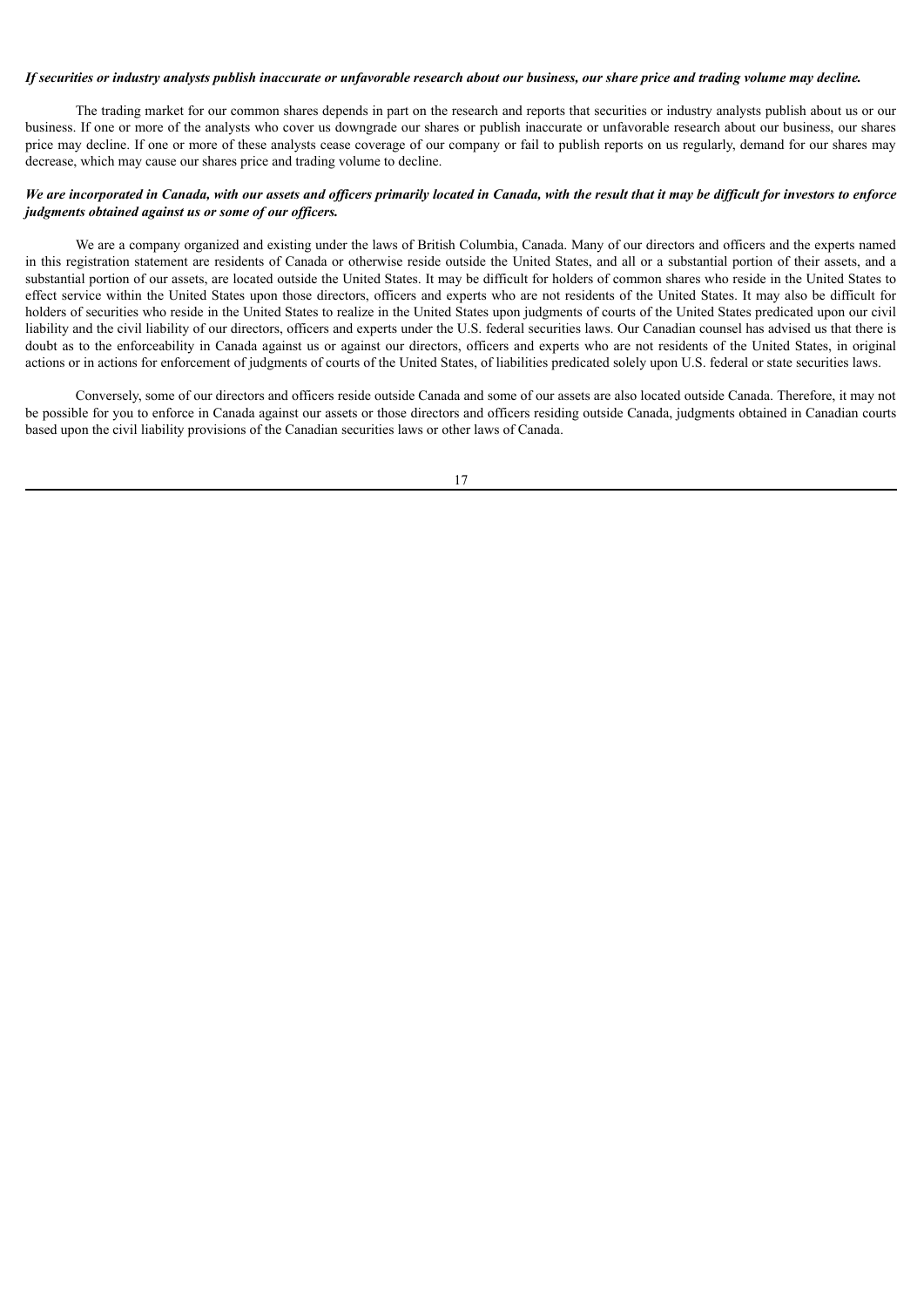# **SPECIAL NOTE REGARDING FORWARD-LOOKING STATEMENTS**

<span id="page-21-0"></span>This prospectus, including the sections entitled "Prospectus Summary," "Risk Factors," "Management's Discussion and Analysis of Financial Condition and Results of Operations" and "Business," contains forward-looking statements. We may, in some cases, use words such as "anticipate", "believe", "could", "estimate", "expect", "intend", "may", "plan", "predict", "project", "will", "would", and similar expressions that convey uncertainty of future events or outcomes to identify these forward-looking statements. Any statements contained herein that are not statements of historical facts may be deemed to be forward-looking statements. Forward-looking statements in this prospectus include, but are not limited to, statements about:

- Our researching, developing, manufacturing and commercializing cannabinoid-based biopharmaceutical products will treat diseases with high unmet medical needs;
- The continued optimization of the cannabinoid manufacturing approaches;
- Our success in initiating discussions with potential partners for licensing various aspects of our Product Candidates;
- Our ability to commercialize and, where required, register Product Candidates and Products in the United States and other jurisdictions;
- Our ability to successfully access existing manufacturing capacity via leases with third-parties or to transfer our manufacturing processes to a contract manufacturing organizations;
- Our belief that our manufacturing approaches that we are developing are robust and effective and will result in high yields of cannabinoids and will be a significant improvement upon existing manufacturing platforms;
- Our belief that that INM-755 offers specific advantages and will prove to provide the extensive relief symptomology with the added potential of addressing the underlying disease in EB;
- The structure and timing of future INM-755 studies including that we will complete patient enrollment into our Phase II study in EB in 2022;
- Our ability of the IntegraSyn<sup>TM</sup> approach to introduce a revenue stream to us before the expected commercial approval of our therapeutic programs;
- Our ability to successfully scale up our IntegraSyn<sup>TM</sup> or other cost-effective approaches so that it will be commercial-scale ready after Phase II clinical trials are completed, after which time we may no longer need to source APIs from API manufacturers;
- The success of the key next steps in our manufacturing approach, including continuing efforts to diversify the number of cannabinoids produced, scaling-up the process to larger vessels and identifying external vendors to assist in the commercial scale-up of the process;
- Our ability to potentially grow existing BayMedica sales revenues from existing and new cannabinoid Products;
- Our ability to successfully make determinations as to which research and development programs to continue based on several strategic factors;
- Our ability to monetize our IntegraSyn<sup>TM</sup> manufacturing approach to the broader pharmaceutical industry;
- Our ability to take an opportunistic approach in the rapidly emerging sector of cannabinoid pharmaceutical development and the sale of cannabinoids in the health and wellness sectors to maximize the return to investors/shareholders;
- Successfully developing and launching new rare cannabinoids, including CBDV, THCV, CBT and others, to meet expected customer demand in 2022 and beyond;

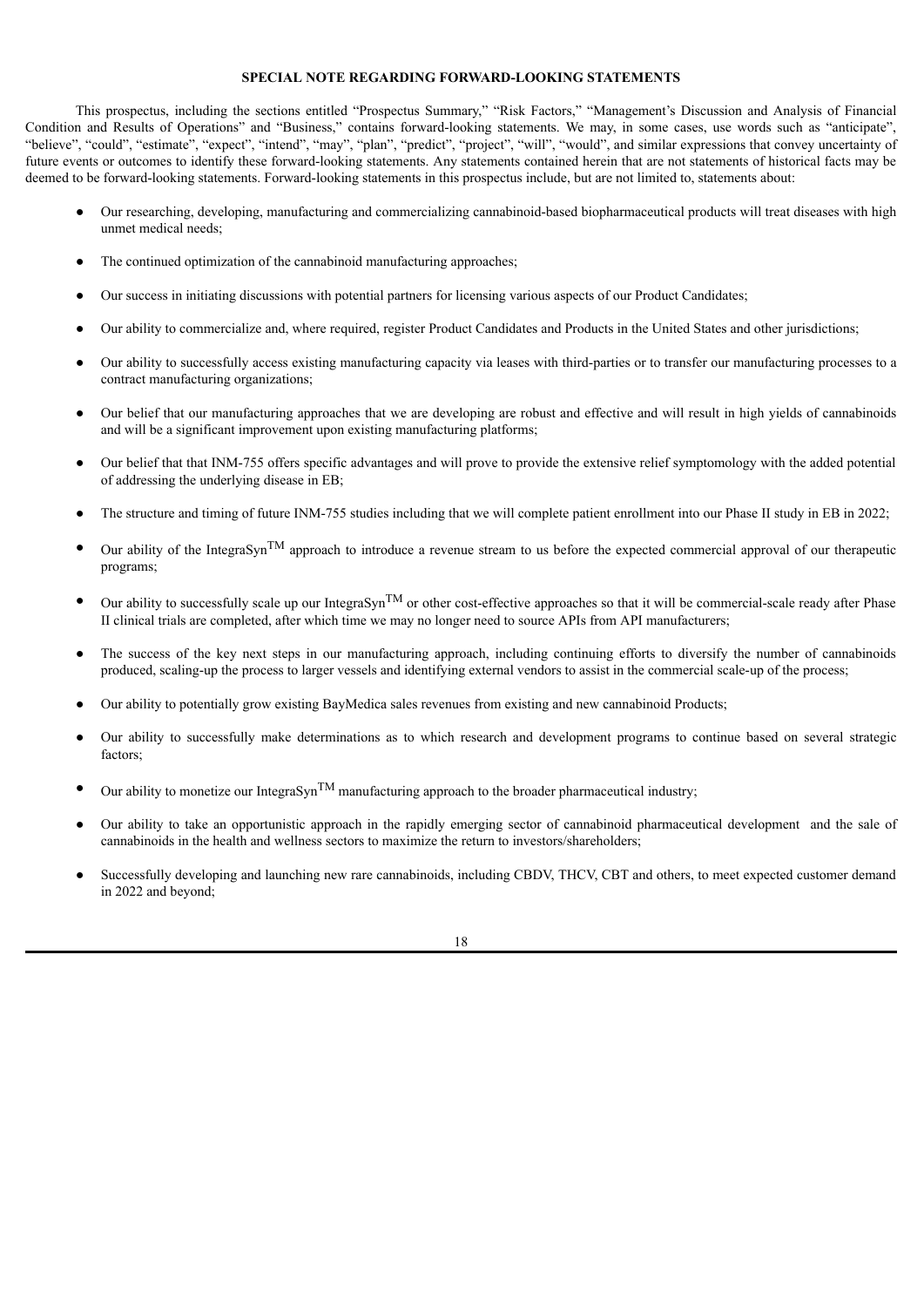- Our ability to continue to outsource the majority of our research and development activities through scientific collaboration agreements and arrangements with various scientific collaborators, academic institutions and their personnel;
- The success of work to be conducted under the research and development collaboration between us and various CDMOs;
- Our ability to develop our therapies through early human testing;
- Our ability to evaluate the financial returns on various commercialization approaches for our Product Candidates, such as a 'go it-alone' commercialization effort, out-licensing to third parties, or co-promotion agreements with strategic collaborators;
- Our ability to oversee clinical trials for INM-755 in EB and building the requisite internal commercialization infrastructure to self-market the product to EB clinics;
- Our ability to find a partnership early in the development process for INM-088 in glaucoma;
- Our IntegraSyn<sup>TM</sup> or BayMedica derived products being bio-identical to the naturally occurring cannabinoids, and offering superior ease, control and quality of manufacturing when compared to alternative methods;
- Our ability to scale-up our IntegraSyn<sup>TM</sup> manufacturing approach to GMP batch size for pharmaceutical use;
- Our ability to explore our manufacturing technologies as processes which may confer certain benefits, either cost, yield, speed, or all of the above, when pursuing specific types of cannabinoids, and filing a provisional patent application for same;
- Plans regarding our next steps, options, and targeted benefits of our manufacturing technologies;
- Our ability to potentially earn revenue from our IntegraSyn<sup>TM</sup> approach by (i) becoming a supplier of APIs to the pharmaceutical industry and/or (ii) providing pharmaceutical-grade ingredients to the non-pharmaceutical market;
- Our plans to work closely with regulatory authorities and clinical experts in developing the clinical program for INM-755;
- Our ability to successfully prosecute patent applications;
- Our ability to complete formulation development and scale-up, conduct additional preclinical studies, and initiate and complete IND/CTAenabling toxicology studies in calendar 2023 for INM-088, and that such studies could be used to support Phase 1 human clinical trials in 2024;
- INM-088 being a once-a-day or twice-a-day eye drop medication that will compete with treatment modalities in the medicines category, and with the potential of INM-088 assisting in reducing the high rate of non-adherence with current glaucoma therapies;
- Our belief that with a novel delivery system, the reduction of IOP and/or providing neuroprotection in glaucoma patients by topical (eye drop) application of cannabinoids will hold significant promise as a new therapy;
- The potential for any of our patent applications to provide intellectual property protection for us;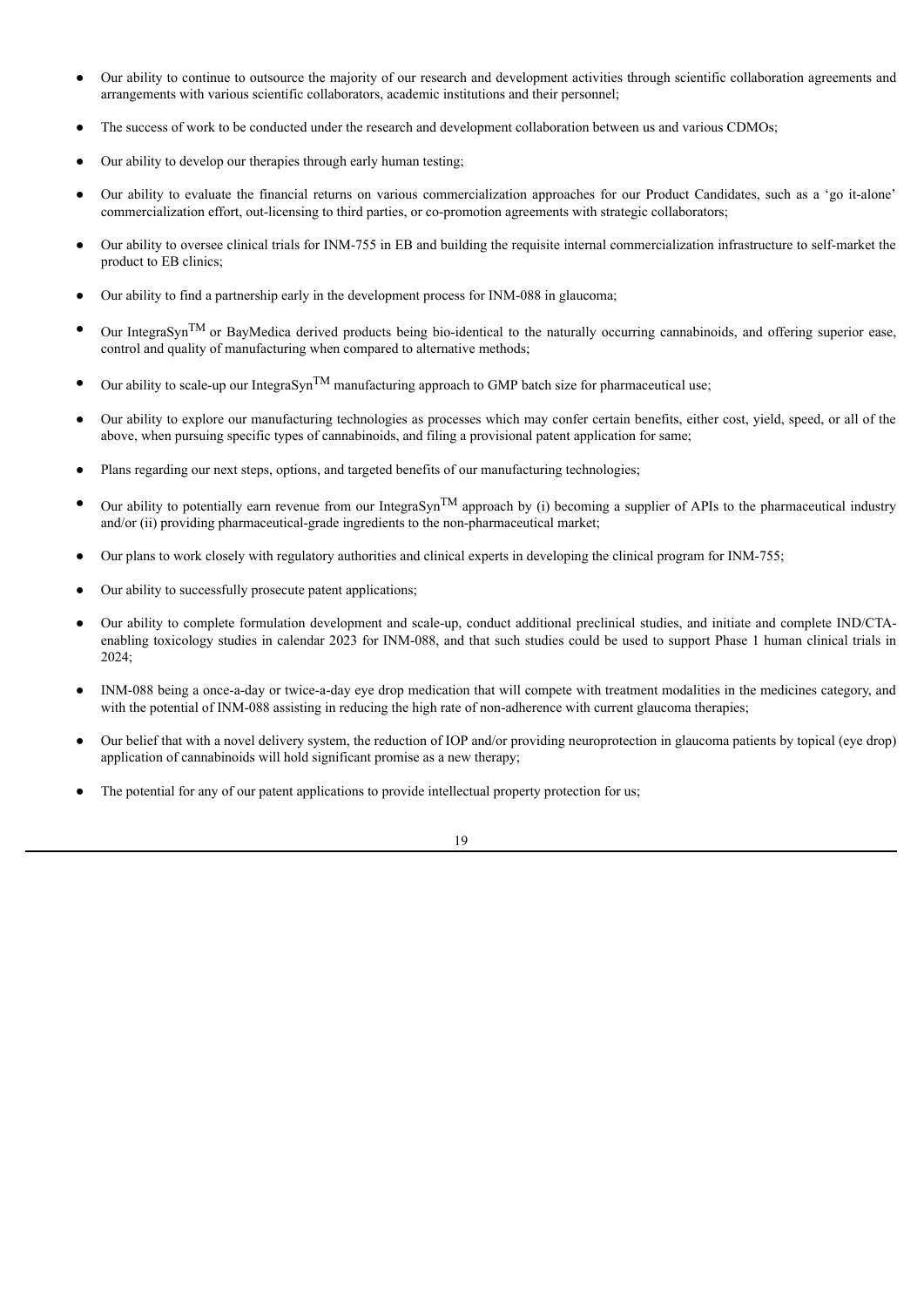- Our ability to secure insurance coverage for shipping and storage of Product Candidates, and clinical trial insurance;
- Our ability to expand our insurance coverage to include the commercial sale of Products and Product Candidates;
- Developing patentable New Chemical Entities ("NCE") which, if issued, will confer market exclusivity to us for the potential development into pharmaceutical Product Candidates, license, partner or sell to interested external parties;
- Our ability to initiate discussions and conclude strategic partnerships to assist with development of certain programs;
- Our ability to position ourselves to achieve value-driving, near term milestones for our Product Candidates with limited investment;
- Our ability to execute our business strategy;
- Critical accounting estimates;
- Management's assessment of future plans and operations;
- The outlook of our business and the global economic and geopolitical conditions; and
- The competitive environment in which we and our business units operate.

These forward-looking statements reflect our management's beliefs and views with respect to future events and are based on estimates and assumptions as of the date of this prospectus and are subject to risks and uncertainties. We discuss many of these risks in greater detail under "Risk Factors." Moreover, we operate in a very competitive and rapidly changing environment. New risks emerge from time to time. It is not possible for our management to predict all risks, nor can we assess the impact of all factors on our business or the extent to which any factor, or combination of factors, may cause actual results to differ materially from those contained in any forward-looking statements we may make. Given these uncertainties, you should not place undue reliance on these forward-looking statements.

You should read this prospectus and the documents that we reference in this prospectus and have filed as exhibits to the registration statement, of which this prospectus is a part, completely and with the understanding that our actual future results may be materially different from what we expect. We qualify all of the forward-looking statements in this prospectus by these cautionary statements. Except as required by law, each forward-looking statement speaks only as of the date of the particular statement, and we undertake no obligation to publicly update any forward-looking statements, whether as a result of new information, future events or otherwise.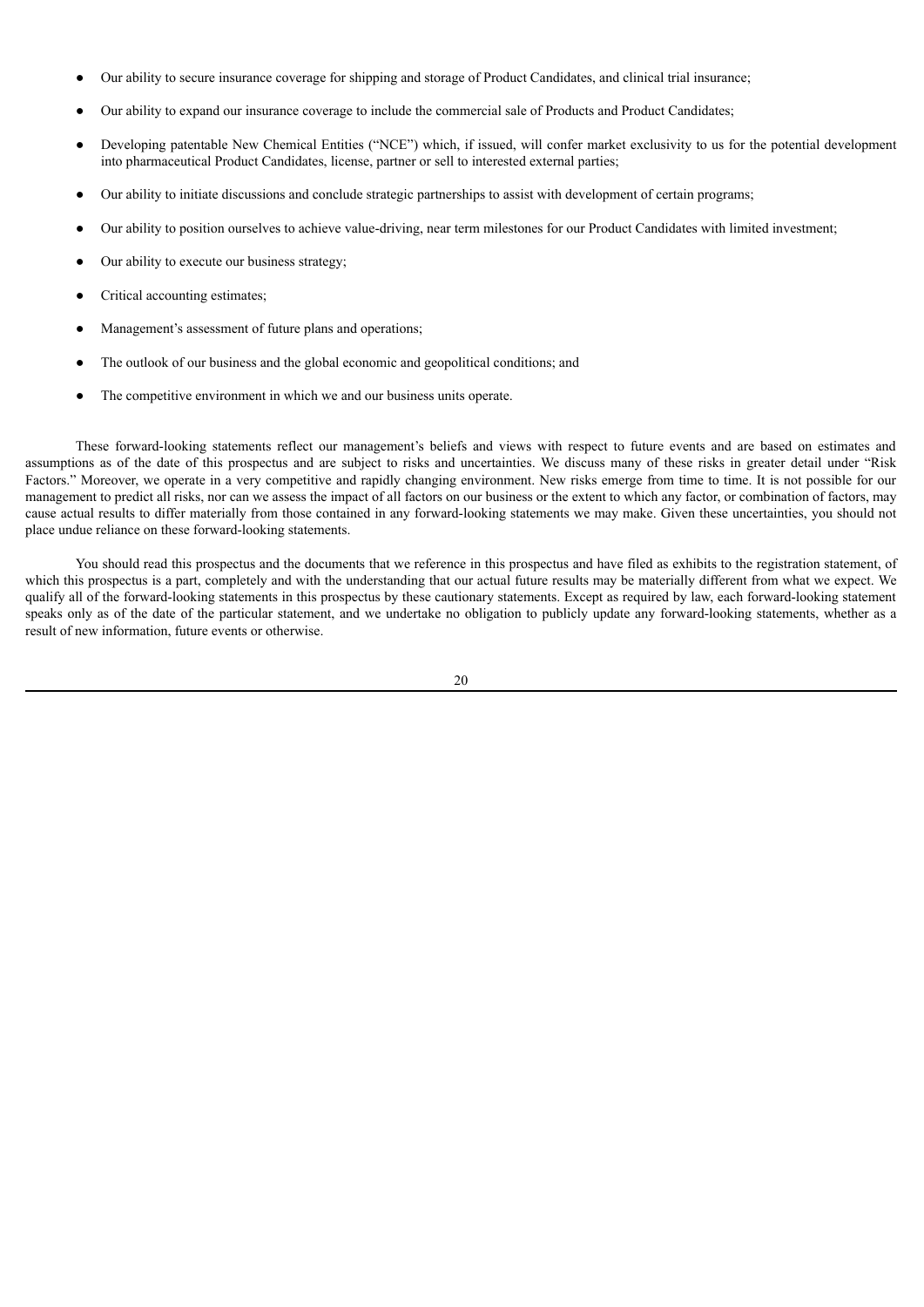# **USE OF PROCEEDS**

<span id="page-24-0"></span>We will not receive any of the proceeds from the sale of the common shares being offered for sale by the selling shareholder. However, upon (i) the cash exercise of the pre-funded warrants, we will receive the exercise price of such warrants, for an aggregate of approximately \$175 and (ii) the cash exercise of the preferred investment options, we will receive the exercise price of such warrants, for an aggregate of approximately \$4.3 million. We will bear all fees and expenses incident to our obligation to register the common shares. Brokerage fees, commissions and similar expenses, if any, attributable to the sale of shares offered hereby will be borne by the applicable selling shareholder.

# **DIVIDEND POLICY**

<span id="page-24-1"></span>We do not anticipate declaring or paying, in the foreseeable future, any cash dividends on our common shares. We currently intend to retain all available funds and any future earnings to support our operations and finance the growth and development of our business. Any future determination related to our dividend policy will be made at the discretion of our Board and will depend upon, among other factors, our results of operations, financial condition, capital requirements, contractual restrictions, business prospects and other factors our Board may deem relevant.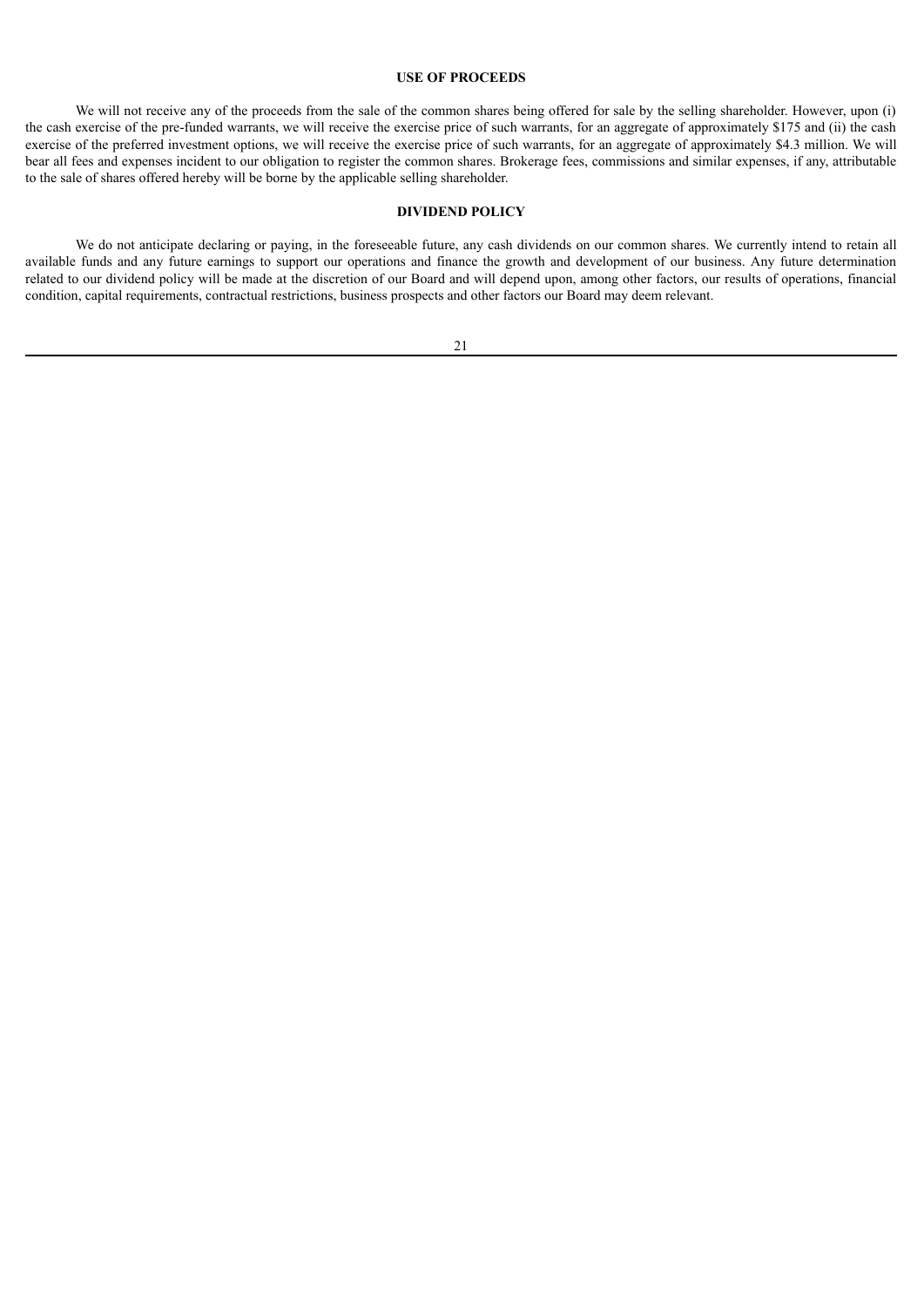# **PRINCIPAL SHAREHOLDERS**

<span id="page-25-0"></span>The table below sets forth information known to us regarding the beneficial ownership of our common shares as of June 14, 2022 for:

- each person we believe beneficially holds more than 5% of our outstanding common shares;
- each of our directors and NEOs; and
- all our directors and executive officers as a group.

The number of common shares beneficially owned by a person includes shares subject to options held by that person that are currently exercisable or that become exercisable within 60 days of June 14, 2022. Percentage calculations assume, for each person and group, that all common shares that may be acquired by such person or group pursuant to options currently exercisable or that become exercisable within 60 days of June 14, 2022 are outstanding for the purpose of computing the percentage of common shares owned by such person or group. However, such unissued common shares described above are not deemed to be outstanding for calculating the percentage of common shares owned by any other person.

Except as otherwise indicated, the persons in the table below have sole voting and investment power with respect to all common shares shown as beneficially owned by them, subject to community property laws where applicable. We do not know of any arrangement, the operation of which may at a subsequent date result in a change in control of us.

| Number of<br>Common<br><b>Shares</b><br><b>Beneficially</b><br><b>Name and Address of Beneficial Owner</b><br>Owned | Percentage of<br>Common<br><b>Shares</b><br><b>Beneficially</b> |
|---------------------------------------------------------------------------------------------------------------------|-----------------------------------------------------------------|
| <b>Five Percent Shareholders:</b>                                                                                   | Owned $(\%)^*$                                                  |
| Armistice Capital Master Fund Ltd. (1)                                                                              |                                                                 |
| c/o Armistice Capital, LLC, 510 Madison Ave, 7th Floor, New York, NY 10022<br>1,787,350                             | 9.9                                                             |
| <b>NEOs and Directors:</b>                                                                                          |                                                                 |
| Eric A. Adams, MIBS (2)<br>271,579                                                                                  | 1.6                                                             |
| Adam Cutler (3)                                                                                                     | $***$<br>9,122                                                  |
| William J. Garner, MD (4)                                                                                           | $***$<br>9,122                                                  |
| Andrew Hull (5)                                                                                                     | $**$<br>28,061                                                  |
| Brenda Edwards (6)                                                                                                  | $**$<br>$\theta$                                                |
| Janet Grove (7)                                                                                                     | $**$<br>1,950                                                   |
| Alexandra Mancini (8)                                                                                               | $**$<br>69,846                                                  |
| Bryan Baldasare (9)                                                                                                 | $***$<br>780                                                    |
| All other executive officers as a group $(10)$<br>144,832                                                           | $***$                                                           |
| 535,292<br>All executive officers and directors as a group (10 persons)                                             | $**$                                                            |

Based on 16,266,687 common shares outstanding on June 14, 2022 after completion of the Private Placement.

 $\Gamma$  ess than  $1\%$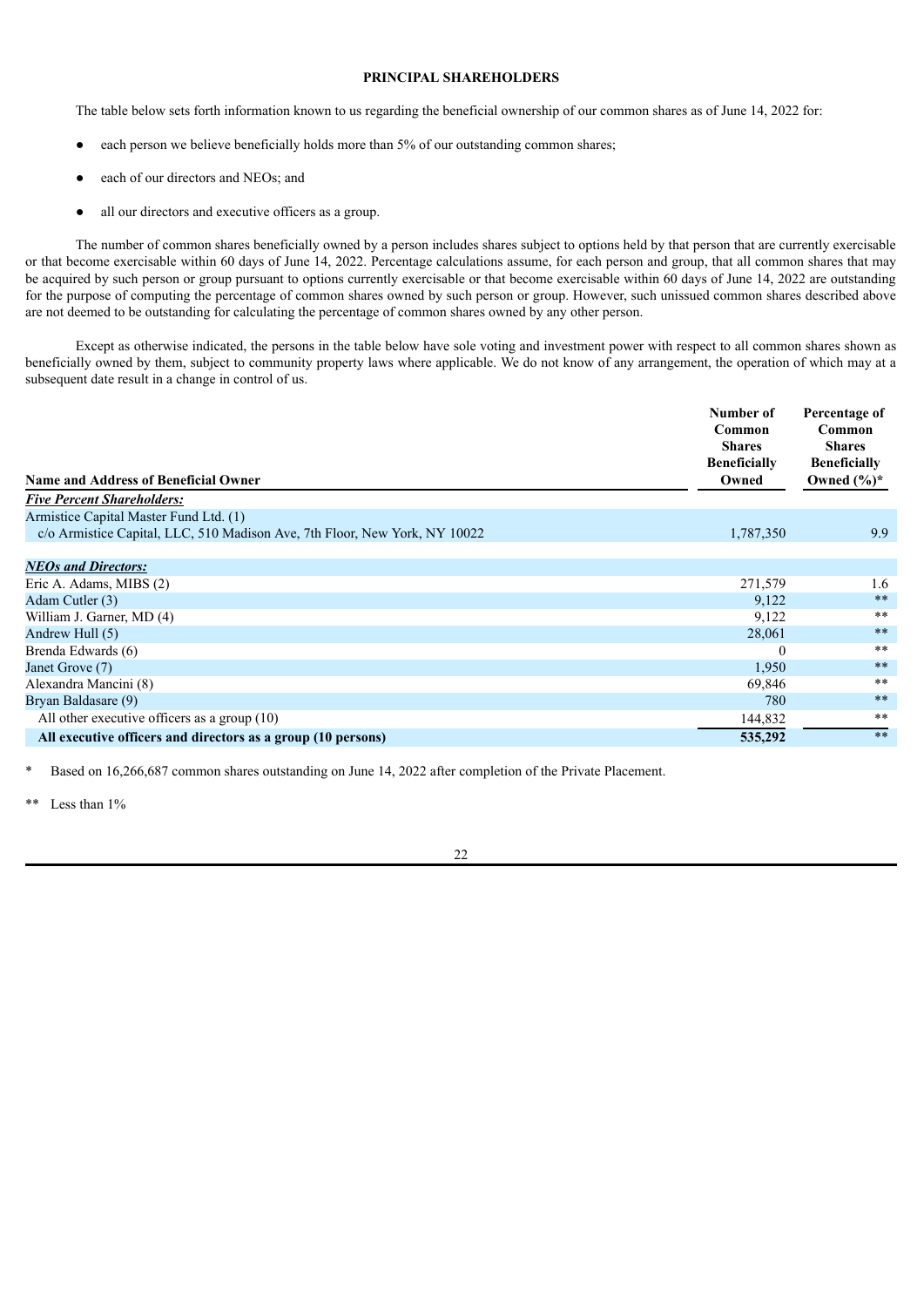- (1) Armistice Capital Master Fund Ltd.'s beneficial ownership consists of (1) 1,107,514 common shares, (2) up to 505,137 common shares issuable underlying the pre-funded warrants issued in connection with the concurrent registered direct offering and private placement that closed on June 6, 2022. The ability to exercise warrants held by Armistice is subject to a beneficial ownership limitation that, at the time of initial issuance of the warrants, was capped at 4.99% beneficial ownership of the Company's issued and outstanding common shares (post-exercise) for the common share warrants and 9.99% beneficial ownership for the Company's pre-funded warrants. These beneficial ownership limitations may be adjusted up or down, subject to providing advanced notice to the Company, provided that any increases in beneficial ownership limitations only take effect upon 61 days advance notice. The shares are directly held by Armistice Capital Master Fund Ltd., a Cayman Islands exempted company (the "Master Fund" or "selling shareholder"), and may be deemed to be indirectly beneficially owned by: (i) Armistice Capital, LLC ("Armistice Capital"), as the investment manager of the Master Fund; and (ii) Steven Boyd, as the Managing Member of Armistice Capital. Armistice Capital and Steven Boyd disclaim beneficial ownership of the securities except to the extent of their respective pecuniary interests therein.
- (2) Eric A. Adams' beneficial ownership consists of 59,003 common shares owned directly, 212,576 common shares issuable pursuant to presently exercisable options, and 14,935 common shares owned by his spouse. Mr. Adams disclaims beneficial ownership in the 14,935 common shares held by his spouse:
- (3) Adam Cutler's beneficial ownership consists of 9,122 common shares issuable pursuant to presently exercisable options;
- (4) William J. Garner's beneficial ownership consists of 9,122 common shares issuable pursuant to presently exercisable options and 3,788 common shares owned by his spouse. Mr. Garner disclaims beneficial ownership in the 3,788 common shares held by his spouse;
- (5) Andrew Hull's beneficial ownership consists of 18,939 common shares owned directly and 9,122 common shares issuable pursuant to presently exercisable options;
- (6) Brenda Edwards' beneficial ownership currently consists of no common shares and no common shares issuable pursuant to presently exercisable options;
- (7) Janet Grove's beneficial ownership consists of 1,950 common shares issuable pursuant to presently exercisable options;
- (8) Alexandra Mancini's beneficial ownership consists of 6,059 common shares owned directly and 63,787 common shares issuable pursuant to presently exercisable options;
- (9) Bryan Baldasare's beneficial ownership consists of 780 common shares issuable pursuant to presently exercisable options;
- (10)The beneficial ownership of all other executive officers as a group (two individuals) consists of 1,803 common shares owned directly and 143,029 common shares issuable pursuant to presently exercisable options.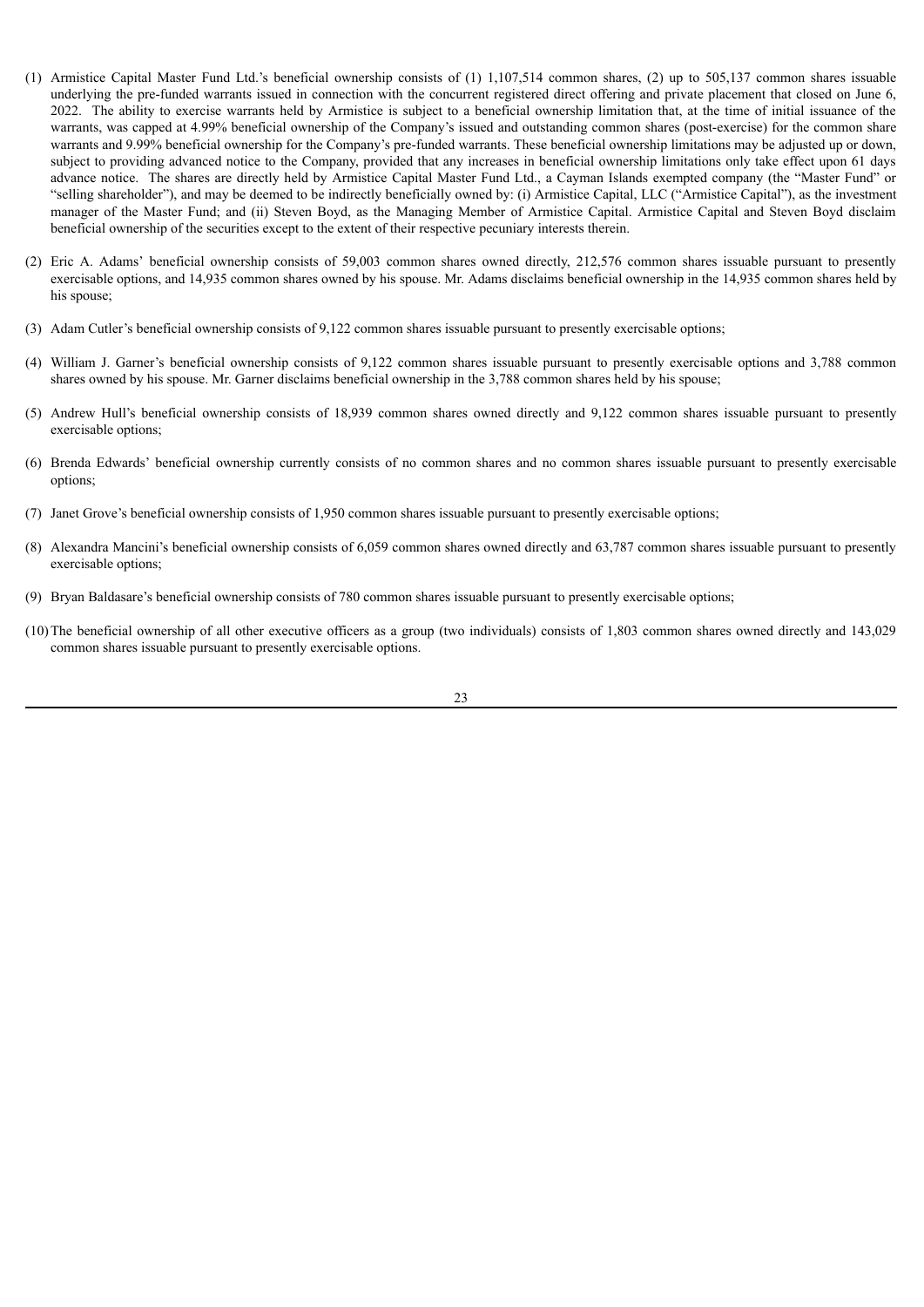# **DESCRIPTION OF SECURITIES**

# <span id="page-27-0"></span>**General**

Our authorized share capital consists of an unlimited number of common shares without par value and an unlimited number of preferred shares without par value. As of the date of this registration statement, we had 16,266,687 common shares issued and outstanding and no preferred shares issued and outstanding.

The description of our securities contained herein is a summary only and may be exclusive of certain information that may be important to you. For more complete information, you should read our Amended and Restated Articles (the "Articles"), which have been filed with the SEC as an exhibit to our annual report on Form 10-K.

#### **Common Shares**

Each common share entitles the holder thereof to one vote at all meetings of shareholders.

There are no limitations on the rights of non-Canadian owners to hold or vote common shares.

In the event of our liquidation, dissolution or winding-up, whether voluntary or involuntary, or other distribution of our assets among shareholders for the purpose of winding up our affairs, subject to the rights, privileges and restrictions attaching to any preferred shares that may then be outstanding, the shareholders shall be entitled to receive our remaining property.

The shareholders are entitled to receive dividends, as and when declared by our Board, subject to the rights, privileges and restrictions attaching to our securities, which may be paid in money, property or by the issue of fully paid shares in our capital.

However, we do not anticipate paying any cash dividends for the foreseeable future, and instead intend to retain future earnings, if any, for use in the operation and expansion of our business.

#### *Certain Takeover Bid Requirements*

Unless such offer constitutes an exempt transaction, an offer made by a person to acquire outstanding shares of a Canadian entity that, when aggregated with the offeror's holdings (and those of persons or companies acting jointly with the offeror), would constitute 20% or more of the outstanding shares, would be subject to the take-over provisions of Canadian securities laws. The foregoing is a limited and general summary of certain aspects of applicable securities law in the provinces and territories of Canada, all in effect as of the date hereof.

In addition to the take-over bid requirements noted above, the acquisition of shares may trigger the application of additional statutory regimes including amongst others, the Investment Canada Act and the Competition Act.

This summary is not a comprehensive description of relevant or applicable considerations regarding such requirements and, accordingly, is not intended to be, and should not be interpreted as, legal advice to any prospective purchaser and no representation with respect to such requirements to any prospective purchaser is made. Prospective investors should consult their own Canadian legal advisors with respect to any questions regarding securities law in the provinces and territories of Canada.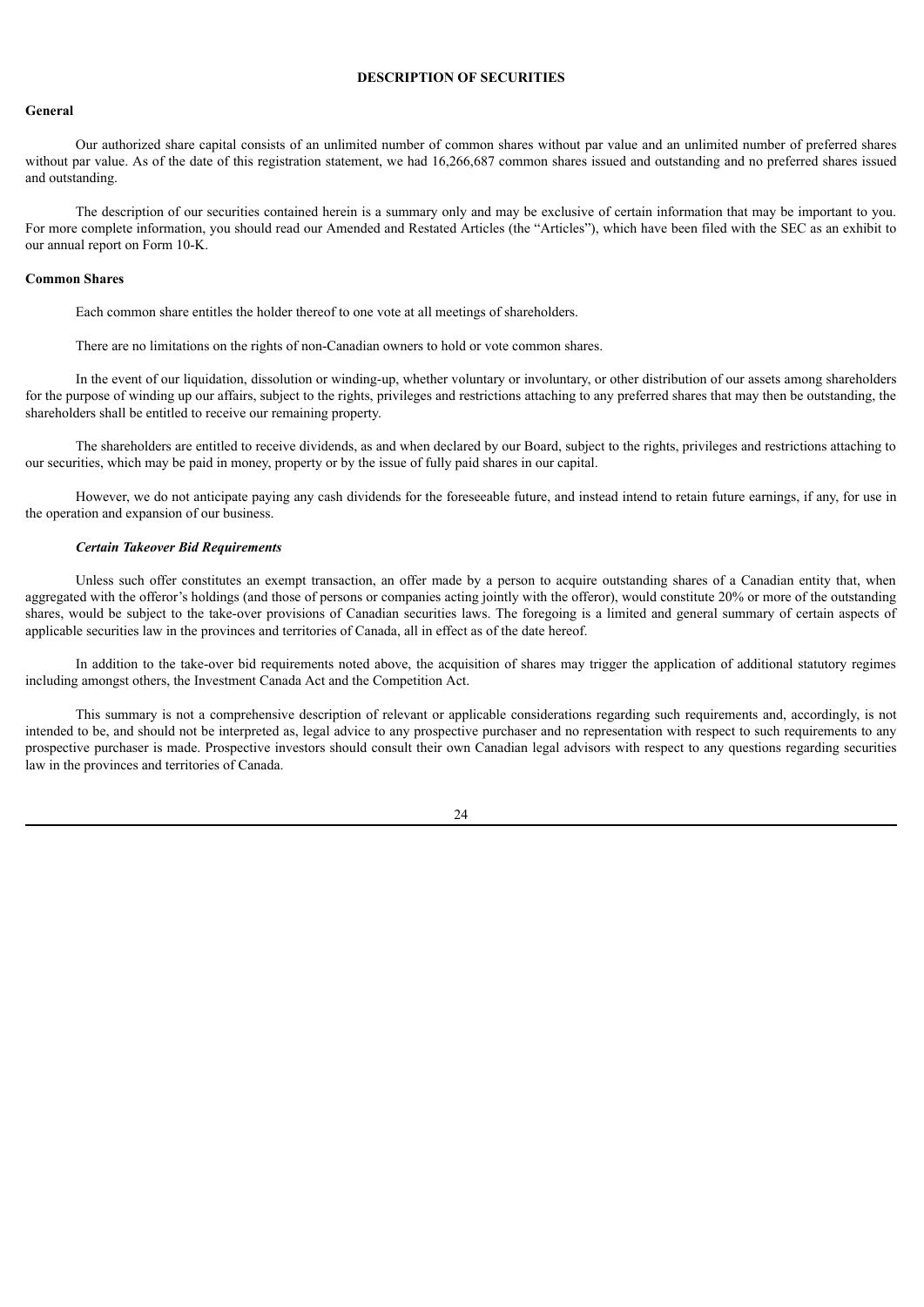# *Actions Requiring a Special Majority*

Under the BCBCA, unless otherwise stated in the Articles, certain corporate actions require the approval of a special majority of shareholders, meaning holders of shares representing 66 2/3% of those votes cast in respect of a shareholder vote addressing such matter. Those items requiring the approval of a special majority generally relate to fundamental changes with respect to our business, and include amongst others, resolutions: (i) removing a director prior to the expiry of his or her term; (ii) altering the Articles, (iii) approving an amalgamation; (iv) approving a plan of arrangement; and (v) providing for a sale of all or substantially all of our assets.

# *Transfer Agent and Registrar*

The transfer agent and registrar for our common shares is Computershare Investor Services Inc., 100 University Avenue, 9<sup>th</sup> Floor, Toronto, Ontario, Canada M5J 2Y1.

#### **Reports to Shareholders**

We are subject to the periodic reporting requirements of the Exchange Act and in accordance therewith file periodic reports, including, but not limited to, our annual reports on Form 10-K, quarterly reports on Form 10-Q, current reports on Form 8-K and amendments to those reports, proxy statements and other information filed or furnished with the Securities and Exchange Commission pursuant to Section 13(a) or 15(d) of the Exchange Act. We plan to furnish our shareholders with an annual report for each fiscal year beginning for the fiscal year ending June 30, 2021 containing financial statements audited by our independent registered public accounting firm. You may read and copy (at prescribed rates) any such reports, proxy statements and other information at the SEC's Public Reference Room at 100 F Street, N.E., Washington, D.C. 20549. Please call the SEC at 1-800-SEC-0330 for further information on the operation of the public reference room. Our SEC filings will also be available to you on the SEC's website at .sec.gov. Our website address is www.inmedpharma.com. The information contained in or accessible from our website is not incorporated into this prospectus, and you should not consider it part of this prospectus. We have included our website address in this prospectus solely as an inactive textual reference.

#### **Market Price of and Dividends on the Our Common Shares**

Our common shares are currently quoted under the symbol "INM" on the Nasdaq Capital Market.

While there are no restrictions on the payment of dividends, we have never declared nor paid any cash dividends on our common shares, and we presently have no intention of paying any cash dividend in the foreseeable future. Our current policy is to retain earnings, if any, to finance the expansion of our business. The future payment of dividends will depend on our results of operations, financial condition, capital expenditure plans and other factors that we deem relevant and will be at the sole discretion of our Board.

#### **Holders**

As of March 31, 2022, there were 3,878 holders of record of our issued and outstanding common shares.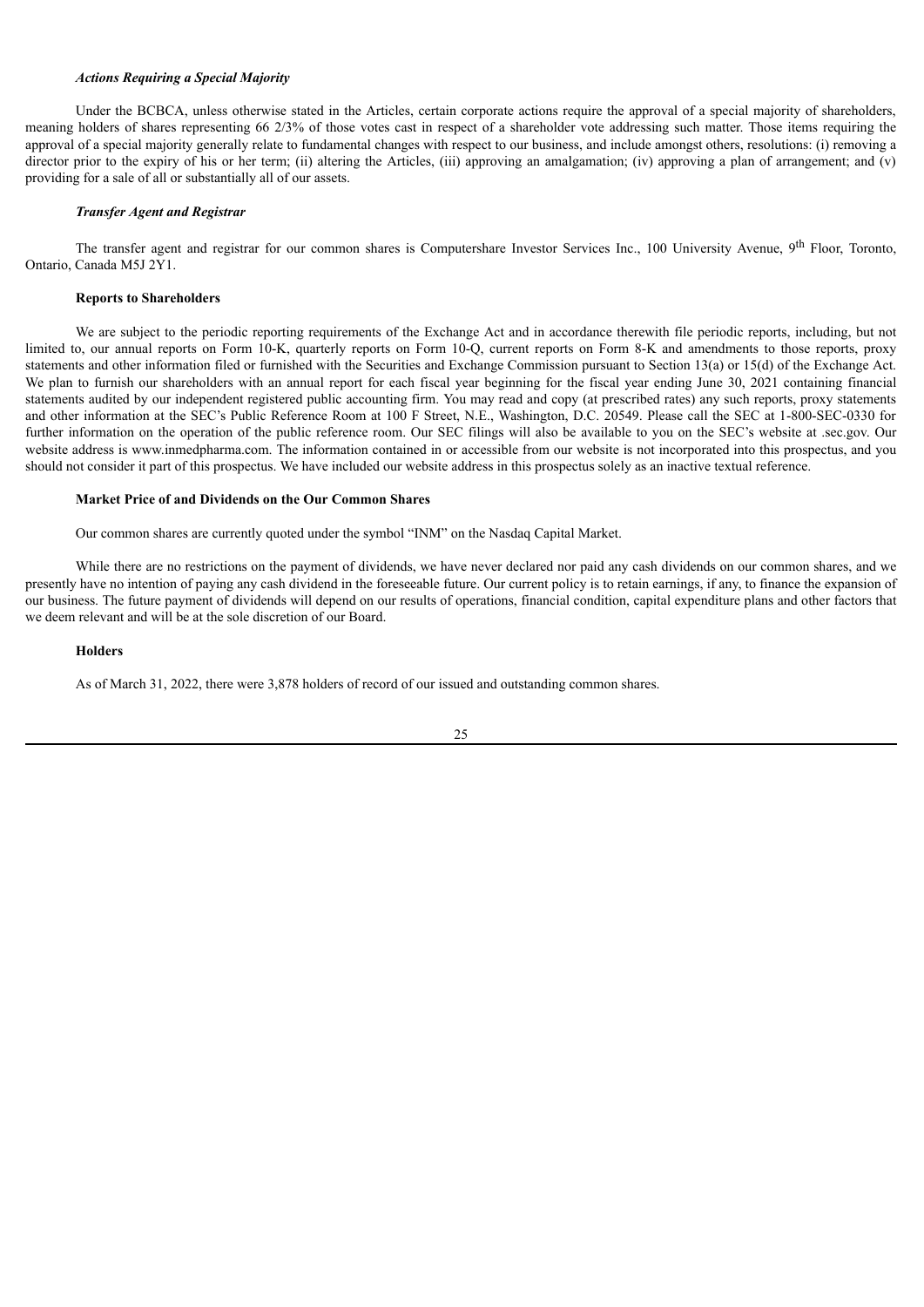# **PRIVATE PLACEMENT OF WARRANTS**

<span id="page-29-0"></span>In concurrent private placements to the same institutional investor on June 6, 2022, we issued to such investor (i) unregistered pre-funded warrants to purchase up to 1,748,250 common shares (the "Private Pre-Funded Warrants"), and (ii) unregistered preferred investment options to purchase up to 5,827,506 common shares (the "Preferred Investment Options"). Each Private Pre-Funded Warrant is exercisable for one common share at an exercise price of \$0.0001 per share, is immediately exercisable and will not expire until fully exercised. Each Preferred Investment Option is exercisable for one common share at an exercise price of \$0.74 per share, is immediately exercisable and will expire six and one-half years from the date of issuance.

The Private Pre-Funded Warrants, the Private Preferred Investment Options and the common shares issuable upon the exercise of each such security were offered pursuant to the exemptions provided in Section  $4(a)(2)$  under the Securities Act of 1933, as amended, or the Securities Act, and Rule 506(b) promulgated thereunder, and they were not offered pursuant to this prospectus supplement and the accompanying prospectus. None of the securities issued in the concurrent private placements are or will be listed for trading on any national securities exchange. The Private Pre-Funded Warrants and Preferred Investment Options were offered for an aggregate purchase price of approximately \$1.5 million.

Accordingly, the investors in the private placements may exercise each of the Private Pre-Funded Warrant and the Preferred Investment Options and sell the common shares issuable upon the exercise of such security only pursuant to an effective registration statement under the Securities Act covering the resale of those shares, an exemption under Rule 144 under the Securities Act or another applicable exemption under the Securities Act.

All purchasers are required to be "accredited investors" as such term is defined in Rule 501(a) under the Securities Act.

A holder of pre-funded warrants or preferred investment options does not have the right to exercise any portion thereof if the holder, together with its affiliates, would beneficially own in excess of 4.99% (or, at the election of a holder prior to the date of issuance, 9.99%) of the number of common shares outstanding immediately after giving effect to such exercise; provided, however, that upon notice to the Company, the holder may increase or decrease such beneficial ownership limitation, provided that in no event shall such beneficial ownership limitation exceed 9.99% and any increase in the beneficial ownership limitation will not be effective until 61 days following notice of such increase from the holder to us. In addition, the holders of the pre-funded warrants and preferred investment options have the right to participate in any rights offering or distribution of assets together with our shareholders on an as-exercised basis.

The exercise price and number of our common shares issuable upon the exercise of each of the pre-funded warrants and preferred investment options are subject to adjustment for stock splits, reverse splits, and similar capital transactions, as described in the warrants. Such securities are exercisable on a "cashless" basis in certain circumstances.

If a fundamental transaction occurs, then the successor entity will succeed to, and be substituted for us, and may exercise every right and power that we may exercise and will assume all of our obligations under the pre-funded warrants and the preferred investment options with the same effect as if such successor entity had been named in such security itself. If our shareholders are given a choice as to the securities, cash or property to be received in a fundamental transaction, then the holder shall be given the same choice as to the consideration it receives upon any exercise of a pre-funded warrant or preferred investment option following such fundamental transaction. In addition, the holder will have the right to require us to repurchase its pre-funded warrants or preferred investment options for cash in an amount equal to the value of the remaining unexercised portion of the pre-funded warrants or preferred investment options based on the Black Scholes option pricing formula. However, if the fundamental transaction is not within our control, including not approved by our board of directors, then the holder will only be entitled to receive the same type or form of consideration (and in the same proportion), at the value per common share in the fundamental transaction for each common shares underlying the unexercised portion of the pre-funded warrants or preferred investment options, that is being offered and paid to our shareholder in connection with the fundamental transaction.

As part of the concurrent private placements, we have agreed to register for resale the common shares issuable upon exercise of the pre-funded warrants and preferred investment options sold in the concurrent private placement.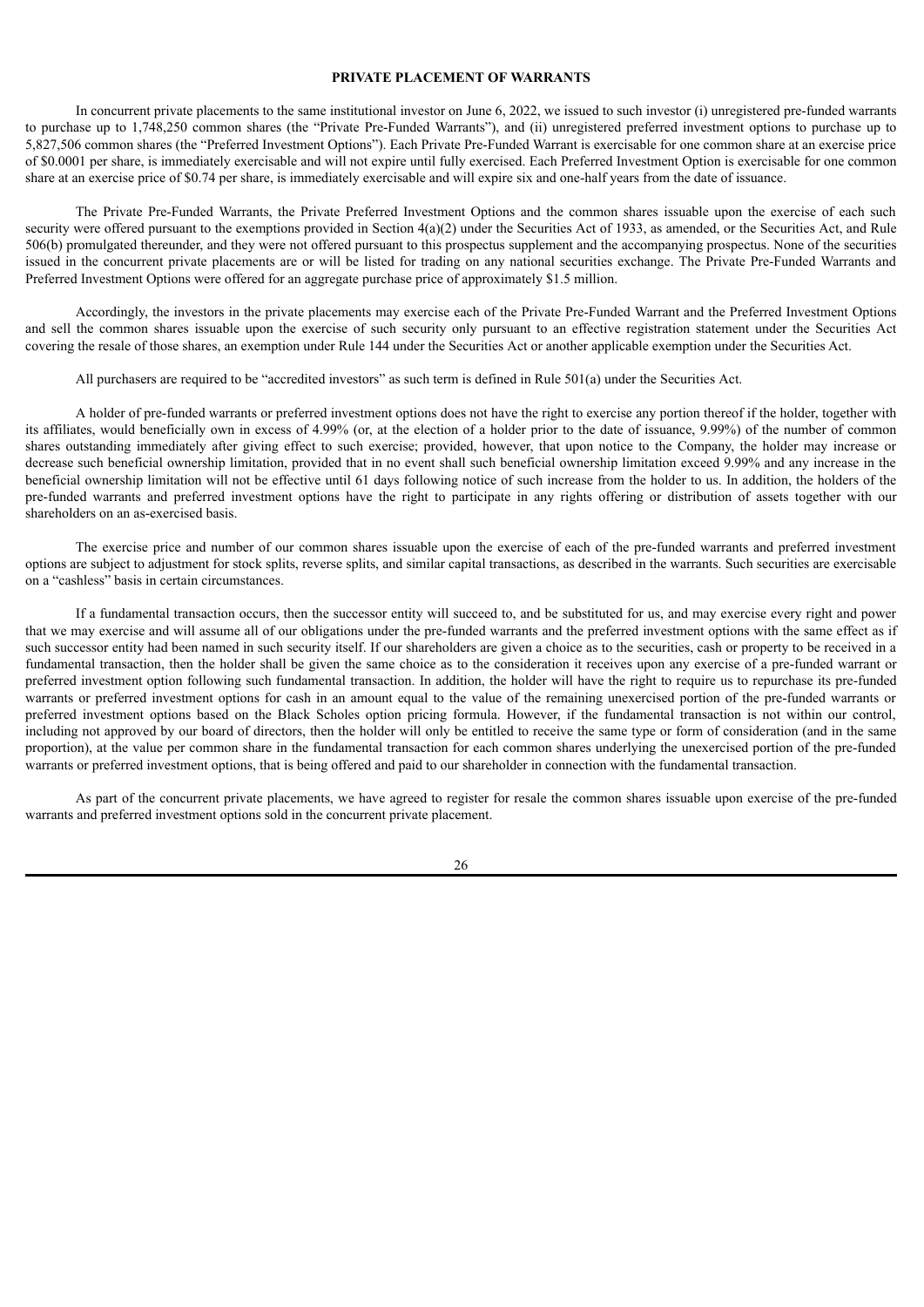# **SELLING SHAREHOLDER**

The common shares being offered by the selling shareholder are those issuable to the selling shareholder upon exercise of the warrants. For additional information regarding the issuances of those common shares and warrants, see "*Private Placement of Warrants*" above. We are registering the common shares in order to permit the selling shareholder to offer the shares for resale from time to time. Except for the ownership of the common shares and the warrants, the selling shareholder has not had any material relationship with us within the past three years.

The table below lists the selling shareholder and other information regarding the beneficial ownership of the common shares by the selling shareholder. The second column lists the number of common shares beneficially owned by the selling shareholder, based on its ownership of the common shares and warrants, as of June 14, 2022, assuming exercise of the warrants held by the selling shareholder on that date, without regard to any limitations on exercises.

The third column lists the common shares being offered by this prospectus by the selling shareholder.

In accordance with the terms of a registration rights agreement with the selling shareholder, this prospectus generally covers the resale of the sum of the maximum number of common shares issuable to the selling shareholder upon exercise of the warrants described in the "*Private Placement of Warrants*" described above, determined as if the outstanding warrants were exercised in full as of the trading day immediately preceding the date this registration statement was initially filed with the SEC, each as of the trading day immediately preceding the applicable date of determination and all subject to adjustment as provided in the registration right agreement, without regard to any limitations on the exercise of the warrants. The fourth column assumes the sale of all of the shares offered by the selling shareholder pursuant to this prospectus.

Under the terms of the warrants and other warrants held by selling shareholder, a selling shareholder may not exercise any such warrants to the extent such exercise would cause such selling shareholder, together with its affiliates and attribution parties, to beneficially own a number of common shares which would exceed 4.99% or 9.99%, as applicable, of our then outstanding common shares following such exercise, excluding for purposes of such determination common shares issuable upon exercise of such warrants which have not been exercised. The number of shares in the second and fourth columns do not reflect this limitation. The selling shareholder may sell all, some or none of their shares in this offering. See "*Plan of Distribution*."

|                                                   |                    | <b>Maximum</b>            |                |
|---------------------------------------------------|--------------------|---------------------------|----------------|
|                                                   |                    | Number of                 |                |
|                                                   |                    | Common                    | Number of      |
|                                                   | Number of          | <b>Shares to</b>          | Common         |
|                                                   | Common             | be Sold                   | <b>Shares</b>  |
|                                                   | <b>Shares</b>      | <b>Pursuant</b>           | Owned          |
|                                                   | <b>Owned Prior</b> | to this                   | After          |
| <b>Name of Selling Shareholder</b>                | to Offering        | Prospecies <sup>(1)</sup> | Offering $(1)$ |
| Armistice Capital Master Fund Ltd. <sup>(2)</sup> | 1.094.696          | 7,575,756                 | 8,670,452      |

- (1) Consists of (i) 1,748,250 common shares issuable upon the exercise of pre-funded warrants issued in connection with the private placement closed on June 6, 2022, and (ii) 5,827,506 common shares issuable upon the exercise of preferred investment options issued in connection with the registered direct offering and the private placement closed on June 6, 2022, all of which are directly held by Armistice Capital Master Fund Ltd., a Cayman Islands exempted company (the "Master Fund"), and may be deemed to be indirectly beneficially owned by: (i) Armistice Capital, LLC ("Armistice Capital"), as the investment manager of the Master Fund; and (ii) Steven Boyd, as the Managing Member of Armistice Capital. Armistice Capital and Steven Boyd disclaim beneficial ownership of the securities except to the extent of their respective pecuniary interests therein. The pre-funded warrants, preferred investment options and common warrants are subject to certain beneficial ownership limitations that preclude the Master Fund from exercising any portion of either to the extent that, following such exercise, the Master Fund's ownership of the Company's common shares would exceed the applicable ownership limitation (9.99% for the pre-funded warrants and 4.99% for the common warrants).
- (2) The shares are directly held by Armistice Capital Master Fund Ltd., a Cayman Islands exempted company (the "Master Fund" or "selling shareholder"), and may be deemed to be indirectly beneficially owned by: (i) Armistice Capital, LLC ("Armistice Capital"), as the investment manager of the Master Fund; and (ii) Steven Boyd, as the Managing Member of Armistice Capital. All of the shares of common stock are issuable only upon the exercise of certain warrants, which, as noted above, are subject to beneficial ownership limitations. Armistice Capital and Steven Boyd disclaim beneficial ownership of the securities except to the extent of their respective pecuniary interests therein. The address of the Master Fund is c/o Armistice Capital, LLC, 510 Madison Ave, 7th Floor, New York, NY 10022.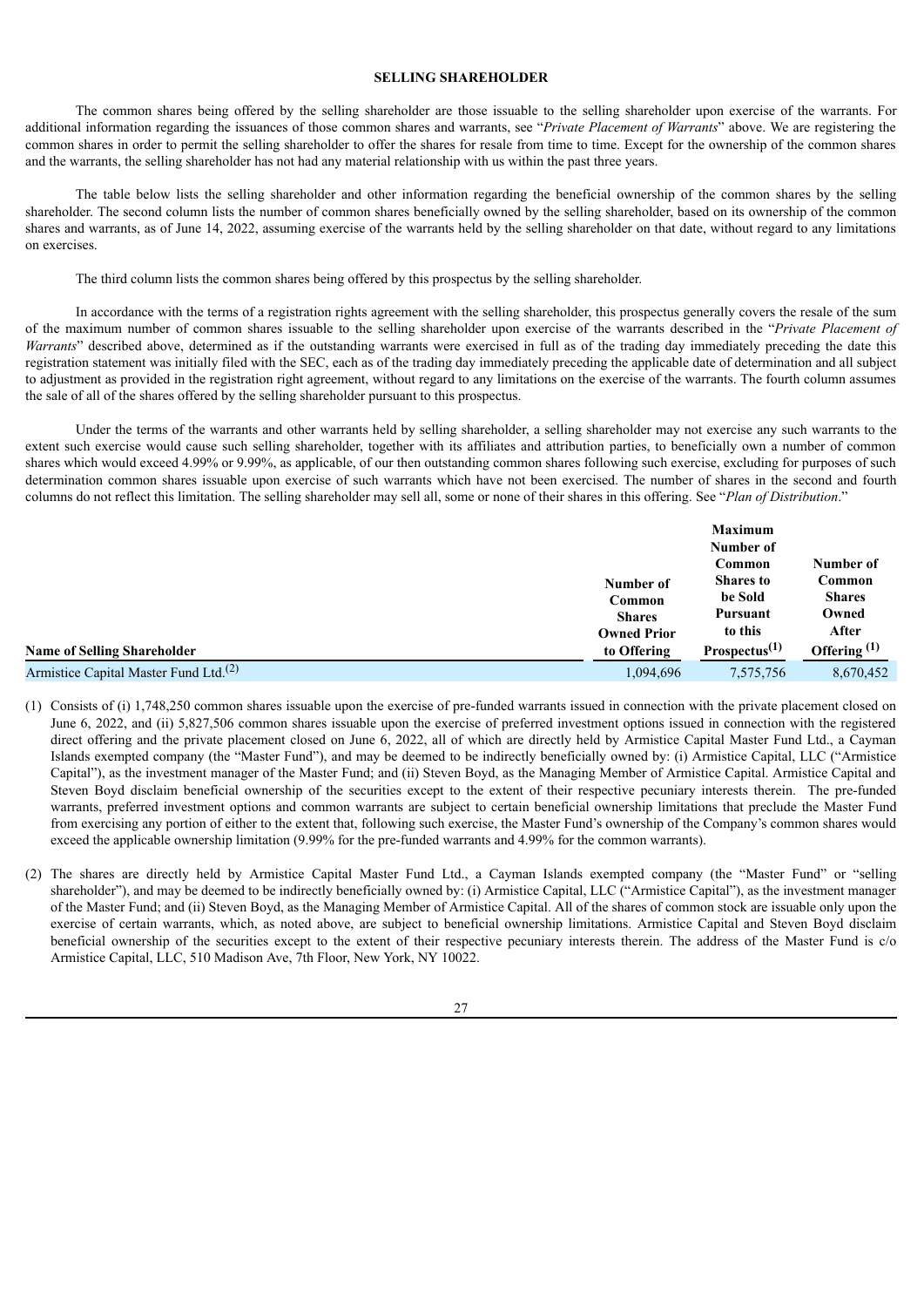# **PLAN OF DISTRIBUTION**

<span id="page-31-0"></span>The Selling Shareholder (the "Selling Shareholder") of the securities and any of their pledgees, assignees and successors-in-interest may, from time to time, sell any or all of their securities covered hereby on the principal Trading Market or any other stock exchange, market or trading facility on which the securities are traded or in private transactions. These sales may be at fixed or negotiated prices. The Selling Shareholder may use any one or more of the following methods when selling securities:

- ordinary brokerage transactions and transactions in which the broker-dealer solicits purchasers;
- block trades in which the broker-dealer will attempt to sell the securities as agent but may position and resell a portion of the block as principal to facilitate the transaction;
- purchases by a broker-dealer as principal and resale by the broker-dealer for its account;
- an exchange distribution in accordance with the rules of the applicable exchange;
- privately negotiated transactions;
- settlement of short sales;
- in transactions through broker-dealers that agree with the Selling Shareholder to sell a specified number of such securities at a stipulated price per security;
- through the writing or settlement of options or other hedging transactions, whether through an options exchange or otherwise;
- a combination of any such methods of sale; or
- any other method permitted pursuant to applicable law.

The Selling Shareholder may also sell securities under Rule 144 or any other exemption from registration under the Securities Act of 1933, as amended (the "Securities Act"), if available, rather than under this prospectus.

Broker-dealers engaged by the Selling Shareholder may arrange for other brokers-dealers to participate in sales. Broker-dealers may receive commissions or discounts from the Selling Shareholder (or, if any broker-dealer acts as agent for the purchaser of securities, from the purchaser) in amounts to be negotiated, but, except as set forth in a supplement to this prospectus, in the case of an agency transaction not in excess of a customary brokerage commission in compliance with FINRA Rule 2121; and in the case of a principal transaction a markup or markdown in compliance with FINRA Rule 2121.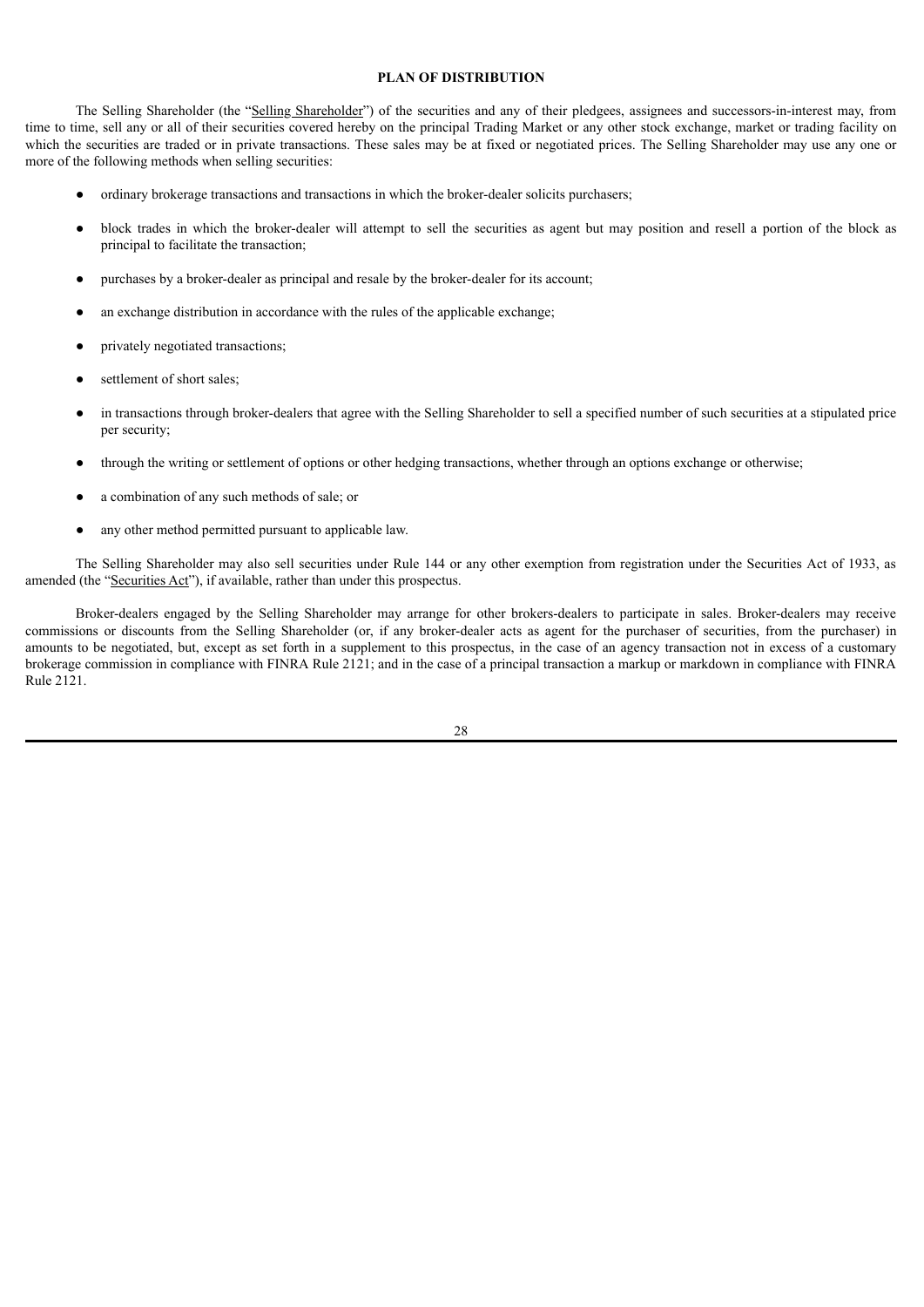In connection with the sale of the securities or interests therein, the Selling Shareholder may enter into hedging transactions with broker-dealers or other financial institutions, which may in turn engage in short sales of the securities in the course of hedging the positions they assume. The Selling Shareholder may also sell securities short and deliver these securities to close out their short positions, or loan or pledge the securities to broker-dealers that in turn may sell these securities. The Selling Shareholder may also enter into option or other transactions with broker-dealers or other financial institutions or create one or more derivative securities which require the delivery to such broker-dealer or other financial institution of securities offered by this prospectus, which securities such broker-dealer or other financial institution may resell pursuant to this prospectus (as supplemented or amended to reflect such transaction).

The Selling Shareholder and any broker-dealers or agents that are involved in selling the securities may be deemed to be "underwriters" within the meaning of the Securities Act in connection with such sales. In such event, any commissions received by such broker-dealers or agents and any profit on the resale of the securities purchased by them may be deemed to be underwriting commissions or discounts under the Securities Act. The Selling Shareholder has informed the Company that it does not have any written or oral agreement or understanding, directly or indirectly, with any person to distribute the securities.

The Company is required to pay certain fees and expenses incurred by the Company incident to the registration of the securities. The Company has agreed to indemnify the Selling Shareholder against certain losses, claims, damages and liabilities, including liabilities under the Securities Act.

We agreed to keep this prospectus effective until the earlier of (i) the date on which the securities may be resold by the Selling Shareholder without registration and without regard to any volume or manner-of-sale limitations by reason of Rule 144, without the requirement for the Company to be in compliance with the current public information under Rule 144 under the Securities Act or any other rule of similar effect or (ii) all of the securities have been sold pursuant to this prospectus or Rule 144 under the Securities Act or any other rule of similar effect. The resale securities will be sold only through registered or licensed brokers or dealers if required under applicable state securities laws. In addition, in certain states, the resale securities covered hereby may not be sold unless they have been registered or qualified for sale in the applicable state or an exemption from the registration or qualification requirement is available and is complied with.

Under applicable rules and regulations under the Exchange Act, any person engaged in the distribution of the resale securities may not simultaneously engage in market making activities with respect to the common shares for the applicable restricted period, as defined in Regulation M, prior to the commencement of the distribution. In addition, the Selling Shareholder will be subject to applicable provisions of the Exchange Act and the rules and regulations thereunder, including Regulation M, which may limit the timing of purchases and sales of the common shares by the Selling Shareholder or any other person. We will make copies of this prospectus available to the Selling Shareholder and have informed them of the need to deliver a copy of this prospectus to each purchaser at or prior to the time of the sale (including by compliance with Rule 172 under the Securities Act).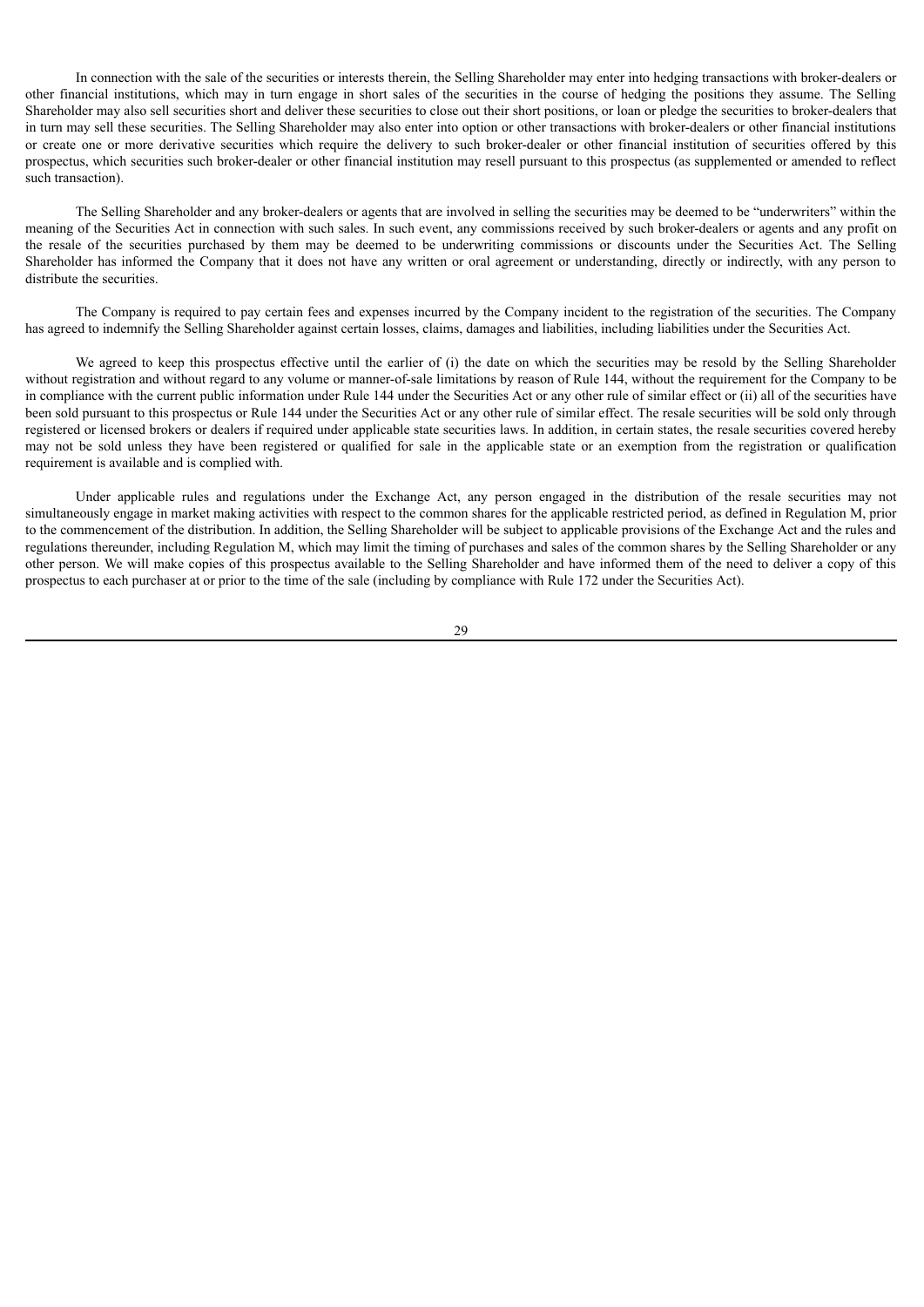# **INCORPORATION OF CERTAIN DOCUMENTS BY REFERENCE**

<span id="page-33-0"></span>The SEC allows us to "incorporate by reference" certain information into this prospectus, which means that we can disclose important information about us by referring you to another document filed separately with the SEC. The information incorporated by reference is considered to be a part of this prospectus. Because we are incorporating by reference future filings with the SEC, this prospectus is continually updated and those future filings may modify or supersede some of the information included or incorporated in this prospectus. This means that you must carefully review all of the SEC filings that we incorporate by reference to determine if any of the statements in this prospectus or in any document previously incorporated by reference have been modified or superseded. However, we undertake no obligation to update or revise any statements we make, except as required by law.

This prospectus incorporates by reference the documents listed below and any filings we make with the SEC under Sections 13(a), 13(c), 14 or 15(d) of the Exchange Act of 1934, as amended (the "Exchange Act") (in each case, other than those documents or the portions of those documents furnished and not filed with the SEC, including information furnished under Item 2.02 or Item 7.01 of Form 8-K and any corresponding information furnished with respect to such Items under Item 9.01 or as an exhibit) prior to the termination of the offering covered by this prospectus and any prospectus supplement:

- the Company's Annual Report on [Form](http://www.sec.gov/ix?doc=/Archives/edgar/data/1728328/000121390021049679/f10k2021_inmedpharma.htm) 10-K for the fiscal year ended June 30, 2021, filed with the SEC on September 24, 2021;
- the Company's Quarterly Report on Form 10-Q for the quarter ended [September](http://www.sec.gov/ix?doc=/Archives/edgar/data/1728328/000121390021057944/f10q0921_inmedpharma.htm) 30, 2021, filed with the SEC on November 10, 2021, the quarter ended [December](http://www.sec.gov/ix?doc=/Archives/edgar/data/1728328/000121390022007611/f10q1221_inmedpharma.htm) 31, 2021, filed with the SEC on February 14, 2022 and the quarter ended [March](http://www.sec.gov/ix?doc=/Archives/edgar/data/1728328/000121390022026136/f10q0322_inmedpharma.htm) 31, 2022, filed with the SEC on May 13, 2022;
- the [Company's](http://www.sec.gov/ix?doc=/Archives/edgar/data/1728328/000121390021056413/ea149890-8k_inmedpharma.htm) Current Reports on Form 8-K, filed with the SEC on [October](http://www.sec.gov/ix?doc=/Archives/edgar/data/1728328/000121390021055028/ea149535-8k_inmedpharma.htm) 1, 2021, October 13, 2021, October 28, 2021, November 3, 2021, [November](http://www.sec.gov/ix?doc=/Archives/edgar/data/1728328/000121390021058042/ea150352-8k_inmedpharma.htm) 10, 2021, [November](https://www.sec.gov/ix?doc=/Archives/edgar/data/1728328/000121390021061496/ea151268-8k_inmedpharma.htm) 23, 2021, [December](http://www.sec.gov/ix?doc=/Archives/edgar/data/1728328/000121390021066114/ea152607-8k_inmedpharma.htm) 20, 2021, [December](http://www.sec.gov/ix?doc=/Archives/edgar/data/1728328/000121390021066831/ea152864-8ka1_inmedphar.htm) 22, 2021, [February](http://www.sec.gov/ix?doc=/Archives/edgar/data/1728328/000121390022008887/ea156089-8k_inmedpharma.htm) 23, 2022, [March](http://www.sec.gov/ix?doc=/Archives/edgar/data/1728328/000121390022013457/ea157098-8k_inmedpharma.htm) 18, 2022, March 22, 2022, [April](http://www.sec.gov/ix?doc=/Archives/edgar/data/1728328/000121390022018705/ea158188-8k_inmedpharma.htm) 7, [2022](http://www.sec.gov/ix?doc=/Archives/edgar/data/1728328/000121390022031258/ea161175-8k_inmedphar.htm), May 18, 2022 and June 6, 2022 (except, in each case, any [information,](http://www.sec.gov/ix?doc=/Archives/edgar/data/1728328/000121390022013976/ea157216-8k_inmedpharma.htm) including exhibits, furnished to the SEC pursuant Items 2.02 and 7.01);
- the description of our common shares in our Registration Statement on [Form](http://www.sec.gov/Archives/edgar/data/1728328/000119312520285837/d72199d8a12b.htm) 8-A filed on November 5, 2020 and any subsequent amendment thereto filed for the purpose of updating such description.

Any statement contained in a document incorporated or deemed to be incorporated by reference in this prospectus will be deemed to be modified or superseded to the extent that a statement contained in any subsequently filed document which is or is deemed to be incorporated by reference in this prospectus modifies or supersedes that statement. Any statement so modified or superseded will not be deemed, except as so modified or superseded, to constitute a part of this prospectus.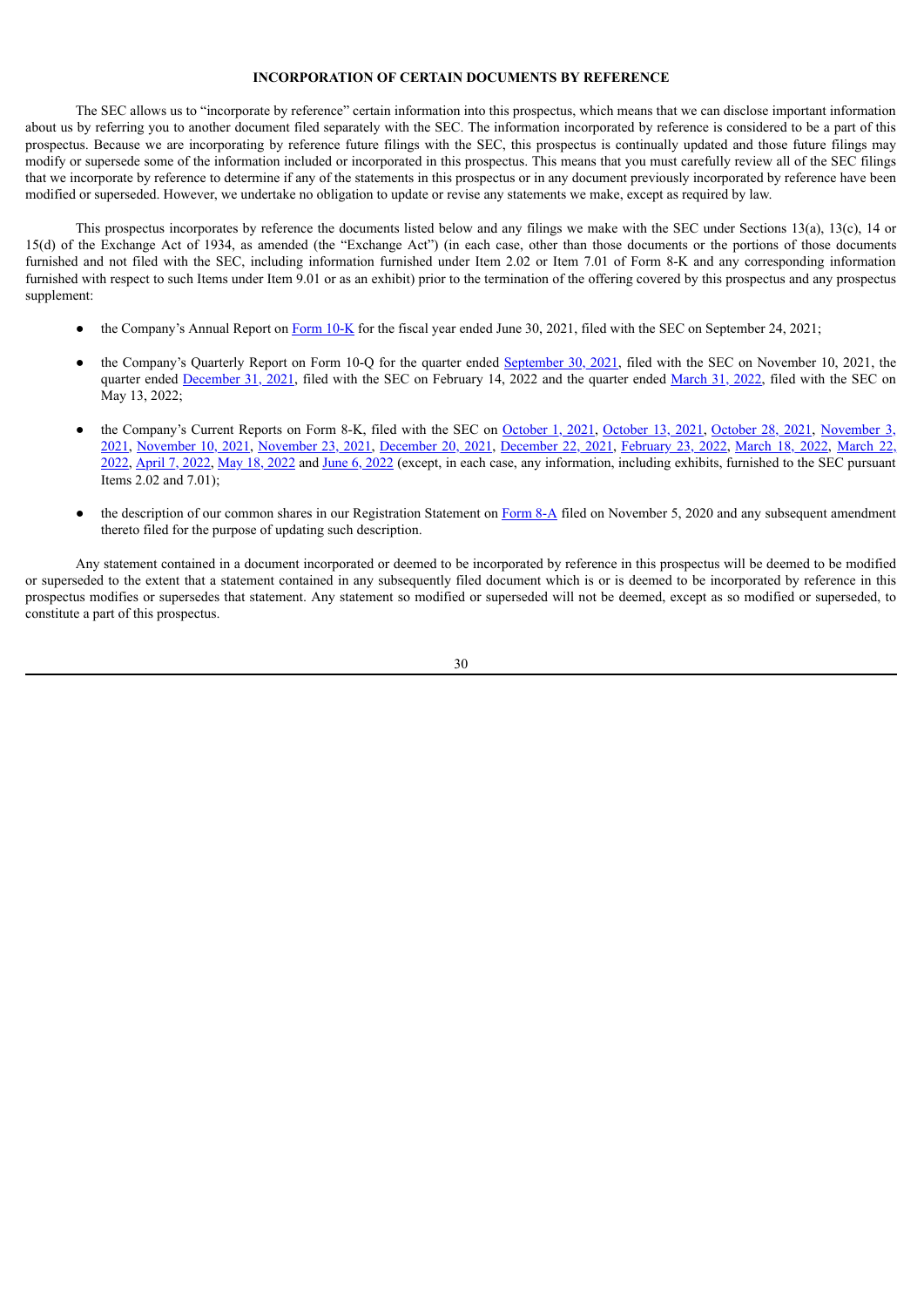#### **LEGAL MATTERS**

<span id="page-34-0"></span>Norton Rose Fulbright US LLP, which has acted as our United States counsel in connection with this offering, will pass on certain legal matters with respect to United States federal law in connection with this offering. Norton Rose Fulbright Canada LLP, which has acted as our Canadian counsel in connection with this offering, will pass on certain legal matters with respect to Canadian law in connection with this offering.

#### **EXPERTS**

<span id="page-34-1"></span>The consolidated financial statements of InMed Pharmaceuticals Inc. as of June 30, 2021 and 2020, and for each of the years in the two-year period ended June 30, 2021 have been incorporated by reference herein in reliance upon the report of KPMG LLP, independent registered public accounting firm, incorporated by reference herein, and upon the authority of said firm as experts in accounting and auditing. The audit report covering the June 30, 2021 consolidated financial statements contains an explanatory paragraph that states that the Company has incurred recurring losses and negative cash flows and has an accumulated deficit that raise substantial doubt about its ability to continue as a going concern. The consolidated financial statements do not include any adjustments that might result from the outcome of that uncertainty.

# **ADDITIONAL INFORMATION**

<span id="page-34-2"></span>We have filed with the SEC a registration statement on Form S-1 under the Securities Act with respect to the common shares offered by this prospectus. This prospectus, which constitutes a part of the registration statement, does not contain all the information set forth in the registration statement, some of which is contained in exhibits to the registration statement as permitted by the rules and regulations of the SEC. For further information with respect to us and our common shares, we refer you to the registration statement, including the exhibits filed as a part of the registration statement. Statements contained in this prospectus concerning the contents of any contract or any other document are not necessarily complete. If a contract or document has been filed as an exhibit to the registration statement, please see the copy of the contract or document that has been filed. Each statement in this prospectus relating to a contract or document filed as an exhibit is qualified in all respects by the filed exhibit. The SEC maintains an internet website that contains reports and other information about issuers, like us, that file electronically with the SEC. The address of that website is www.sec.gov.

We also maintain a website at www.inmedpharma.com. Information contained in, or accessible through, our website is not a part of this prospectus, and the inclusion of our website address in this prospectus is only as an inactive textual reference.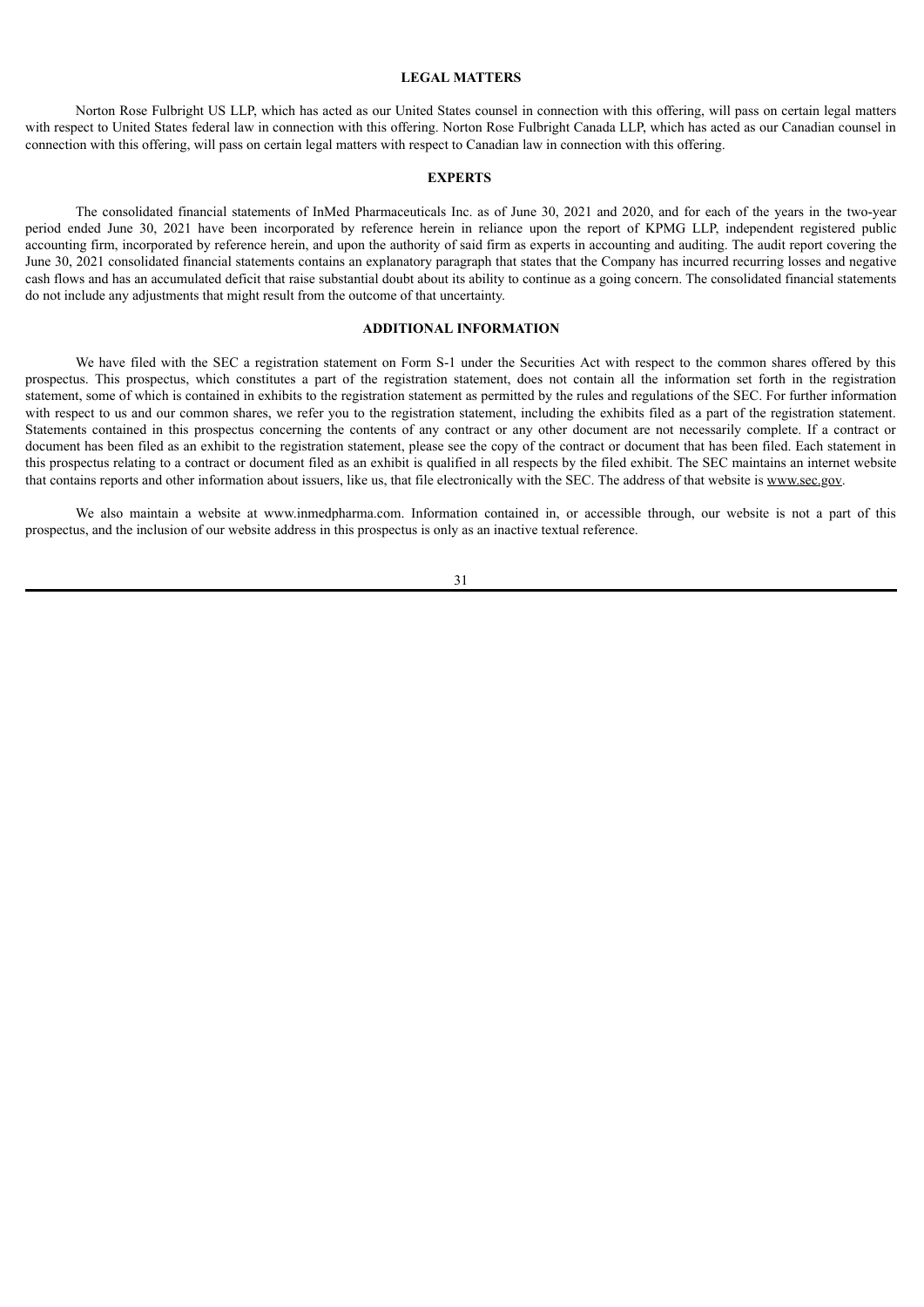

**7,575,756 Common Shares**

**PROSPECTUS**

**June 21, 2022**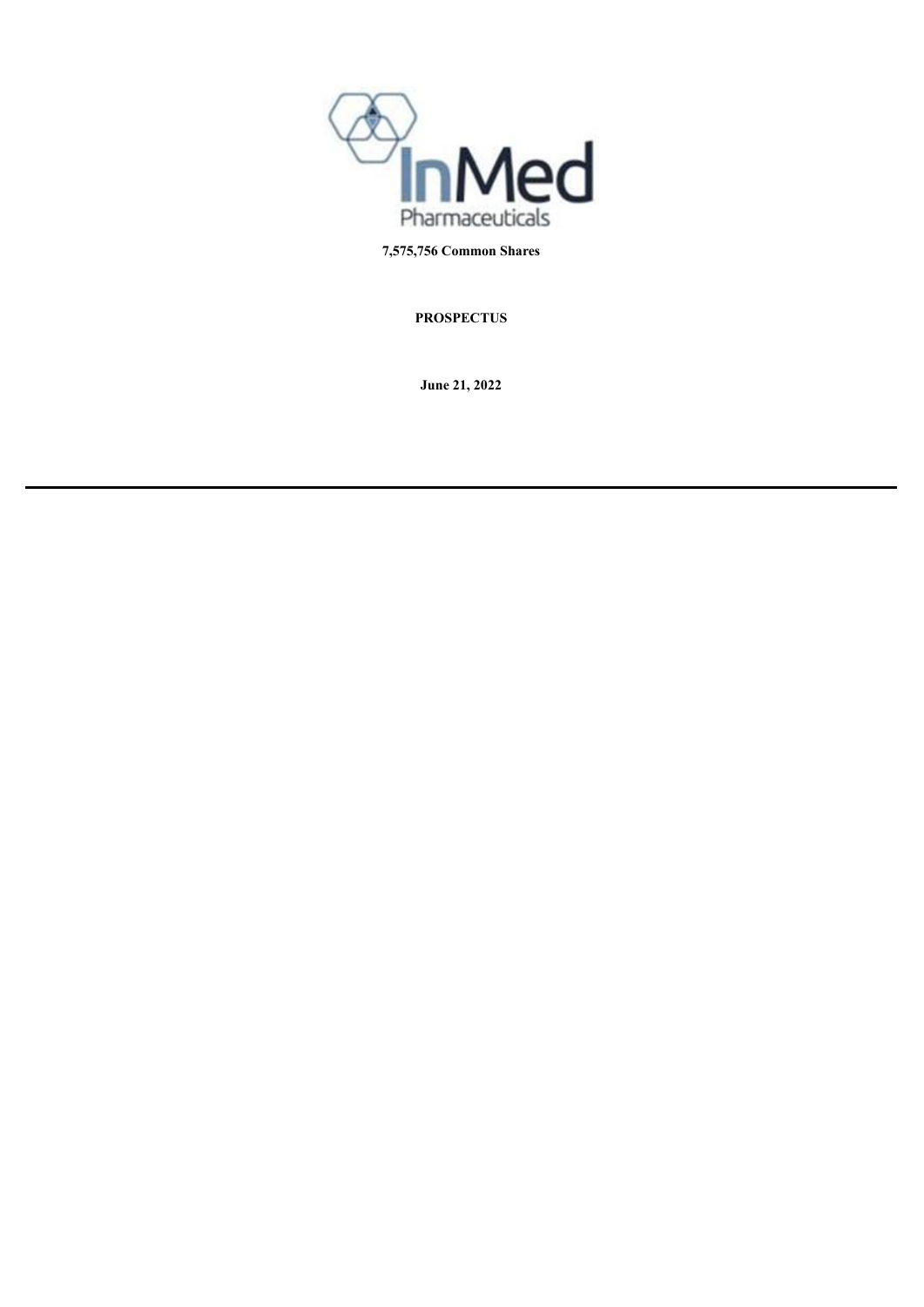#### **PART II**

# **INFORMATION NOT REQUIRED IN PROSPECTUS**

# **Item 13. Other expenses of issuance and distribution**

Set forth below is an estimate (except in the case of the registration fee) of the amount of fees and expenses to be incurred in connection with the issuance and distribution of the offered securities, other than underwriting discounts and commissions. The selling shareholder will not bear any portion of the below expenses.

| SEC registration fee                              | 399.77 |
|---------------------------------------------------|--------|
| FINRA filing fee                                  | ∗      |
| Nasdaq listing fee                                | $\ast$ |
| Printing and engraving expenses                   | $\ast$ |
| Legal fees and expenses                           | ∗      |
| Accounting fees and expenses                      | $\ast$ |
| Blue Sky fees and expenses (including legal fees) | $\ast$ |
| Transfer agent and registrar fees and expenses    | $\ast$ |
| Miscellaneous                                     | ∗      |
| <b>Total</b>                                      | $\ast$ |

These fees are calculated based on the number of issuances and amount of securities offered and accordingly cannot be estimated at this time.

#### **Item 14. Indemnification of directors and officers**

We are subject to the provisions of Part 5. Division 5 of the Business Corporations Act (British Columbia), or "BCBCA". Under Section 160 of the BCBCA, we may, subject to Section 163 of the BCBCA:

- 1. indemnify an individual who:
	- is or was a director or officer of our company;
	- is or was a director or officer of another corporation (i) at a time when such corporation is or was an affiliate of our company; or (ii) at our request, or
	- at our request, is or was, or holds or held a position equivalent to that of, a director or officer of a partnership, trust, joint venture or other unincorporated entity, and including, subject to certain limited exceptions, the heirs and personal or other legal representatives of that individual (collectively, an "eligible party"), against all eligible penalties to which the eligible party is or may be liable; and
- 2. after final disposition of an eligible proceeding, pay the expenses actually and reasonably incurred by an eligible party in respect of that proceeding, where:
	- "eligible penalty" means a judgment, penalty or fine awarded or imposed in, or an amount paid in settlement of, and eligible proceeding.
	- "eligible proceeding" means a proceeding in which an eligible party or any of the heirs and personal or other legal representatives of the eligible party, by reason of the eligible party being or having been a director or officer of, or holding or having held a position equivalent to that of a director or officer of, our company or an associated corporation (a) is or may be joined as a party, or (b) is or may be liable for or in respect of a judgment, penalty or fine in, or expenses related to, the proceeding.
	- "proceeding" includes any legal proceeding or investigative action, whether current, threatened, pending or completed.

Under Section 161 of the BCBCA, and subject to Section 163 of the BCBCA, we must, after the final disposition of an eligible proceeding, pay the expenses actually and reasonably incurred by an eligible party in respect of that proceeding if the eligible party (a) has not been reimbursed for those expenses, and (b) is wholly successful, on the merits or otherwise, in the outcome of the proceeding or is substantially successful on the merits in the outcome of the proceeding.

Under Section 162 of the BCBCA, and subject to Section 163 of the BCBCA, we may pay, as they are incurred in advance of the final disposition of an eligible proceeding, the expenses actually and reasonably incurred by an eligible party in respect of the proceeding, provided that we must not make such payments unless we first receive from the eligible party a written undertaking that, if it is ultimately determined that the payment of expenses is prohibited under Section 163 of the BCBCA, the eligible party will repay the amounts advanced.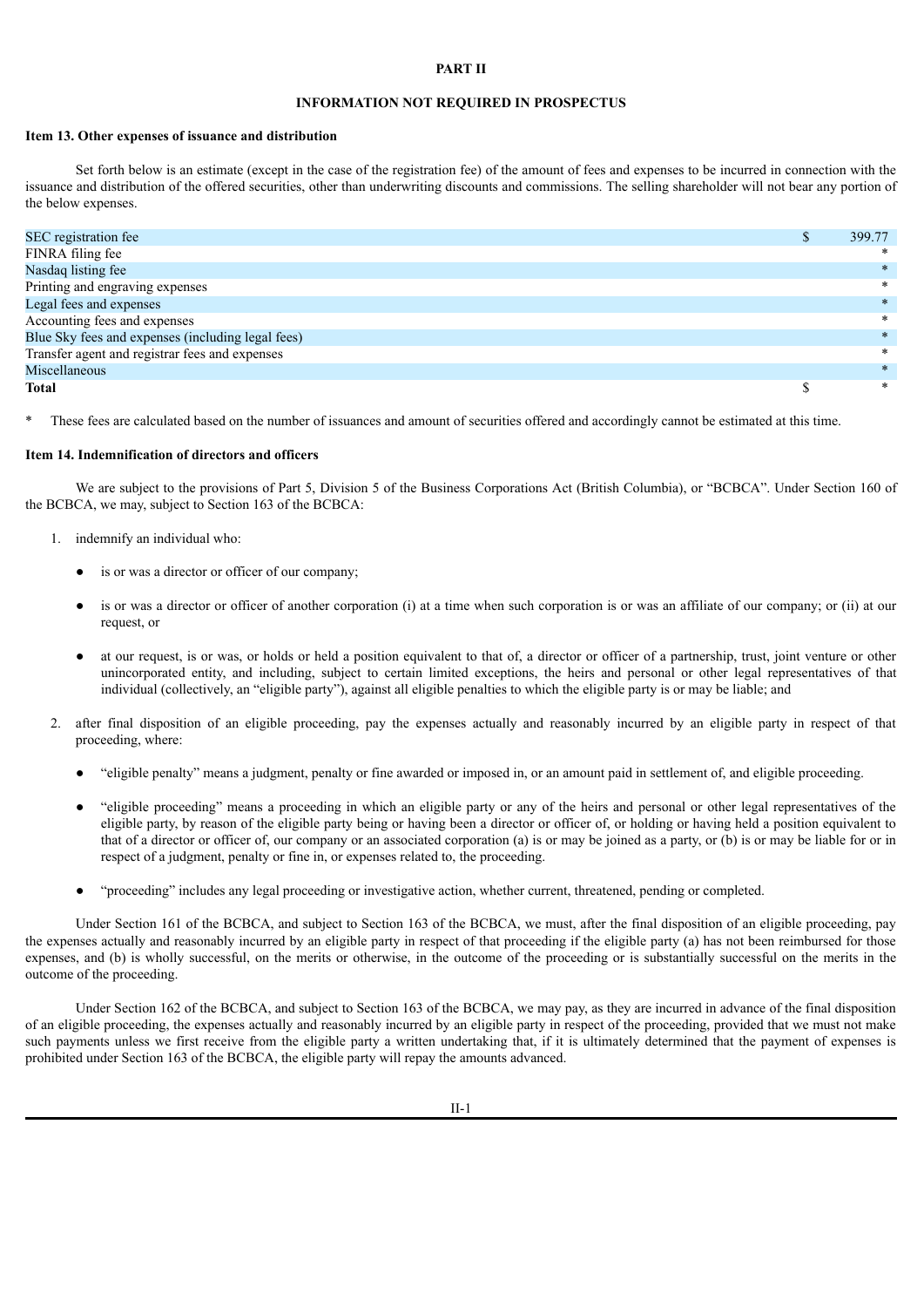Under Section 163 of the BCBCA, we must not indemnify an eligible party against eligible penalties to which the eligible party is or may be liable or pay the expenses of an eligible party in respect of that proceeding under Sections 160, 161 or 162 of the BCBCA, as the case may be, if any of the following circumstances apply:

- if the indemnity or payment is made under an earlier agreement to indemnify or pay expenses and, at the time that the agreement to indemnify or pay expenses was made, we were prohibited from giving the indemnity or paying the expenses by our memorandum or articles;
- if the indemnity or payment is made otherwise than under an earlier agreement to indemnify or pay expenses and, at the time that the indemnity or payment is made, we are prohibited from giving the indemnity or paying the expenses by our memorandum or articles;
- if, in relation to the subject matter of the eligible proceeding, the eligible party did not act honestly and in good faith with a view to the best interests of our company or the associated corporation, as the case may be; or
- in the case of an eligible proceeding other than a civil proceeding, if the eligible party did not have reasonable grounds for believing that the eligible party's conduct in respect of which the proceeding was brought was lawful.

If an eligible proceeding is brought against an eligible party by or on behalf of our company or by or on behalf of an associated corporation, we must not either indemnify the eligible party against eligible penalties to which the eligible party is or may be liable, or pay the expenses of the eligible party under Sections 160, 161 or 162 of the BCBCA, as the case may be, in respect of the proceeding.

Under Section 164 of the BCBCA, and despite any other provision of Part 5, Division 5 of the BCBCA and whether or not payment of expenses or indemnification has been sought, authorized or declined under Part 5, Division 5 of the BCBCA, on application of our company or an eligible party, the Supreme Court of British Columbia may do one or more of the following:

- order us to indemnify an eligible party against any liability incurred by the eligible party in respect of an eligible proceeding;
- order us to pay some or all of the expenses incurred by an eligible party in respect of an eligible proceeding;
- order the enforcement of, or payment under, an agreement of indemnification entered into by us;
- order us to pay some or all of the expenses actually and reasonably incurred by any person in obtaining an order under Section 164 of the BCBCA; or
- make any other order the court considers appropriate.

Section 165 of the BCBCA provides that we may purchase and maintain insurance for the benefit of an eligible party or the heirs and personal or other legal representatives of the eligible party against any liability that may be incurred by reason of the eligible party being or having been a director or officer of, or holding or having held a position equivalent to that of a director or officer of, our company or an associated corporation.

Under our articles, and subject to the BCBCA, we must indemnify our directors, former directors or alternate directors and his or her heirs and legal personal representatives against all eligible penalties to which such person is or may be liable, and we must, after the final disposition of an eligible proceeding, pay the expenses actually and reasonably incurred by such person in respect of that proceeding. Each director and alternate director is deemed to have contracted with our company on the terms of the indemnity contained in our articles.

Under our articles, and subject to the BCBCA, we may agree to indemnify and may indemnify any person (including an eligible party) against eligible penalties and pay expenses incurred in connection with the performance of services by that person for us. We have entered into indemnity agreements with our directors and certain of our officers.

Pursuant to our articles, the failure of an eligible party to comply with the BCBCA or our articles does not, of itself, invalidate any indemnity to which he or she is entitled under our articles.

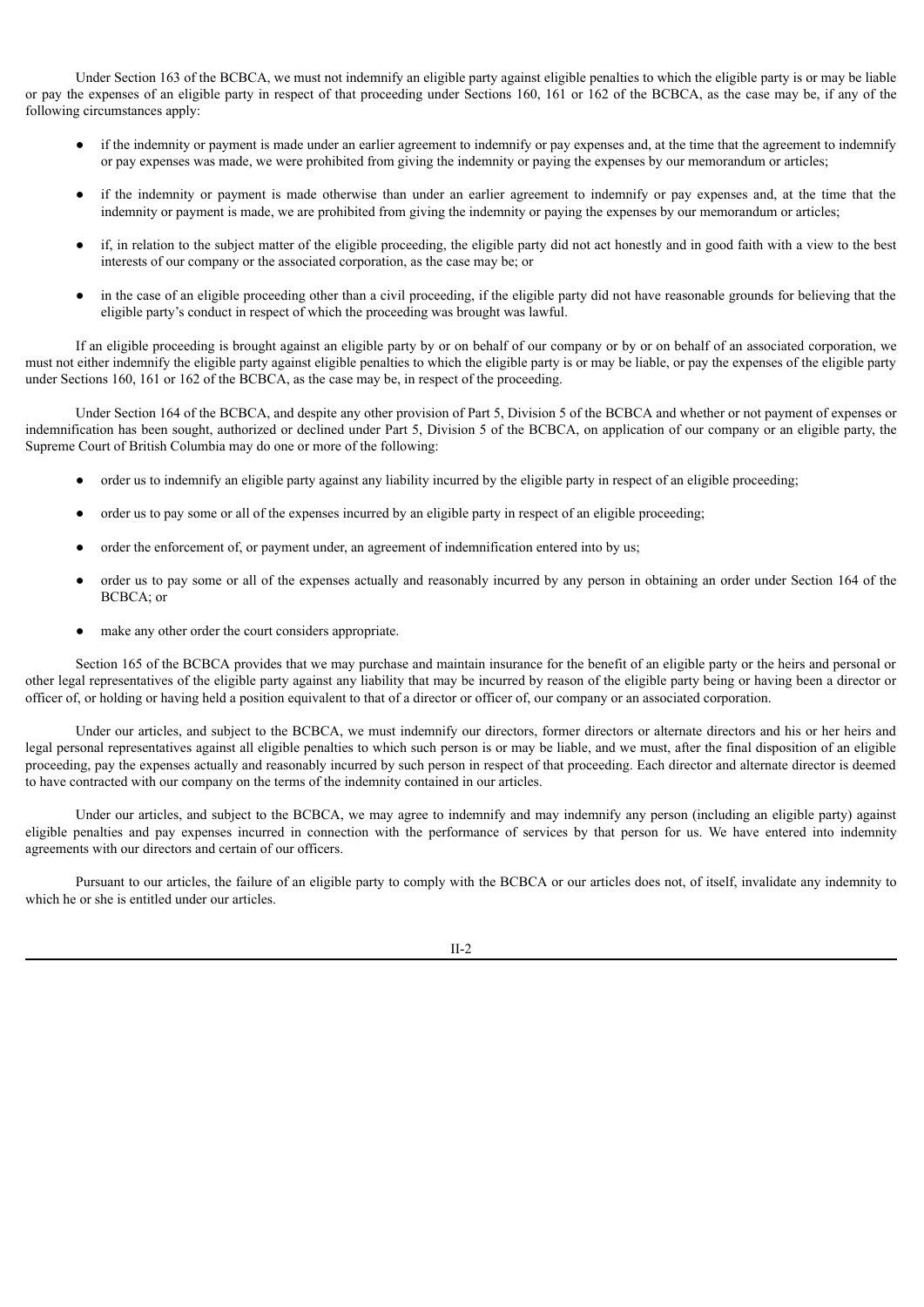Under our articles, we may purchase and maintain insurance for the benefit of any person (or his or her heirs or legal personal representatives)

- who:
- is or was our director, alternate director, officer, employee or agent;
- is or was a director, alternate director, officer, employee or agent of a corporation at a time when the corporation is or was our affiliate;
- at our request, is or was a director, alternate director, officer, employee or agent of a corporation or of a partnership, trust, joint venture or other unincorporated entity; or
- at our request, holds or held a position equivalent to that of a director, alternate director or officer of a partnership, trust, joint venture or other unincorporated entity;
- against any liability incurred by him or her as such director, alternate director, officer, employee or agent or person who holds or held such equivalent position.

In addition, we have entered into an indemnification agreement with each of our directors and our Chief Financial Officer, which requires us to indemnify them.

#### **Item 15. Recent sales of unregistered securities**

In the three years preceding the filing of this registration statement, without giving effect to the June 30, 2020 Share Consolidation, we have issued the following securities that were not registered under the Securities Act of 1933:

- On January 3, 2018, we completed a non-brokered private placement ("Jan-2018 Financing") for 13,428,571 units ("Jan-2018 Units"), at a price of C\$0.70 per Jan-2018 Unit for gross proceeds of C\$9,400,000. Each Jan-2018 Unit consisted of one common share and one nontransferable share purchase warrant (a "Jan-2018 Warrant"). Each Jan-2018 Warrant was exercisable by the holder to acquire one additional common share at a price of C\$1.25 for a period of eighteen (18) months expiring on July 3, 2019. Share issue costs from the sale of Jan-2018 Units of \$1,200,847 is comprised of \$496,040 in finders' fees, the non-cash fair value of \$554,183 for 433,556 warrants ("January-2018 Agent Warrants") issued to finders and \$150,624 of other transaction costs. The January-2018 Agent Warrants have identical terms as the January-2018 Warrants described above. Of the \$496,040 in finders' fees, \$32,903 was settled on February 9, 2018 via the issuance of 35,718 common shares at the C\$1.17 closing price on the date of issuance of these shares. The issuance of the securities was exempt from registration under the Securities Act as the securities were either issued outside the U.S. pursuant to Regulation S under the Securities Act or were issued to two U.S. purchasers pursuant to Regulation D under the Securities Act in that such sales did not involve a public offering. The finder's fees paid in respect of sales to U.S. purchasers were paid to a registered broker-dealer.
- On June 21, 2018, we completed a public offering in Canada ("June-2018 Financing") of 16,611,244 units ("June-2018 Units"), at a price of C\$0.90 per June-2018 Unit for gross proceeds of \$11,232,247 (C\$14,950,120). Each June-2018 Unit consists of one common share and one share purchase warrant (a "June-2018 Warrant"), or an aggregate of 16,611,244 full June-2018 Warrants. Each full June-2018 Warrant is exercisable by the holder to acquire one additional common share at a price of C\$1.25 for a period of twenty-four (24) months expiring on June 21, 2020. The June-2018 Warrants trade on the TSX under the symbol "IN.WT". The underwriter for this transaction was Eight Capital. Share issue costs from the sale of June-2018 Units of \$1,499,625 is comprised of \$748,128 in underwriter's commission, the non-cash fair value of \$415,626 for 1,106,397 warrants ("June-2018 Agent Warrants") issued to the underwriter and \$335,871 of other transaction costs. Each June-2018 Agent Warrant is exercisable in whole or in part at an exercise price of C\$1.05 for a period of twenty-four (24) months expiring on June 21, 2020. The securities were exempt from registration under the Securities Act as they were issued outside the U.S. pursuant to Regulation S under the Securities Act.
- During the year ending June 30, 2018, we issued an aggregate 5,895,775 common shares pursuant to the exercise of 8,232,095 share purchase warrants at a weighted average exercise price of C\$0.44 per share. Included in the total number of share purchase warrants exercised were 3,710,984 share purchase warrants, with a weighted average exercise price of C\$0.19 each, that were exercised for cash and 4,521,111 share purchase warrants with an exercise price of C\$0.65 each that, pursuant to the terms of a May 31, 2017 financing, were exercised on a net cashless basis, based on the five-day volume-weighted average trading price of our common shares on the stock exchange that our common shares were trading on at that time (either the TSX or CSE) ending on the date immediately preceding the date of exercise. The exercise of these 4,521,111 share purchase warrants resulted in the issuance of 2,184,791 common shares but, as they were exercised on a net cashless basis, no cash was received. The securities were exempt from registration under the Securities Act as they were either issued outside the U.S. pursuant to Regulation S under the Securities Act or were issued to a total of eight U.S. purchasers, upon exercise of investor or agent warrants issued in either the July-2016 Financing or May-2017 Financing, pursuant to Section 4(a)(2) of the Securities Act in that such sales did not involve a public offering.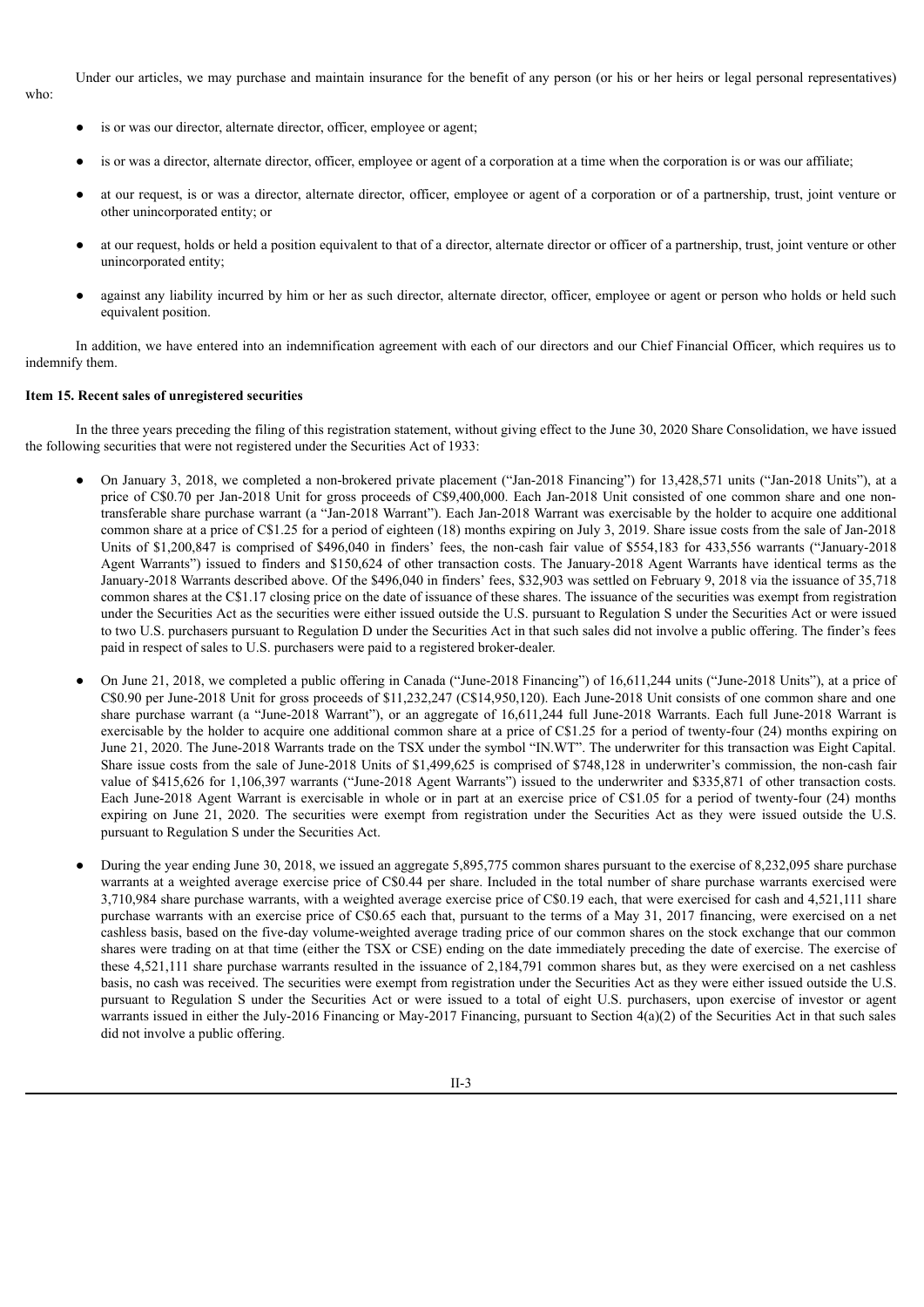- During the year ending June 30, 2018, we issued an aggregate 7,230,295 common shares pursuant to the exercise of 7,345,000 stock options at a weighted average exercise price of C\$0.23 per share. Included in the total number of stock options exercised were 300,000 stock options with an exercise price of C\$0.195 per share that, pursuant to the terms of a settlement agreement with the stock option holder, were exercised on a net cashless basis, based on the C\$0.51 per common share closing price of our common shares on the CSE on the date immediately preceding the date of exercise. The exercise of these 300,000 stock options resulted in the issuance of 185,295 common shares. The securities were exempt from registration under the Securities Act as they were issued outside the U.S. pursuant to Regulation S under the Securities Act or pursuant to Rule 701 under the Securities Act, in that they were offered and sold either pursuant to written compensatory plans or pursuant to a written contract relating to compensation.
- During the year ending June 30, 2019, we issued an aggregate 7,564 common shares pursuant to the exercise of 35,000 share purchase warrants. The 35,000 share purchase warrants that were exercised had an exercise price of C\$0.65 each and, pursuant to the terms of a May 31, 2017 financing, were exercised on a net cashless basis, based on the five-day volume-weighted average trading price of our common shares on the TSX ending on the date immediately preceding the date of exercise. The exercise of these 35,000 share purchase warrants resulted in the issuance of 7,564 common shares but, as they were exercised on a net cashless basis, no cash was received. The issuance of the securities was exempt from registration under the Securities Act as they were issued outside the U.S. pursuant to Regulation S under the Securities Act.
- During the year ending June 30, 2019, we issued an aggregate 1,425,000 common shares pursuant to the exercise of 1,425,000 stock options at a weighted average exercise price of C\$0.14 per share. The issuance of the securities was exempt from registration under the Securities Act as they were issued outside the U.S. pursuant to Regulation S under the Securities Act.
- On February 12, 2021, we closed the Private Placement with 11 accredited institutional investors for approximately \$4.5 million of units. We issued 1,050,000 common shares and warrants exercisable for 690,000 common shares. The issuance was made in reliance upon an exemption from registration under Section  $4(a)(2)$  of the Securities Act in that such sales did not involve a public offering.
- On July 2, 2021, we closed the Private Placement with an accredited institutional investors for approximately \$12 million of common shares and warrants. We issued 890,000 common shares and warrants exercisable for 7,182,654 common shares. The issuance was made in reliance upon an exemption from registration under Section  $4(a)(2)$  of the Securities Act in that such sales did not involve a public offering.
- On June 6, 2022, we closed a registered direct issuance and sale of 4,079,256 of its common shares (or pre-funded warrants in lieu thereto), as well as a concurrent private placement to issue and sell 1,748,250 common shares (or pre-funded warrants in lieu thereto), for a gross aggregate amount of US\$5 million. In addition, we issued to the investor in the offerings unregistered preferred investment options to purchase up to an aggregate of 5,827,506 common shares. We also amended certain existing warrants to purchase up to an aggregate of 4,480,771 common shares of the Company that were previously issued to the investor.

II-4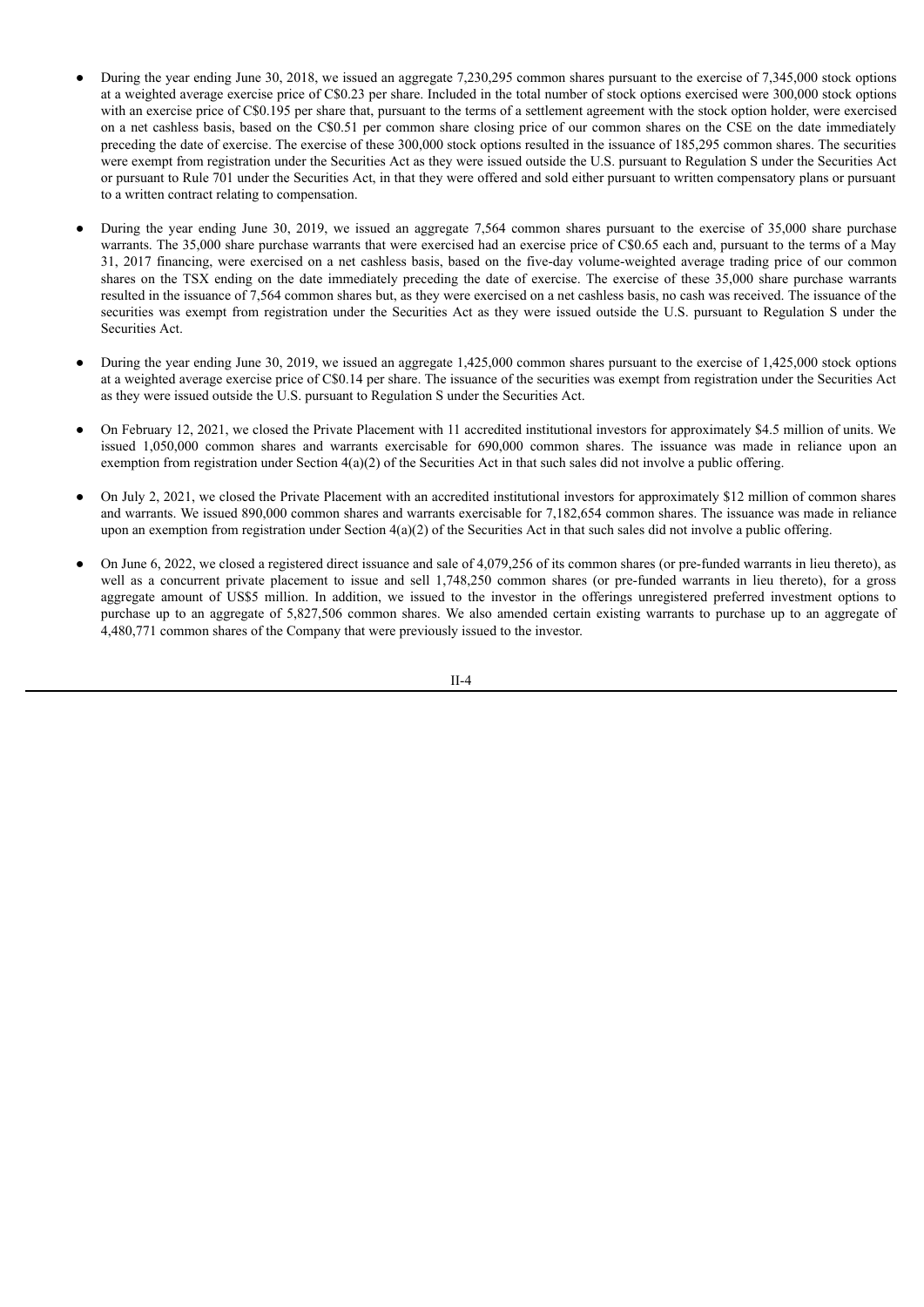# **Item 16. Exhibits and financial statement schedules**

(a) Exhibits

| Exhibit No.               | <b>Description of Exhibit</b>                                                                                                                                                                                                                                                                                                      |
|---------------------------|------------------------------------------------------------------------------------------------------------------------------------------------------------------------------------------------------------------------------------------------------------------------------------------------------------------------------------|
| $\overline{2.1}^{\wedge}$ | Agreement and Plan of Reorganization, dated as of September 10, 2021, by and among InMed Pharmaceuticals Inc., InMed LLC.<br>BayMedica, Inc., BM REP, LLC, as the stockholder representative, and certain stockholders thereto. (incorporated by reference to Exhibit<br>2.1 to the Company's Form 8-K filed on October 13, 2021). |
| 3.1                       | Amended and Restated Articles of InMed Pharmaceuticals Inc. (incorporated by reference to Exhibit 3.1 to the Company's Form S-1 filed<br>on June 19, 2020).                                                                                                                                                                        |
| 4.1                       | Form of Series A Warrant (incorporated by reference to Exhibit 4.1 to the Company's Form 8-K filed on June 29, 2021).                                                                                                                                                                                                              |
| 4.2                       | Form of Pre-Funded Warrants (incorporated by reference to Exhibit 4.2 to the Company's Form 8-K filed on June 29, 2021).                                                                                                                                                                                                           |
| 4.3                       | Form of Series A Warrant (incorporated by reference to Exhibit 4.6 to the Company's Form 10-K filed on September 24, 2021).                                                                                                                                                                                                        |
| 4.4                       | Form of Series B Warrant (incorporated by reference to Exhibit 4.7 to the Company's Form 10-K filed on September 24, 2021).                                                                                                                                                                                                        |
| 4.5                       | Form of Pre-Funded Warrants (incorporated by reference to Exhibit 4.2 to the Company's Form 8-K filed on June 6, 2022).                                                                                                                                                                                                            |
| 4.6                       | Form of Pre-Funded Warrants (incorporated by reference to Exhibit 4.3 to the Company's Form 8-K filed on June 6, 2022).                                                                                                                                                                                                            |
| 4.7                       | Form of Preferred Investment Option (incorporated by reference to Exhibit 4.1 to the Company's Form 8-K filed on June 6, 2022).                                                                                                                                                                                                    |
| 4.8                       | Warrant Amendment Agreement (incorporated by reference to Exhibit 4.4 to the Company's Form 8-K filed on June 6, 2022).                                                                                                                                                                                                            |
| 4.9                       | Form of Specific Common Share Certificate (incorporated by reference to Exhibit 4.3 to the Company's Form S-1 filed on July 13, 2021).                                                                                                                                                                                             |
| 4.10                      | Form of Common Shares Purchase Warrant (incorporated by reference to Exhibit 4.1 to the Company's Form 8-K filed on November 12.<br>2020).                                                                                                                                                                                         |
| 4.11                      | Form of Common Shares Purchase Warrant (incorporated by reference to Exhibit 4.1 to the Company's Form 8-K filed on February 5,<br>$2021$ ).                                                                                                                                                                                       |
| $5.1*$                    | Opinion of Norton Rose Fulbright Canada LLP                                                                                                                                                                                                                                                                                        |
| $10.1\dagger$             | InMed Pharmaceuticals Inc. 2017 Amended and Restated Stock Option Plan, as amended (incorporated by reference to Exhibit 4.2 to the<br>Company's Form S-8 filed on March 5, 2021).                                                                                                                                                 |
| 10.2†                     | Form of Stock Option Agreement pursuant to the InMed Pharmaceuticals Inc. 2017 Amended and Restated Stock Option Plan<br>(incorporated by reference to Exhibit 4.3 to the Company's Form S-8 filed on March 5, 2021).                                                                                                              |
|                           |                                                                                                                                                                                                                                                                                                                                    |

II-5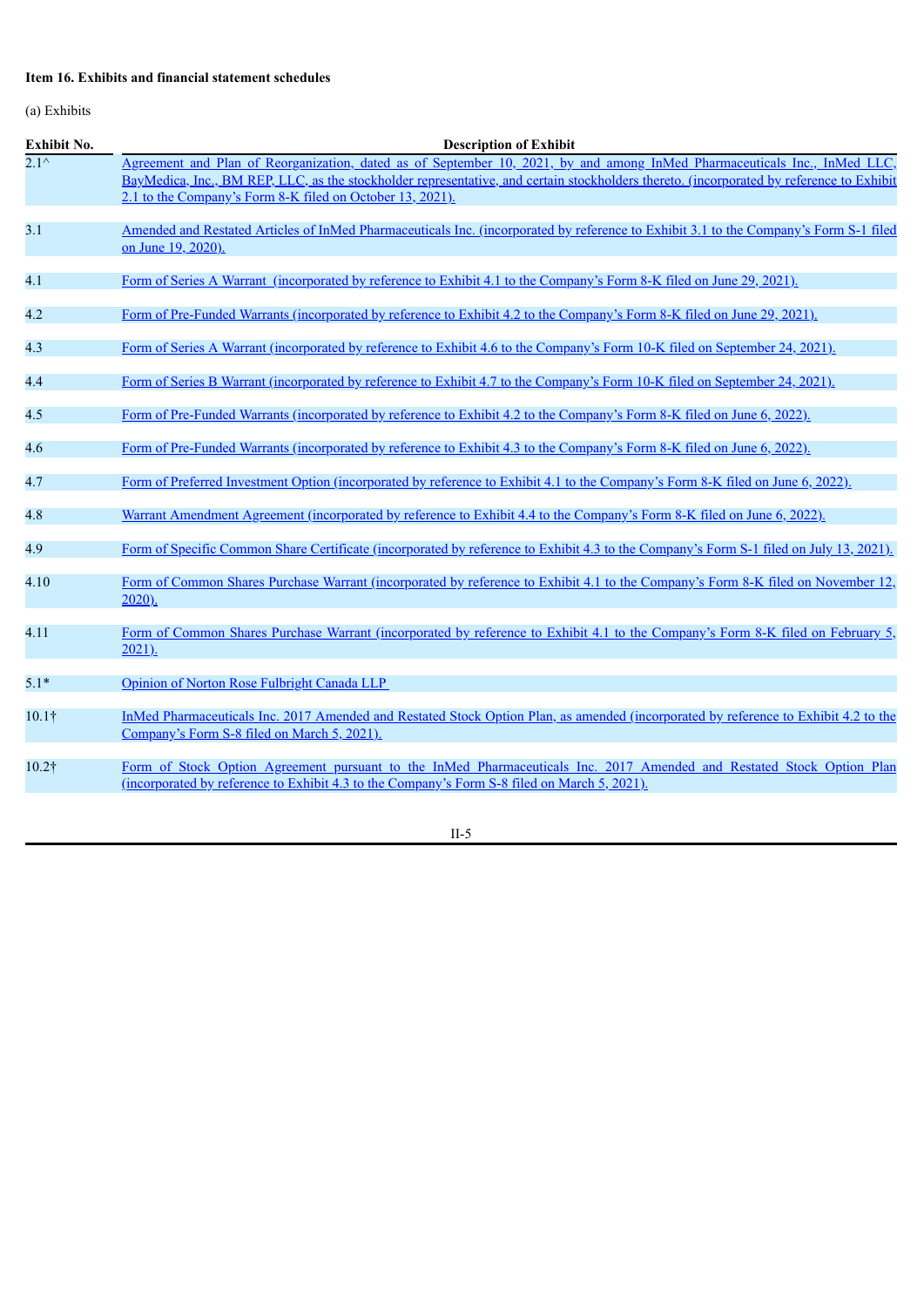| $10.3\dagger$ |                                   | Amended and Restated Executive Employment Agreement, dated March 1, 2021, between Eric A. Adams and InMed Pharmaceuticals<br>Inc. (incorporated by reference to Exhibit 10.3 to the Company's Form S-1 filed on July 13, 2021).                       |  |  |  |  |  |
|---------------|-----------------------------------|-------------------------------------------------------------------------------------------------------------------------------------------------------------------------------------------------------------------------------------------------------|--|--|--|--|--|
| 10.4†         |                                   | Amended and Restated Executive Employment Agreement, dated March 1, 2021, between Eric Hsu and InMed Pharmaceuticals Inc.<br><u>(incorporated by reference to Exhibit 10.4 to the Company's Form S-1 filed on July 13, 2021).</u>                     |  |  |  |  |  |
| 10.5†         |                                   | Amended and Restated Executive Employment Agreement, dated March 1, 2021, between Alexandra Mancini and InMed<br>Pharmaceuticals Inc. (incorporated by reference to Exhibit 10.5 to the Company's Form S-1 filed on July 13, 2021).                   |  |  |  |  |  |
| 10.6†         |                                   | Amended and Restated Executive Employment Agreement, dated March 1, 2021, between Michael Woudenberg and InMed<br>Pharmaceuticals Inc. (incorporated by reference to Exhibit 10.6 to the Company's Form S-1 filed on July 13, 2021).                  |  |  |  |  |  |
| 10.7†         |                                   | Form of InMed Pharmaceuticals Inc. Indemnification Agreement entered into with each member of the board of directors (incorporated<br>by reference to Exhibit 10.10 to the Company's Form 10-K filed on September 24, 2021).                          |  |  |  |  |  |
| 10.8          |                                   | Office Premises Lease, dated January 14, 2019, between InMed Pharmaceuticals Inc. and 815 West Hastings Ltd. (incorporated by<br>reference to Exhibit 10.8 to the Company's Form S-1 filed on June 19, 2020).                                         |  |  |  |  |  |
| 10.9          |                                   | Form of Amendment of Purchase Agreement and Common Stock Purchase Warrant, dated March 21, 2022 (incorporated by reference to<br>Exhibit 10.1 to the Company's Form 8-K filed on March 22, 2022).                                                     |  |  |  |  |  |
| 10.10         |                                   | At the Market Offering Agreement dated April 7, 2021 by and between InMed Pharmaceuticals Inc., and H.C. Wainwright & Co., LLC<br>(incorporated by reference to Exhibit 10.1 to the Company's Form 8-K filed on April 7, 2022).                       |  |  |  |  |  |
| 10.11         |                                   | Form of Securities Purchase Agreement (incorporated by reference to Exhibit 10.1 to the Company's Current Report on Form 8-K filed on<br>June 29, 2021).                                                                                              |  |  |  |  |  |
| 10.12         |                                   | Form of Securities Purchase Agreement (incorporated by reference to Exhibit 10.1 to the Company's Form 8-K filed on June 6, 2022).                                                                                                                    |  |  |  |  |  |
| 10.13         |                                   | Form of Securities Purchase Agreement (incorporated by reference to Exhibit 10.2 to the Company's Form 8-K filed on June 6, 2022).                                                                                                                    |  |  |  |  |  |
| 10.14         |                                   | Registration Rights Agreement, dated February 5, 2021, between InMed Pharmaceuticals Inc. and several purchasers hereto (incorporated<br>by reference to Exhibit 10.3 to the Company's Current Report on Form 8-K filed on February 5, 2021).         |  |  |  |  |  |
| 10.15         |                                   | Form of Registration Rights Agreement dated June 28, 2021, between InMed Pharmaceuticals Inc. and several purchasers hereto<br><u>(incorporated by reference to Exhibit 10.2 to the Company's Current Report on Form 8-K filed on June 29, 2021).</u> |  |  |  |  |  |
| 10.16         |                                   | Form of Registration Agreement (incorporated by reference to Exhibit 10.3 to the Company's Form 8-K filed on June 6, 2022).                                                                                                                           |  |  |  |  |  |
| 21.1          |                                   | Subsidiaries of InMed Pharmaceuticals Inc. (incorporated by reference to Exhibit 21.1 to the Company's Form 10-K filed on September<br>$24, 2021$ ).                                                                                                  |  |  |  |  |  |
| $23.1*$       |                                   | Consent of KPMG LLP, independent registered public accounting firm                                                                                                                                                                                    |  |  |  |  |  |
| $23.2*$       |                                   | Consent of Norton Rose Fulbright Canada LLP (included in opinion filed as Exhibit 5.1)                                                                                                                                                                |  |  |  |  |  |
| 24.3          |                                   | Powers of Attorney (included on signature page to this registration statement)                                                                                                                                                                        |  |  |  |  |  |
| $104*$        |                                   | Cover Page Interactive Data File (embedded within the Inline XBRL document)                                                                                                                                                                           |  |  |  |  |  |
| 107*          |                                   | <b>Filing Fee Table</b>                                                                                                                                                                                                                               |  |  |  |  |  |
| $\ast$        | Filed therewith.                  |                                                                                                                                                                                                                                                       |  |  |  |  |  |
| t             |                                   | Indicates exhibits that constitute management contracts or compensation plans or arrangements.                                                                                                                                                        |  |  |  |  |  |
| $\land$       |                                   | Portions of this exhibit have been omitted pursuant to Rule 601(b)(10) of Regulation S-K.                                                                                                                                                             |  |  |  |  |  |
|               | (b) Financial Statement Schedules |                                                                                                                                                                                                                                                       |  |  |  |  |  |
|               |                                   |                                                                                                                                                                                                                                                       |  |  |  |  |  |

None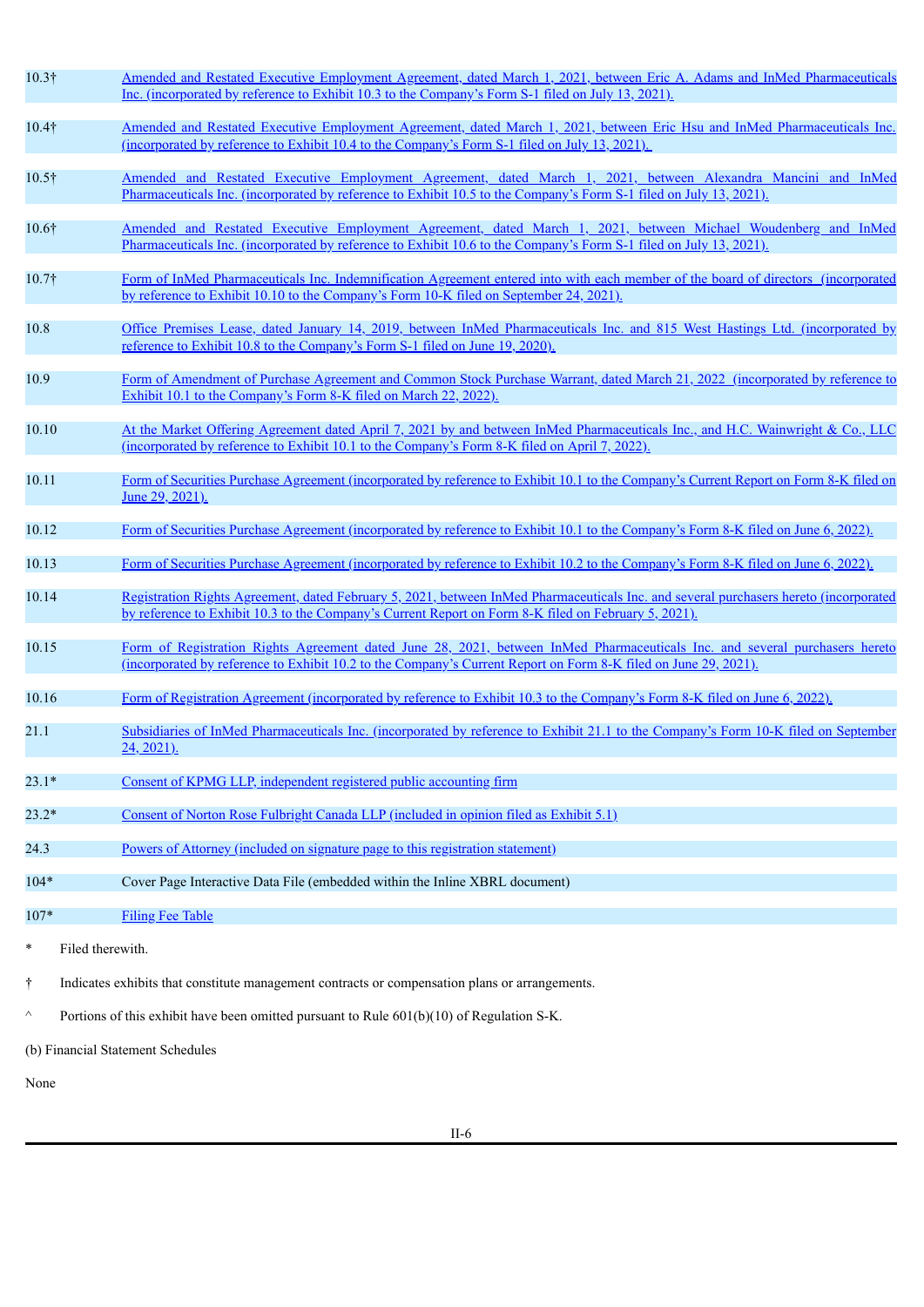# **Item 17. Undertakings**

The undersigned registrant hereby undertakes to provide to the underwriters at the closing specified in the underwriting agreement, certificates in such denominations and registered in such names as required by the underwriters to permit prompt delivery to each purchaser.

Insofar as indemnification for liabilities arising under the Securities Act may be permitted to directors, officers and controlling persons of the registrant pursuant to the foregoing provisions, or otherwise, the registrant has been advised that in the opinion of the SEC such indemnification is against public policy as expressed in the Securities Act and is, therefore, unenforceable. In the event that a claim for indemnification against such liabilities (other than the payment by the registrant of expenses incurred or paid by a director, officer or controlling person of the registrant in the successful defense of any action, suit or proceeding) is asserted by such director, officer or controlling person in connection with the securities being registered, the registrant will, unless in the opinion of its counsel the matter has been settled by controlling precedent, submit to a court of appropriate jurisdiction the question whether such indemnification by it is against public policy as expressed in the Securities Act and will be governed by the final adjudication of such issue.

The undersigned registrant hereby undertakes that:

(1) For purposes of determining any liability under the Securities Act, the information omitted from the form of prospectus filed as part of this registration statement in reliance upon Rule 430A and contained in a form of prospectus filed by the registrant pursuant to Rule 424(b)(1) or (4) or 497(h) under the Securities Act shall be deemed to be part of this registration statement as of the time it was declared effective.

(2) For the purpose of determining any liability under the Securities Act, each post-effective amendment that contains a form of prospectus shall be deemed to be a new registration statement relating to the securities offered therein, and the offering of such securities at that time shall be deemed to be the initial *bona fide* offering thereof.

II-7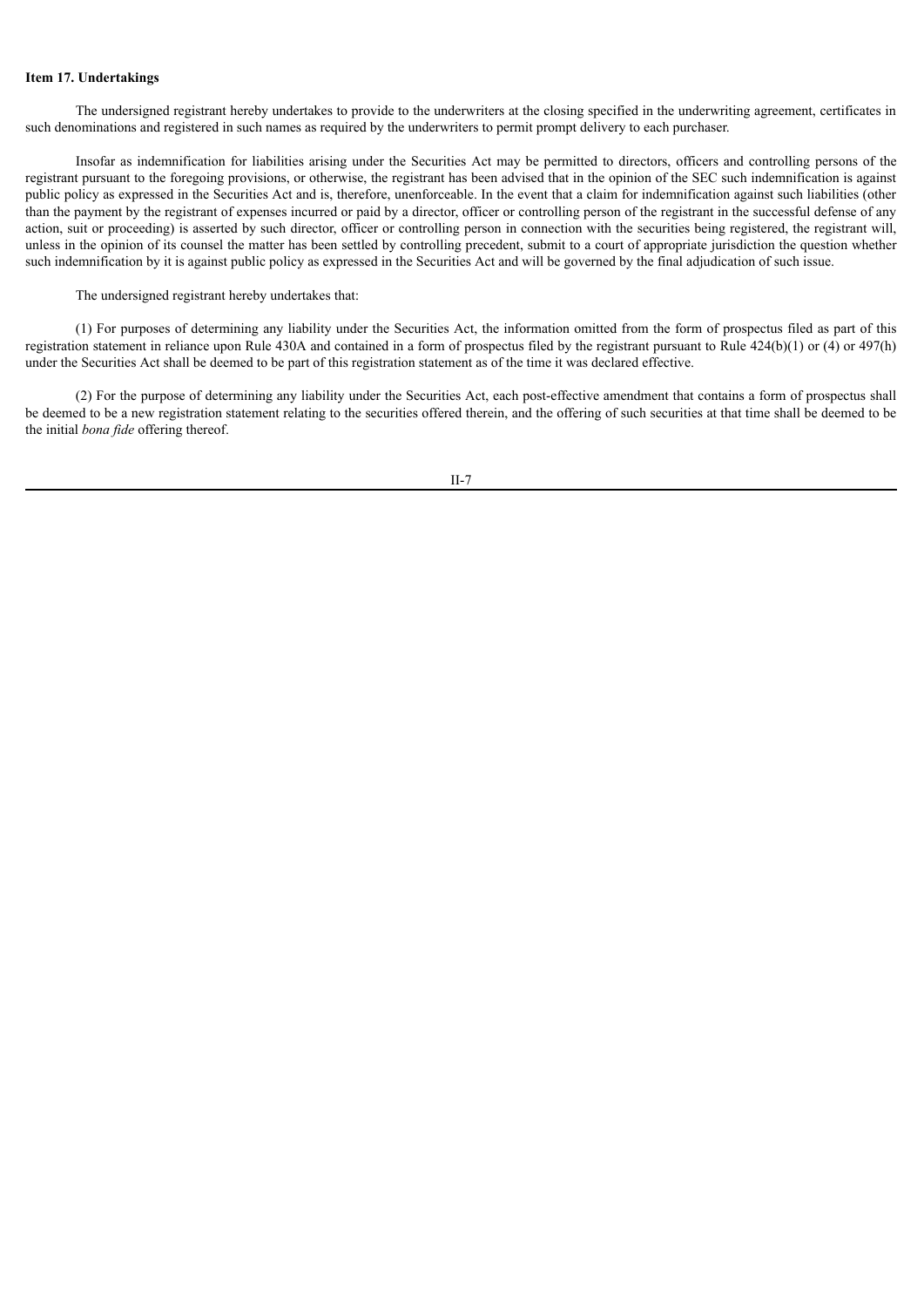#### **SIGNATURES**

Pursuant to the requirements of the Securities Act of 1933, InMed Pharmaceuticals Inc. has duly caused this registration statement to be signed on its behalf by the undersigned, thereunto duly authorized, in Vancouver, British Columbia, Canada, on June 21, 2022.

# **INMED PHARMACEUTICALS INC.**

By: /s/ Eric A. Adams

Name: Eric A. Adams Title: President and Chief Executive Officer

# **POWER OF ATTORNEY**

<span id="page-43-0"></span>Each person whose signature appears below constitutes and appoints Eric A. Adams and Andrew Hull, and each of them, either of whom may act without the joinder of the other, as his or her true and lawful attorneys-in-fact and agents, with full power of substitution and resubstitution, for him or her and in his or her name, place and stead, in any and all capacities, to sign any or all amendments (including post-effective amendments) to this registration statement, and to sign any registration statement for the same offering covered by the registration statement that is to be effective upon filing pursuant to Rule 462(b) promulgated under the Securities Act of 1933, and all post-effective amendments thereto, and to file the same, with all exhibits thereto and all documents in connection therewith, with the SEC, granting unto said attorneys-in-fact and agents full power and authority to do and perform each and every act and thing requisite and necessary to be done, as fully to all intents and purposes as he might or could do in person, hereby ratifying and confirming all that said attorneys-in-fact and agents or their substitute or substitutes may lawfully do or cause to be done by virtue hereof.

Pursuant to the requirements of the Securities Act of 1933, as amended, this registration statement has been signed by the following persons in the capacities indicated and on June 21, 2022.

| <b>Signature</b>                           | <b>Title</b>                                                                                      |
|--------------------------------------------|---------------------------------------------------------------------------------------------------|
| /s/ Eric A. Adams<br>Eric A. Adams         | President, Chief Executive Officer and Director<br>(Principal Executive Officer)                  |
| /s/ Brenda Edwards<br>Brenda Edwards       | Interim Chief Financial Officer<br>(Principal Financial Officer and Principal Accounting Officer) |
| /s/ William J. Garner<br>William J. Garner | Director<br>(Chairman of the Board of Directors)                                                  |
| /s/ Janet Grove<br>Janet Grove             | Director                                                                                          |
| /s/ Adam Cutler<br>Adam Cutler             | Director                                                                                          |
| /s/ Andrew Hull<br>Andrew Hull             | Director                                                                                          |
| /s/ Bryan Baldasare<br>Bryan Baldasare     | Director                                                                                          |
|                                            |                                                                                                   |

II-8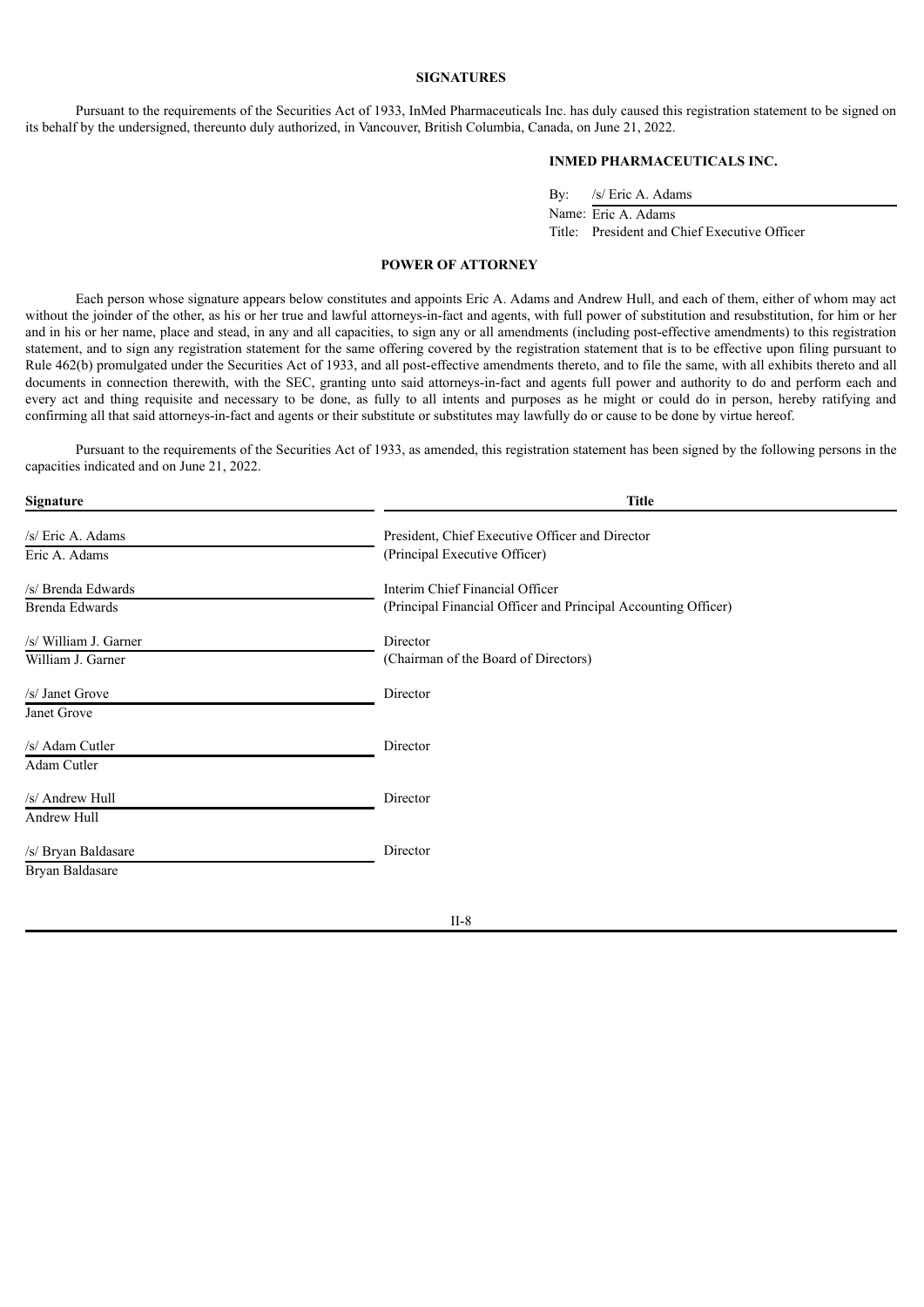# **AUTHORIZED REPRESENTATIVE**

Pursuant to the requirements of Section 6(a) of the Securities Act of 1933, the undersigned has signed this registration statement, solely in its capacity as the duly authorized representative of InMed Pharmaceuticals Inc. in the United States, on June 21, 2022.

# **Andrew Hull**

/s/ Andrew Hull Authorized Representative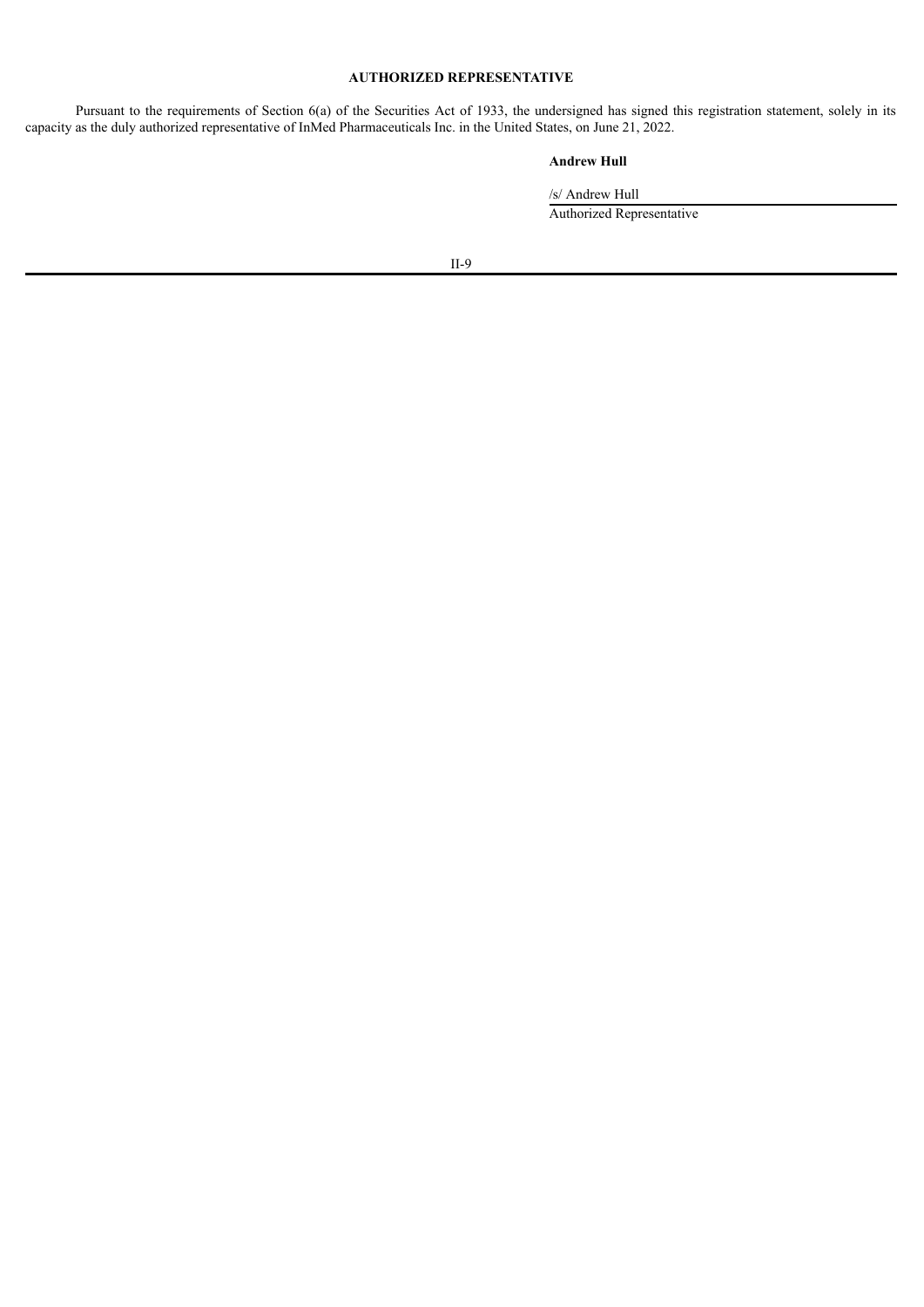<span id="page-45-0"></span>June 21, 2022

**InMed Pharmaceuticals Inc.** 815 W. Hastings Street Vancouver, British Columbia, Canada Norton Rose Fulbright Canada LLP V6C 1B4 222 Bay Street, Suite 3000

# **ORTON ROSE FULBRIGHT**

Toronto, Ontario M5K 1E7

F: +1 604.641.4949 **nortonrosefulbright.com**

# **Re: Registration Statement InMed Pharmaceuticals Inc. on Form S-1**

Dear Sirs/Mesdames:

We have acted as counsel to InMed Pharmaceuticals Inc. (the **Company**), a corporation incorporated under the laws of British Columbia, in connection with its filing of a registration statement on Form S-1 (the **Registration Statement**) filed by the Company under the Securities Act of 1933, as amended (the **Securities Act**), relating to the offer and resale of up to an aggregate of 7,575,756 common shares of the Company, consisting of: (i) 1,748,250 common shares (the **Pre-Funded Warrant Shares**) issuable upon the exercise of outstanding unregistered pre-funded warrants previously issued by the Company in June 2022, with such pre-funded warrants exercisable at an exercise price of US\$0.0001 per share at any time (the **Pre-Funded Warrants**), and (ii) 5,827,506 common shares (the **Investment Option Shares** and, together with the Pre-Funded Warrant Shares, the **Converted Shares**), issuable upon the exercise of preferred investment options previously issued by the Company in June 2022, with such investment options exercisable at an exercise price of US\$0.74 per share until December 6, 2028 (the I**nvestment Options**). We have been requested by the Company to render this opinion in connection with the filing of the Registration Statement.

As counsel, we have made such investigations and examined the originals, or duplicate, certified, conformed, telecopied or photostatic copies of such corporate records, agreements, documents and other instruments and have made such other investigations as we have considered necessary or relevant for the purposes of this opinion, including:

- (a) the Registration Statement;
- (b) the articles, as amended, and the notice of articles of the Company; and
- (c) a Certificate of Good Standing dated June 21, 2022 issued by the British Columbia Registrar of Companies.

With respect to the accuracy of factual matters material to this opinion, we have relied upon certificates or comparable documents and representations of public officials and of officers of the Company and have not performed any independent check or verification of such factual matters.

In giving this opinion, we have assumed the genuineness of all signatures, the legal capacity of natural persons, the authenticity of all documents submitted to us as originals, the conformity to authentic original documents of all documents submitted to us as duplicates, certified, conformed, telecopied or photostatic copies and the authenticity of the originals of such latter documents, and that all facts set forth in the certificates supplied by officers of the Company are complete, true and accurate as of the date hereof. We have also assumed that the certificate of compliance referred to above will continue to be accurate as at the date of issuance of any Converted Shares offered or sold under the Registration Statement, and that prior to the issuance and delivery of the Converted Shares, the Company will receive, in cash, the full exercise price in respect of the Pre-Funded Warrants and Investment Options.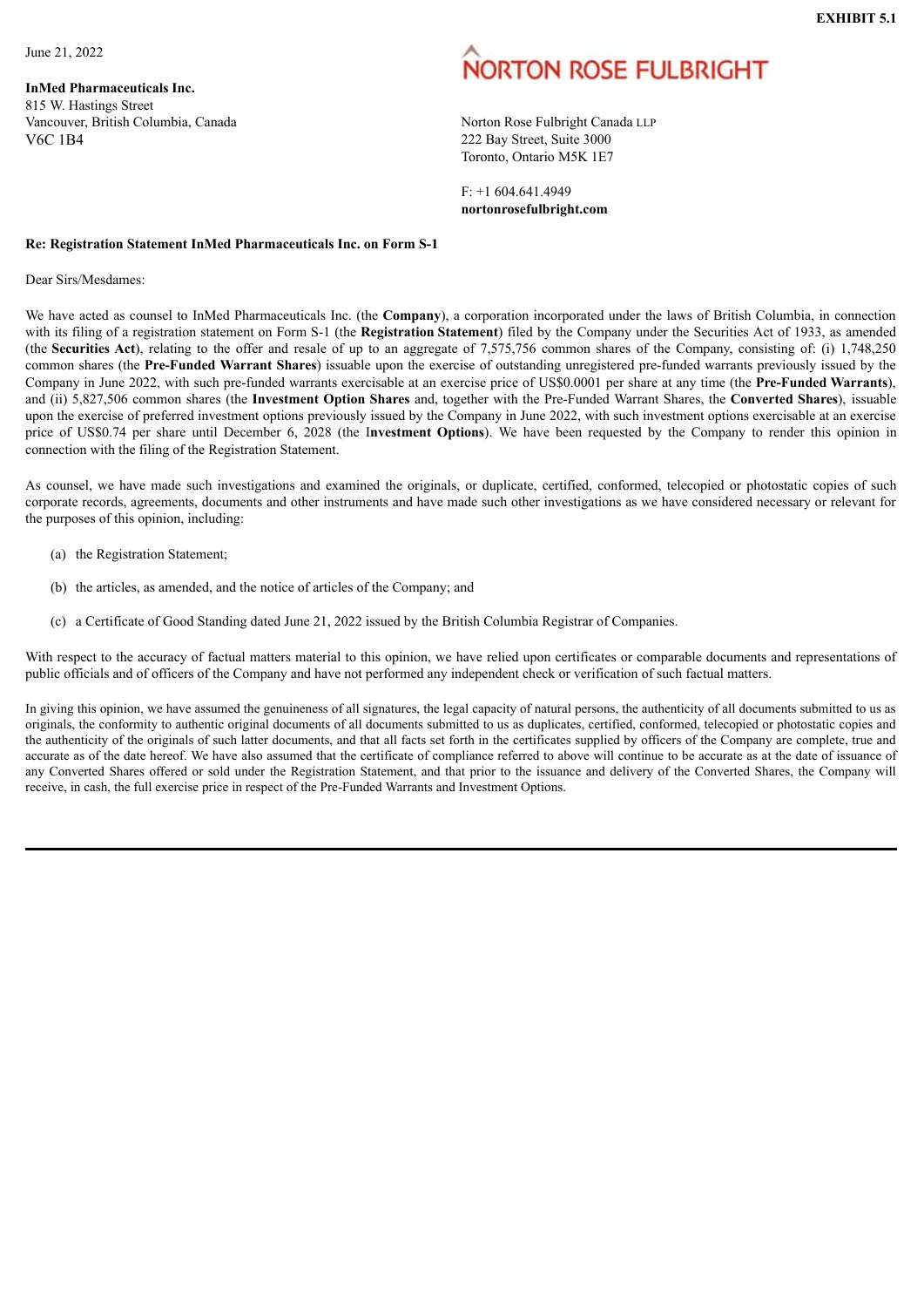The opinion set forth below is limited to the laws of the Province of British Columbia and the federal laws of Canada applicable therein, in each case in effect on the date hereof. Our opinion is rendered as of the date hereof, and we assume no obligation to advise you of changes in law or fact (or the effect thereof on the opinions expressed herein) that hereafter may come to our attention.

The opinion set forth below is subject to the following exceptions, limitations and qualifications: (i) the effect of bankruptcy, insolvency, reorganization, arrangement, moratorium, fraudulent conveyance, fraudulent transfer and other similar laws relating to or affecting the rights of creditors; (ii) the effect of general principles of equity (including, without limitation, concepts of materiality, reasonableness, good faith and fair dealing and the possible unavailability of specific performance, injunctive relief and other equitable remedies), regardless of whether considered in a proceeding at law or in equity,  $(iii)$  the effect of public policy considerations that may limit the rights of the parties to obtain further remedies,  $(iv)$  we express no opinion with respect to the enforceability of provisions relating to choice of law, choice of venue, jurisdiction or waivers of jury trial, and (v) we express no opinion with respect to the enforceability of any waiver of any usury defense.

Based on the foregoing, and subject to the assumptions, limitations and qualifications set forth herein, including the assumption that the Registration Statement and any required post-effective amendment(s) thereto required by applicable laws have become effective under the Securities Act, we are of the opinion that the Converted Shares have been authorized, reserved and allotted for issuance and, upon issuance, delivery and payment therefor in accordance with the terms of the Pre-Funded Warrants and the Convertible Options, the Converted Shares will be validly issued as fully-paid and non-assessable shares in the capital of the Company.

We hereby consent to the filing of this opinion with the Commission as an exhibit to the Registration Statement and to the use of our name therein. In giving such consent, we do not thereby admit that we are in the category of persons whose consent is required under Section 7 of the Securities Act or the Rules and Regulations of the Commission promulgated thereunder.

Yours truly,

MAT Por Fullyput Canado UP

/s/ Norton Rose Fulbright Canada LLP

Norton Rose Fulbright Canada LLP is a limited liability partnership established in Canada.

Norton Rose Fulbright Canada LLP, Norton Rose Fulbright LLP, Norton Rose Fulbright Australia, Norton Rose Fulbright South Africa Inc and Norton Rose Fulbright US LLP are separate legal entities and all of them are members of Norton Rose Fulbright Verein, a Swiss verein. Norton Rose Fulbright Verein helps coordinate the activities of the members but does not itself provide legal services to clients. Details of each entity, with certain regulatory information, are at nortonrosefulbright.com.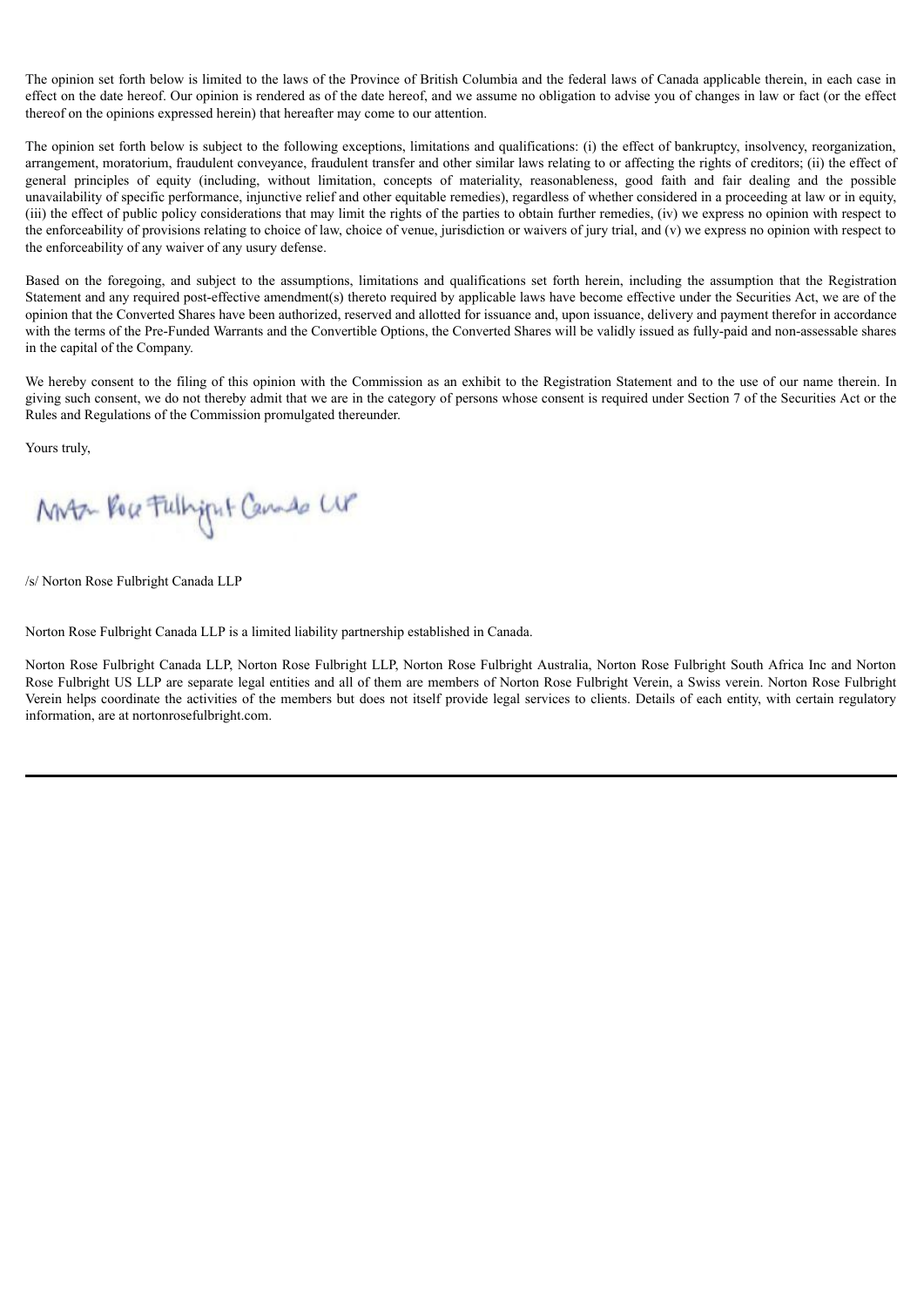# **Consent of Independent Registered Public Accounting Firm**

<span id="page-47-0"></span>The Board of Directors InMed Pharmaceuticals Inc.

We consent to the use of our report dated September 24, 2021, on the consolidated financial statements of InMed Pharmaceuticals Inc. incorporated by reference herein and to the reference to our firm under the heading "Experts" in the prospectus.

/s/ KPMG LLP Chartered Professional Accountants

Vancouver, Canada June 21, 2022